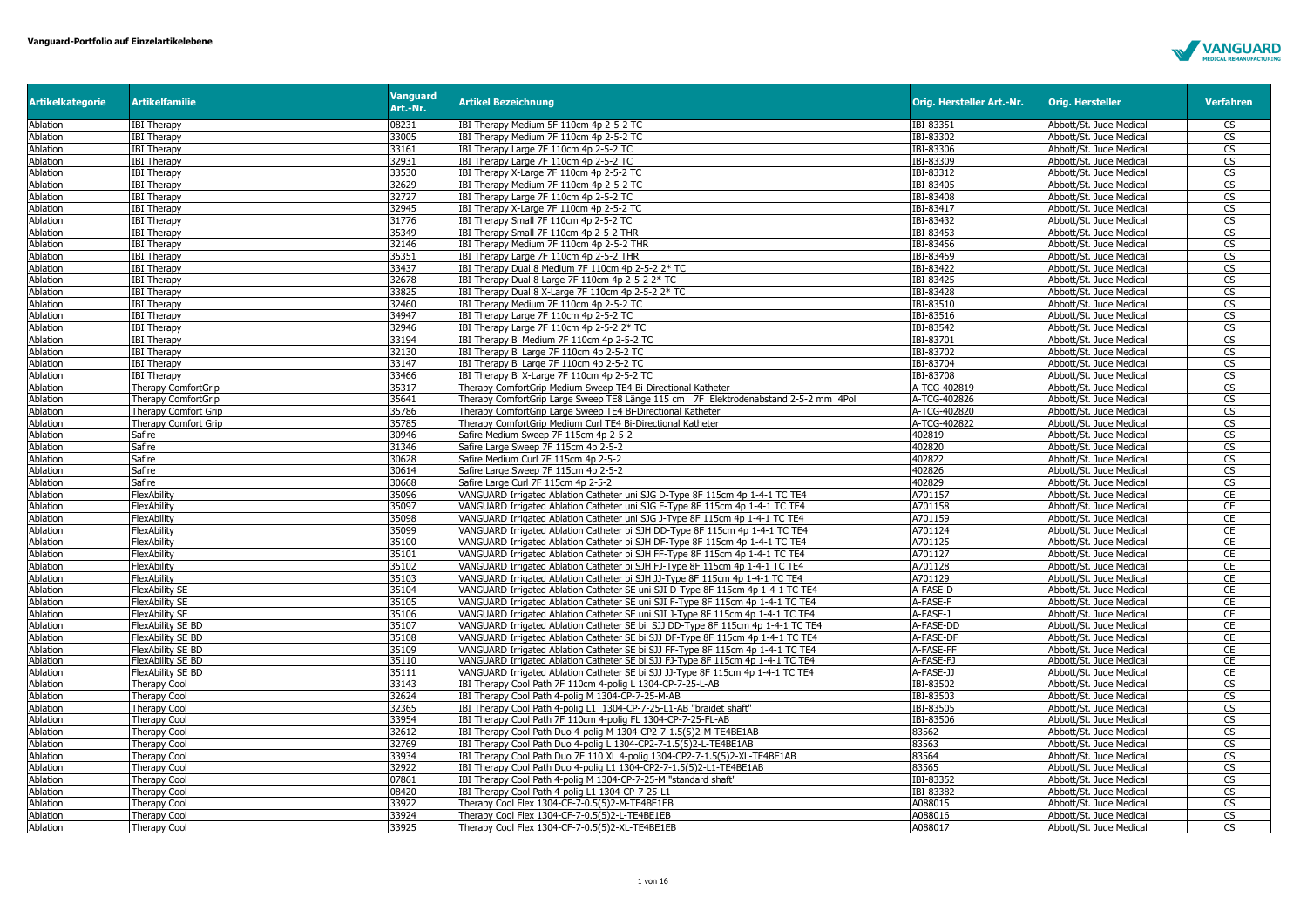

| <b>Artikelkategorie</b> | <b>Artikelfamilie</b>        | <b>Vanguard</b><br>Art.-Nr. | <b>Artikel Bezeichnung</b>                                                        | Orig. Hersteller Art.-Nr. | <b>Orig. Hersteller</b> | <b>Verfahren</b>       |
|-------------------------|------------------------------|-----------------------------|-----------------------------------------------------------------------------------|---------------------------|-------------------------|------------------------|
| Ablation                | Therapy Cool                 | 33923                       | Therapy Cool Flex 1304-CF-7-0.5(5)2-L1-TE4BE1EB                                   | A088018                   | Abbott/St. Jude Medical | <b>CS</b>              |
| Ablation                | TactiCath SE                 | 35074                       | TactiCath SE D-F-Type 8F 115cm 4p 2-2-2 TC 115 cm 2-2-2 mm                        | A-TCSE-DF                 | Abbott/St. Jude Medical | CS                     |
| Ablation                | TactiCath SE                 | 35313                       | TactiCath SE F-F-Type 8F 115cm 4p 2-2-2 TC 2-2-2 mm                               | A-TCSE-FF                 | Abbott/St. Jude Medical | CS                     |
| Ablation                | TactiCath SE                 | 35322                       | FactiCath SE F-J-Type 8F 115cm 4p 2-2-2 TC 2-2-2 mm                               | A-TCSE-FJ                 | Abbott/St. Jude Medical | $\overline{\text{cs}}$ |
| Ablation                | <b>TactiCath SE</b>          | 35062                       | TactiCath SE D-Type 8F 115cm 4p 2-2-2 TC                                          | A-TCSE-D                  | Abbott/St. Jude Medical | CS                     |
| Ablation                | TactiCath SE                 | 34999                       | TactiCath SE J-Type 8F 115cm 4p 2-2-2 TC                                          | A-TCSE-J                  | Abbott/St. Jude Medical | $\overline{\text{cs}}$ |
| Ablation                | TactiCath SE                 | 35600                       | TactiCath SE F-Type 8F 115cm 4p 2-2-2 TC Contact Force Ablation Catheter          | A-TCSE-F                  | Abbott/St. Jude Medical | CS                     |
| Ablation                | <b>TactiCath Ouartz</b>      | 34030                       | TactiCath Ouartz 75 mm 7F 115cm 4p 2-5-2                                          | PN-004 075                | Abbott/St. Jude Medical | <b>CS</b>              |
| Ablation                | <b>TactiCath Quartz</b>      | 34025                       | TactiCath Quartz 65 mm 7F 115cm 4p 2-5-2                                          | PN-004 065                | Abbott/St. Jude Medical | CS                     |
| Ablation                | NaviStar                     | 06462                       | NaviStar B-Type 7F 115cm 4p 1-7-4 TC                                              | 34A15M                    | <b>Biosense Webster</b> | CS                     |
| Ablation                | NaviStar                     | 07070                       | NaviStar C-Type 7F 115cm 4p 1-7-4 TC                                              | 34A25M                    | <b>Biosense Webster</b> | CS                     |
| Ablation                | NaviStar                     | 08864                       | NaviStar D-Type 7F 115cm 4p 1-7-4 TC                                              | 34A35M                    | <b>Biosense Webster</b> | $\overline{\text{cs}}$ |
| Ablation                | NaviStar                     | 32200                       | NaviStar E-Type 7F 115cm 4p 1-7-4 TC                                              | 34A45M                    | <b>Biosense Webster</b> | CS                     |
| Ablation                | NaviStar                     | 04907                       | NaviStar F-Type 7F 115cm 4p 1-7-4 TC                                              | 34A55M                    | <b>Biosense Webster</b> | $\overline{\text{cs}}$ |
| Ablation                | NaviStar                     | 34068                       | NaviStar J-Type 7F 115cm 4p 1-7-4 TC                                              | 34AJ5M                    | <b>Biosense Webster</b> | CS                     |
| Ablation                | NaviStar                     | 06463                       | NaviStar C-Type 7F 115cm 4p 1-7-4 TC                                              | 34J27M                    | <b>Biosense Webster</b> | CS                     |
| Ablation                | NaviStar                     | 03796                       | NaviStar D-Type 7F 115cm 4p 1-7-4 TC                                              | 34J37M                    | <b>Biosense Webster</b> | $\overline{\text{cs}}$ |
| Ablation                | NaviStar                     | 03134                       | NaviStar F-Type 7F 115cm 4p 1-7-4 TC                                              | 34J57M                    | <b>Biosense Webster</b> | CS                     |
| Ablation                | NaviStar                     | 03799                       | NaviStar J-Type 7F 115cm 4p 1-7-4 TC                                              | 34JJ7M                    | <b>Biosense Webster</b> | CS                     |
| Ablation                | Celsius FLTR                 | 34051                       | Celsius FLTR uni F-Type 7.5F 115cm 0.5-5-2 TE8 TC/TC                              | D135501                   | <b>Biosense Webster</b> | $\overline{\text{cs}}$ |
| Ablation                | <b>Celsius FLTR</b>          | 34656                       | Celsius FLTR uni XR 7.5F 115cm 0.5-5-2 TE8 TC/TC                                  | D135502                   | <b>Biosense Webster</b> | CS                     |
| Ablation                | Celsius FLTR                 | 34800                       | Celsius FLTR bi D-XR 7.5F 0.5-5-2 TE8 TC                                          | D135901                   | <b>Biosense Webster</b> | CS                     |
| Ablation                | Celsius EB                   | 32532                       | Celsius EB D-Type 7F 115cm 4p 2-5-2 TC                                            | 34D37R                    | <b>Biosense Webster</b> | CS                     |
| Ablation                | Celsius EB                   | 09418                       | Celsius EB E-Type 7F 115cm 4p 2-5-2 TC                                            | 34D47R                    | <b>Biosense Webster</b> | CS                     |
| Ablation                | Celsius EB                   | 32496                       | Celsius EB F-Type 7F 115cm 4p 2-5-2 TC                                            | 34D57R                    | <b>Biosense Webster</b> | $\overline{\text{cs}}$ |
| Ablation                | Celsius BD                   | 34776                       | VANGUARD Ablation Catheter bi BWB DD-Type 7F 115cm 4p 1-7-4 TC                    | 35I33R                    | <b>Biosense Webster</b> | CE                     |
| Ablation                | Celsius BD                   | 34777                       | VANGUARD Ablation Catheter bi BWB DF-Type 7F 115cm 4p 1-7-4 TC                    | 35I35R                    | <b>Biosense Webster</b> | CE                     |
| Ablation                | Celsius BD                   | 34778                       | VANGUARD Ablation Catheter bi BWB FJ-Type 7F 115cm 4p 1-7-4 TC                    | 35I5JR                    | <b>Biosense Webster</b> | CE                     |
| Ablation                | Celsius DS BD                | 34772                       | VANGUARD Ablation Catheter bi DS BWQ DD-Type 7F 115cm 4p 1-7-4 TC                 | 35U33R                    | <b>Biosense Webster</b> | CE                     |
| Ablation                | Celsius DS BD                | 34773                       | VANGUARD Ablation Catheter bi DS BWQ DF-Type 7F 115cm 4p 1-7-4 TC                 | 35U35R                    | <b>Biosense Webster</b> | CE                     |
| Ablation                | Celsius DS BD                | 34774                       | VANGUARD Ablation Catheter bi DS BWQ FF-Type 7F 115cm 4p 1-7-4 TC                 | 35U55R                    | <b>Biosense Webster</b> | CE                     |
| Ablation                | Celsius DS BD                | 34775                       | VANGUARD Ablation Catheter bi DS BWQ FJ-Type 7F 115cm 4p 1-7-4 TC                 | 35U5JR                    | <b>Biosense Webster</b> | CE                     |
| Ablation                | Celsius                      | 33396                       | VANGUARD Ablation Catheter uni BWA A-Type 6F 92cm 4p 2-5-2 TC                     | 35G07R                    | <b>Biosense Webster</b> | CE                     |
| Ablation                | Celsius                      | 33398                       | VANGUARD Ablation Catheter uni BWA B-Type 6F 92cm 4p 2-5-2 TC                     | 35G17R                    | <b>Biosense Webster</b> | CE                     |
| Ablation                | Celsius                      | 33477                       | VANGUARD Ablation Catheter uni BWA D-Type 6F 92cm 4p 2-5-2 TC                     | 35G37R                    | <b>Biosense Webster</b> | CE                     |
| Ablation                | Celsius                      | 33548                       | VANGUARD Ablation Catheter uni BWA E-Type 6F 92cm 4p 2-5-2 TC                     | 35G47R                    | <b>Biosense Webster</b> | CE                     |
| Ablation                | Celsius                      | 33397                       | VANGUARD Ablation Catheter uni BWA A-Type 6F 92cm 4p 2-5-2 TR                     | 35H07R                    | <b>Biosense Webster</b> | CE                     |
| Ablation                | Celsius                      | 33545                       | VANGUARD Ablation Catheter uni BWA B-Type 6F 92cm 4p 2-5-2 TR                     | 35H17R                    | <b>Biosense Webster</b> | CE                     |
| Ablation                | Celsius                      | 33547                       | VANGUARD Ablation Catheter uni BWA D-Type 6F 92cm 4p 2-5-2 TR                     | 35H37R                    | <b>Biosense Webster</b> | CE                     |
| Ablation                | Celsius                      | 33392                       | VANGUARD Ablation Catheter uni DS BWP B-Type 7F 115cm 4p 1-6-2 TC                 | 35S17R                    | <b>Biosense Webster</b> | CE                     |
| Ablation                | Celsius                      | 33395                       | VANGUARD Ablation Catheter uni DS BWP D-Type 7F 115cm 4p 1-6-2 TC                 | 35S37R                    | <b>Biosense Webster</b> | CE                     |
| Ablation                | Celsius                      | 33265                       | VANGUARD Ablation Catheter uni DS BWP F-Type 7F 115cm 4p 1-6-2 TC                 | 35S57R                    | <b>Biosense Webster</b> | CE                     |
| Ablation                | Celsius                      | 33551                       | VANGUARD Ablation Catheter uni BWA B-Type 7F 115cm 4p 2-5-2 TC                    | 36N17R                    | <b>Biosense Webster</b> | CE                     |
| Ablation                | Celsius                      | 33552                       | VANGUARD Ablation Catheter uni BWA C-Type 7F 115cm 4p 2-5-2 TC                    | 36N27R                    | <b>Biosense Webster</b> | CE                     |
| Ablation                | Celsius                      | 33260                       | VANGUARD Ablation Catheter uni BWA D-Type 7F 115cm 4p 2-5-2 TC                    | 36N37R                    | <b>Biosense Webster</b> | CE                     |
| Ablation                | Celsius                      | 33554                       | VANGUARD Ablation Catheter uni BWA E-Type 7F 115cm 4p 2-5-2 TC                    | 36N47R                    | <b>Biosense Webster</b> | CE                     |
| Ablation                | Celsius                      | 33556                       | VANGUARD Ablation Catheter uni BWA F-Type 7F 115cm 4p 2-5-2 TC                    | 36N57R                    | <b>Biosense Webster</b> | CE                     |
| Ablation                | Celsius                      | 33549                       | VANGUARD Ablation Catheter uni BWA A-Type 7F 115cm 4p 2-5-2 TR                    | 36O07R                    | <b>Biosense Webster</b> | CE                     |
| Ablation                | Celsius                      | 33550                       | VANGUARD Ablation Catheter uni BWA B-Type 7F 115cm 4p 2-5-2 TR                    | 36O17R                    | <b>Biosense Webster</b> | CE                     |
| Ablation                | Celsius                      | 33553                       | VANGUARD Ablation Catheter uni BWA C-Type 7F 115cm 4p 2-5-2 TR                    | 36027R                    | <b>Biosense Webster</b> | CE                     |
| Ablation                | Celsius                      | 33497                       | VANGUARD Ablation Catheter uni BWA D-Type 7F 115cm 4p 2-5-2 TR                    | 36037R                    | <b>Biosense Webster</b> | CE                     |
| Ablation                | Celsius                      | 33555                       | VANGUARD Ablation Catheter uni BWA E-Type 7F 115cm 4p 2-5-2 TR                    | 36047R                    | <b>Biosense Webster</b> | CE                     |
| Ablation                | Celsius                      | 33557                       | VANGUARD Ablation Catheter uni BWA F-Type 7F 115cm 4p 2-5-2 TR                    | 36057R                    | <b>Biosense Webster</b> | CE                     |
| Ablation                | Thermocool SF bi-directional | 34842                       | VANGUARD Irrigated Ablation Catheter SF bi BWS BD-Type 8F 115cm 6p 2-5-2 TC TE3.5 | BDI35BDR1                 | <b>Biosense Webster</b> | CE                     |
| Ablation                | Thermocool SF bi-directional | 34832                       | VANGUARD Irrigated Ablation Catheter SF bi BWS BF-Type 8F 115cm 6p 2-5-2 TC TE3.5 | BDI35BFRT                 | <b>Biosense Webster</b> | CE                     |
| Ablation                | Thermocool SF bi-directional | 34472                       | VANGUARD Irrigated Ablation Catheter SF bi BWS DF-Type 8F 115cm 6p 2-5-2 TC TE3.5 | BDI35DFRT                 | <b>Biosense Webster</b> | CE                     |
| Ablation                | Thermocool SF bi-directional | 34843                       | VANGUARD Irrigated Ablation Catheter SF bi BWS FJ-Type 8F 115cm 6p 2-5-2 TC TE3.5 | BDI35FJRT                 | <b>Biosense Webster</b> | <b>CE</b>              |
| Ablation                | Thermocool SF                | 34837                       | VANGUARD Irrigated Ablation Catheter SF uni BWR B-Type 8F 115cm 6p 2-5-2 TC TE3.5 | D131601                   | <b>Biosense Webster</b> | CE                     |
| Ablation                | Thermocool SF                | 34470                       | VANGUARD Irrigated Ablation Catheter SF uni BWR D-Type 8F 115cm 6p 2-5-2 TC TE3.5 | D131602                   | <b>Biosense Webster</b> | CE                     |
| Ablation                | Thermocool SF                | 34838                       | VANGUARD Irrigated Ablation Catheter SF uni BWR F-Type 8F 115cm 6p 2-5-2 TC TE3.5 | D131603                   | <b>Biosense Webster</b> | CE                     |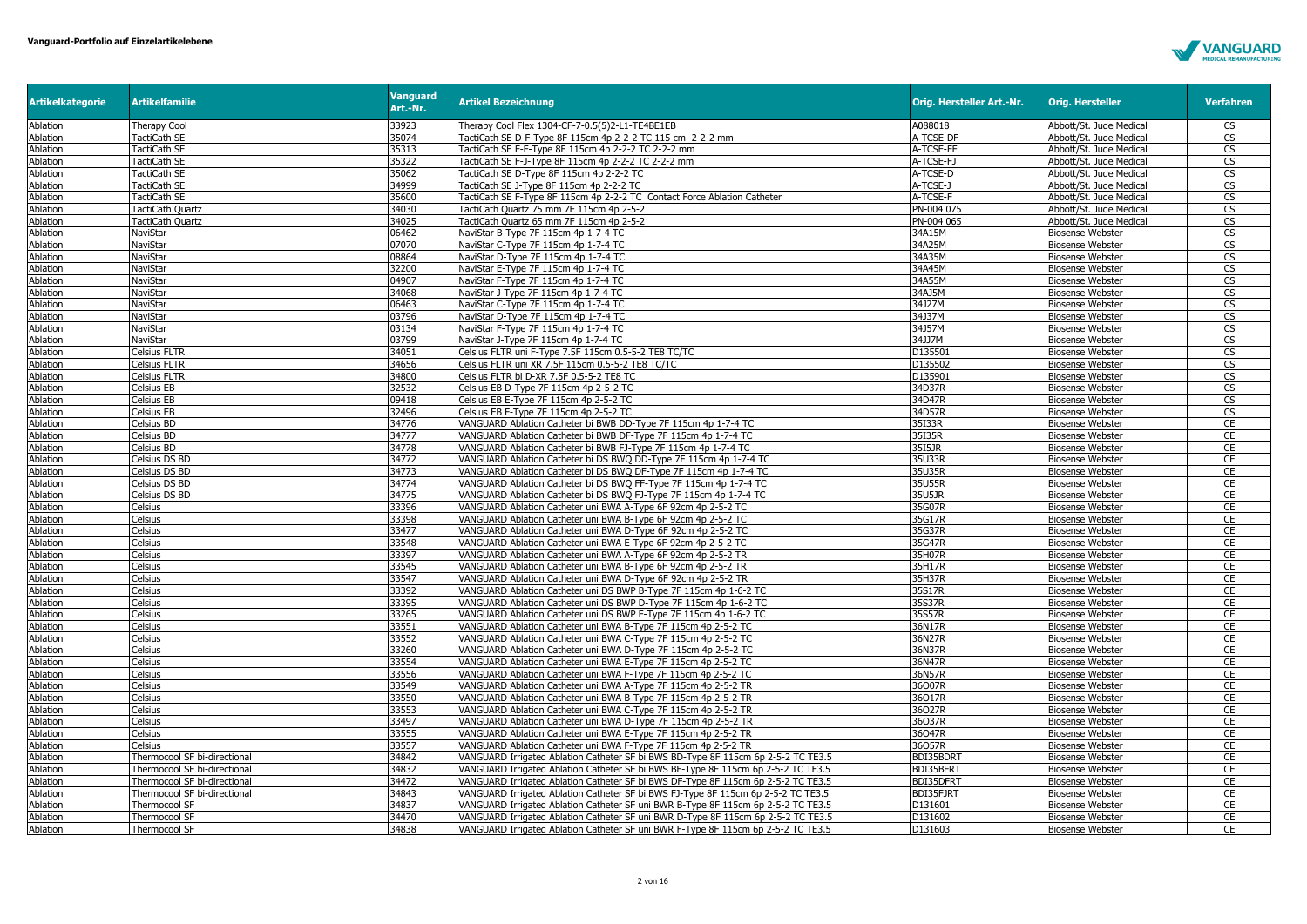

| <b>Artikelkategorie</b> | <b>Artikelfamilie</b>                           | <b>Vanguard</b><br>Art.-Nr. | <b>Artikel Bezeichnung</b>                                                               | Orig. Hersteller Art.-Nr. | <b>Orig. Hersteller</b> | <b>Verfahren</b>       |
|-------------------------|-------------------------------------------------|-----------------------------|------------------------------------------------------------------------------------------|---------------------------|-------------------------|------------------------|
| Ablation                | Thermocool SF                                   | 34839                       | VANGUARD Irrigated Ablation Catheter SF uni BWR J-Type 8F 115cm 6p 2-5-2 TC TE3.5        | D131604                   | <b>Biosense Webster</b> | CE                     |
| Ablation                | Thermocool SF NAV bi-directional                | 34805                       | VANGUARD Irrigated Ablation Catheter SF NAV bi BWU BD-Type 8F 115cm 6p 2-5-2 TC TE3.5    | BNI35BDH                  | <b>Biosense Webster</b> | CE                     |
| Ablation                | Thermocool SF NAV bi-directional                | 34806                       | VANGUARD Irrigated Ablation Catheter SF NAV bi BWU BF-Type 8F 115cm 6p 2-5-2 TC TE3.5    | BNI35BFH                  | <b>Biosense Webster</b> | <b>CE</b>              |
| Ablation                | Thermocool SF NAV bi-directional                | 34844                       | VANGUARD Irrigated Ablation Catheter SF NAV bi BWU DD-Type 8F 115cm 6p 2-5-2 TC TE3.5    | BNI35DDH                  | <b>Biosense Webster</b> | <b>CE</b>              |
| Ablation                | Thermocool SF NAV bi-directional                | 34469                       | VANGUARD Irrigated Ablation Catheter SF NAV bi BWU DF-Type 8F 115cm 6p 2-5-2 TC TE3.5    | BNI35DFH                  | <b>Biosense Webster</b> | CE                     |
| Ablation                | Thermocool SF NAV bi-directional                | 34807                       | VANGUARD Irrigated Ablation Catheter SF NAV bi BWU FJ-Type 8F 115cm 6p 2-5-2 TC TE3.5    | BNI35FJH                  | <b>Biosense Webster</b> | CE                     |
| Ablation                | Thermocool SF NAV uni-directional               | 34471                       | VANGUARD Irrigated Ablation Catheter SF NAV uni BWT D-Type 8F 115cm 6p 2-5-2 TC TE3.5    | D131802                   | <b>Biosense Webster</b> | CE                     |
| Ablation                | Thermocool SF NAV uni-directional               | 34840                       | VANGUARD Irrigated Ablation Catheter SF NAV uni BWT F-Type 8F 115cm 6p 2-5-2 TC TE3.5    | D131803                   | <b>Biosense Webster</b> | <b>CE</b>              |
| Ablation                | Thermocool SF NAV uni-directional               | 34841                       | VANGUARD Irrigated Ablation Catheter SF NAV uni BWT J-Type 8F 115cm 6p 2-5-2 TC TE3.5    | D131804                   | <b>Biosense Webster</b> | CE                     |
| Ablation                | ThermoCool SmartTouch SF                        | 35120                       | VANGUARD Irrigated Ablation Catheter SF NAV uni ST BWX D-Type 8F 115cm 6p 1-6-2 TC TE3.5 | D134701                   | <b>Biosense Webster</b> | CE                     |
| Ablation                | ThermoCool SmartTouch SF                        | 35121                       | VANGUARD Irrigated Ablation Catheter SF NAV uni ST BWX F-Type 8F 115cm 6p 1-6-2 TC TE3.5 | D134702                   | <b>Biosense Webster</b> | CE                     |
| Ablation                | ThermoCool SmartTouch SF                        | 35122                       | VANGUARD Irrigated Ablation Catheter SF NAV uni ST BWX J-Type 8F 115cm 6p 1-6-2 TC TE3.5 | D134703                   | <b>Biosense Webster</b> | CE                     |
| Ablation                | ThermoCool SmartTouch SF                        | 35128                       | VANGUARD Irrigated Ablation Catheter SF NAV bi ST BWY DD-Type 8F 115cm 6p 1-6-2 TC TE3.5 | D134801                   | <b>Biosense Webster</b> | CE                     |
| Ablation                | ThermoCool SmartTouch SF                        | 35129                       | VANGUARD Irrigated Ablation Catheter SF NAV bi ST BWY FF-Type 8F 115cm 6p 1-6-2 TC TE3.5 | D134802                   | <b>Biosense Webster</b> | CE                     |
| Ablation                | ThermoCool SmartTouch SF                        | 35130                       | VANGUARD Irrigated Ablation Catheter SF NAV bi ST BWY JJ-Type 8F 115cm 6p 1-6-2 TC TE3.5 | D134803                   | <b>Biosense Webster</b> | CE                     |
| Ablation                | ThermoCool SmartTouch SF                        | 35131                       | VANGUARD Irrigated Ablation Catheter SF NAV bi ST BWY FJ-Type 8F 115cm 6p 1-6-2 TC TE3.5 | D134804                   | <b>Biosense Webster</b> | CE                     |
| Ablation                | ThermoCool SmartTouch SF                        | 35132                       | VANGUARD Irrigated Ablation Catheter SF NAV bi ST BWY DF-Type 8F 115cm 6p 1-6-2 TC TE3.5 | D134805                   | <b>Biosense Webster</b> | <b>CE</b>              |
| Ablation                | NaviStar Thermocool                             | 34833                       | VANGUARD Irrigated Ablation Catheter NAV uni BWI B-Type 8F 115cm 4p 2-5-2 TC TE3.5       | 34H17M                    | <b>Biosense Webster</b> | <b>CE</b>              |
| Ablation                | NaviStar Thermocool                             | 34834                       | VANGUARD Irrigated Ablation Catheter NAV uni BWI C-Type 8F 115cm 4p 2-5-2 TC TE3.5       | 34H27M                    | <b>Biosense Webster</b> | CE                     |
| Ablation                | NaviStar Thermocool                             | 34473                       | VANGUARD Irrigated Ablation Catheter NAV uni BWI D-Type 8F 115cm 4p 2-5-2 TC TE3.5       | 34H37M                    | <b>Biosense Webster</b> | CE                     |
| Ablation                | NaviStar Thermocool                             | 34835                       | VANGUARD Irrigated Ablation Catheter NAV uni BWI F-Type 8F 115cm 4p 2-5-2 TC TE3.5       | 34H57M                    | <b>Biosense Webster</b> | CE                     |
| Ablation                | NaviStar Thermocool                             | 34836                       | VANGUARD Irrigated Ablation Catheter NAV uni BWI J-Type 8F 115cm 4p 2-5-2 TC TE3.5       | 34HJ7M                    | <b>Biosense Webster</b> | CE                     |
| Ablation                | Thermocool NAV bi-directional                   | 34758                       | VANGUARD Irrigated Ablation Catheter NAV bi BWJ DF-Type 8F 115cm 4p 2-5-2 TC TE3.5       | 36H35M                    | <b>Biosense Webster</b> | <b>CE</b>              |
| Ablation                | Thermocool NAV bi-directional                   | 34808                       | VANGUARD Irrigated Ablation Catheter NAV bi BWJ FJ-Type 8F 115cm 4p 2-5-2 TC TE3.5       | 36H5JM                    | <b>Biosense Webster</b> | CE                     |
| Ablation                | Celsius Thermocool                              | 34827                       | VANGUARD Irrigated Ablation Catheter uni BWG B-Type 7F 115cm 4p 2-5-2 TC TE3.5           | 35Q13R                    | <b>Biosense Webster</b> | CE                     |
| Ablation                | Celsius Thermocool                              | 34828                       | VANGUARD Irrigated Ablation Catheter uni BWG D-Type 7F 115cm 4p 2-5-2 TC TE3.5           | 35Q33R                    | <b>Biosense Webster</b> | CE                     |
| Ablation                | Celsius Thermocool                              | 34475                       | VANGUARD Irrigated Ablation Catheter uni BWG F-Type 7F 115cm 4p 2-5-2 TC TE3.5           | 35Q53R                    | <b>Biosense Webster</b> | CE                     |
| Ablation                | Celsius Thermocool                              | 34829                       | VANGUARD Irrigated Ablation Catheter uni BWG J-Type 7F 115cm 4p 2-5-2 TC TE3.5           | 35Q73R                    | <b>Biosense Webster</b> | <b>CE</b>              |
| Ablation                | <b>EZ Steer Thermocool</b>                      | 34474                       | VANGUARD Irrigated Ablation Catheter bi BWH DF-Type 8F 115cm 4p 2-5-2 TC TE3.5           | 36Q35M                    | <b>Biosense Webster</b> | CE                     |
| Ablation                | <b>EZ Steer Thermocool</b>                      | 34830                       | VANGUARD Irrigated Ablation Catheter bi BWH FF-Type 8F 115cm 4p 2-5-2 TC TE3.5           | 36Q55M                    | <b>Biosense Webster</b> | CE                     |
| Ablation                | <b>EZ Steer Thermocool</b>                      | 34831                       | VANGUARD Irrigated Ablation Catheter bi BWH FJ-Type 8F 115cm 4p 2-5-2 TC TE3.5           | 36Q5JM                    | <b>Biosense Webster</b> | <b>CE</b>              |
| Ablation                | ThermoCool SmartTouch                           | 35117                       | VANGUARD Irrigated Ablation Catheter NAV uni ST BWV D-Type 8F 115cm 4p 1-6-2 TC TE3.5    | D133601                   | <b>Biosense Webster</b> | CE                     |
| Ablation                | ThermoCool SmartTouch                           | 35118                       | VANGUARD Irrigated Ablation Catheter NAV uni ST BWV F-Type 8F 115cm 4p 1-6-2 TC TE3.5    | D133602                   | <b>Biosense Webster</b> | CE                     |
| Ablation                | ThermoCool SmartTouch                           | 35119                       | VANGUARD Irrigated Ablation Catheter NAV uni ST BWV J-Type 8F 115cm 4p 1-6-2 TC TE3.5    | D133603                   | <b>Biosense Webster</b> | CE                     |
| Ablation                | ThermoCool SmartTouch                           | 35123                       | VANGUARD Irrigated Ablation Catheter NAV bi ST BWW DD-Type 8F 115cm 4p 1-6-2 TC TE3.5    | D132701                   | <b>Biosense Webster</b> | CE                     |
| Ablation                | ThermoCool SmartTouch                           | 35124                       | VANGUARD Irrigated Ablation Catheter NAV bi ST BWW FF-Type 8F 115cm 4p 1-6-2 TC TE3.5    | D132702                   | <b>Biosense Webster</b> | CE                     |
| Ablation                | ThermoCool SmartTouch                           | 35125                       | VANGUARD Irrigated Ablation Catheter NAV bi ST BWW JJ-Type 8F 115cm 4p 1-6-2 TC TE3.5    | D132703                   | <b>Biosense Webster</b> | CE                     |
| Ablation                | ThermoCool SmartTouch                           | 35126                       | VANGUARD Irrigated Ablation Catheter NAV bi ST BWW FJ-Type 8F 115cm 4p 1-6-2 TC TE3.5    | D132704                   | <b>Biosense Webster</b> | CE                     |
| Ablation                | ThermoCool SmartTouch                           | 35127                       | VANGUARD Irrigated Ablation Catheter NAV bi ST BWW DF-Type 8F 115cm 4p 1-6-2 TC TE3.5    | D132705                   | <b>Biosense Webster</b> | CE                     |
| Ablation                | 08864 NaviStar Package                          | 34523                       | Navistar Patches Universal                                                               | 34A35M                    | <b>Biosense Webster</b> | $\overline{\text{cs}}$ |
| Ablation                | 04907 NaviStar Package                          | 34524                       | Navistar Patches Universal                                                               | 34A55M                    | <b>Biosense Webster</b> | $\overline{\text{CS}}$ |
| Ablation                | 32200 NaviStar Package                          | 35252                       | NaviStar 7F 115cm E-Type Patches Universal                                               | 34A45M                    | <b>Biosense Webster</b> | CS                     |
| Ablation                | 06462 NaviStar Package                          | 35253                       | NaviStar 7F 115cm B-Type Patches Universal                                               | 34A15M                    | <b>Biosense Webster</b> | $\overline{\text{cs}}$ |
| Ablation                | 03134 NaviStar Package                          | 34525                       | Navistar DS Patches Universal                                                            | 34J57M                    | <b>Biosense Webster</b> | CS                     |
| Ablation                | 03796 NaviStar Package                          | 34526                       | Navistar DS Patches Universal                                                            | 34J37M                    | <b>Biosense Webster</b> | CS                     |
| Ablation                | 34469 Thermocool SF NAV bi-directional Package  | 35238                       | Vanguard Irrigated Ablation Catheter SF Nav bi BWU Patches Universal                     | BNI35DFH                  | <b>Biosense Webster</b> | CE                     |
| Ablation                | 34805 Thermocool SF NAV bi-directional Package  | 35239                       | Vanguard Irrigated Ablation Catheter SF Nav bi BWU Patches Universal                     | BNI35BDH                  | <b>Biosense Webster</b> | CE                     |
| Ablation                | 34806 Thermocool SF NAV bi-directional Package  | 35240                       | Vanguard Irrigated Ablation Catheter SF Nav bi BWU Patches Universal                     | BNI35BFH                  | <b>Biosense Webster</b> | CE                     |
| Ablation                | 34807 Thermocool SF NAV bi-directional Package  | 35241                       | Vanguard Irrigated Ablation Catheter SF Nav bi BWU Patches Universal                     | BNI35FJH                  | <b>Biosense Webster</b> | <b>CE</b>              |
| Ablation                | 34844 Thermocool SF NAV bi-directional Package  | 35242                       | Vanguard Irrigated Ablation Catheter SF Nav bi BWU Patches Universal                     | BNI35DDH                  | <b>Biosense Webster</b> | CE                     |
| Ablation                | 34471 Thermocool SF NAV uni-directional Package | 35243                       | Vanguard Irrigated Ablation Catheter SF Nav uni BWT Patches Universal                    | D131802                   | <b>Biosense Webster</b> | CE                     |
| Ablation                | 34840 Thermocool SF NAV uni-directional Package | 35244                       | Vanguard Irrigated Ablation Catheter SF Nav uni BWT Patches Universal                    | D131803                   | <b>Biosense Webster</b> | CE                     |
| Ablation                | 34841 Thermocool SF NAV uni-directional Package | 35245                       | Vanguard Irrigated Ablation Catheter SF Nav uni BWT Patches Universal                    | D131804                   | <b>Biosense Webster</b> | CE                     |
| Ablation                | 35120 ThermoCool Smart Touch SF Package         | 35836                       | VANGUARD Irrigated Ablation Catheter SF NAV uni ST BWX Patches Universal                 | D134701                   | <b>Biosense Webster</b> | <b>CE</b>              |
| Ablation                | 35121 ThermoCool Smart Touch SF Package         | 35839                       | VANGUARD Irrigated Ablation Catheter SF NAV uni ST BWX Patches Universal                 | D134702                   | <b>Biosense Webster</b> | CE                     |
| Ablation                | 35122 ThermoCool SmartTouch SF Package          | 35840                       | VANGUARD Irrigated Ablation Catheter SF NAV uni ST BWX Patches Universal                 | D134703                   | <b>Biosense Webster</b> | CE                     |
| Ablation                | 35128 ThermoCool SmartTouch SF Package          | 35843                       | VANGUARD Irrigated Ablation Catheter SF NAV bi ST BWY Patches Universal                  | D134801                   | <b>Biosense Webster</b> | CE                     |
| Ablation                | 35129 ThermoCool SmartTouch SF Package          | 35844                       | VANGUARD Irrigated Ablation Catheter SF NAV bi ST BWY Patches Universal                  | D134802                   | <b>Biosense Webster</b> | CE                     |
| Ablation                | 35130 ThermoCool SmartTouch SF Package          | 35847                       | VANGUARD Irrigated Ablation Catheter SF NAV bi ST BWY Patches Universal                  | D134803                   | <b>Biosense Webster</b> | <b>CE</b>              |
| Ablation                | 35131 ThermoCool Smart Touch SF Package         | 35848                       | VANGUARD Irrigated Ablation Catheter SF NAV bi ST BWY Patches Universal                  | D134804                   | <b>Biosense Webster</b> | <b>CE</b>              |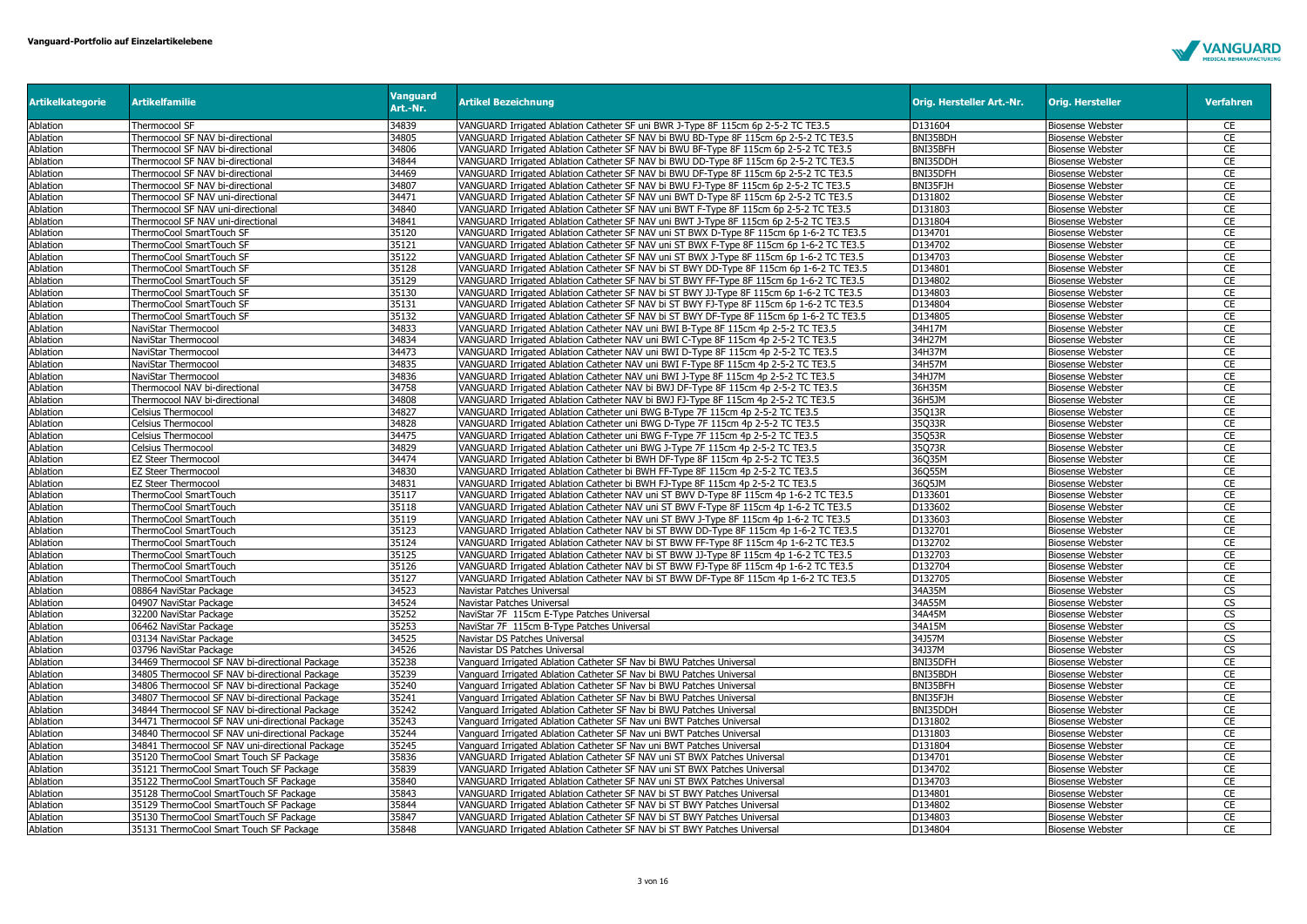

| <b>Artikelkategorie</b> | <b>Artikelfamilie</b>                                 | <b>Vanguard</b><br>Art.-Nr. | <b>Artikel Bezeichnung</b>                                              | Orig. Hersteller Art.-Nr. | <b>Orig. Hersteller</b>  | Verfahren              |
|-------------------------|-------------------------------------------------------|-----------------------------|-------------------------------------------------------------------------|---------------------------|--------------------------|------------------------|
| Ablation                | 35132 ThermoCool Smart Touch SF Package               | 35851                       | VANGUARD Irrigated Ablation Catheter SF NAV bi ST BWY Patches Universal | D134805                   | <b>Biosense Webster</b>  | CE                     |
| Ablation                | 34758 Thermocool NAV bi-directional Package           | 35231                       | Vanguard Irrigated Ablation Catheter Nav bi BWJ Patches Universal       | 36H35M                    | <b>Biosense Webster</b>  | <b>CE</b>              |
| Ablation                | 34808 Thermocool NAV bi-directional Package           | 35232                       | Vanguard Irrigated Ablation Catheter Nav bi BWJ Patches Universal       | 36H5JM                    | <b>Biosense Webster</b>  | CE                     |
| Ablation                | 34473 NaviStar Thermocool NAV uni-directional Package | 35233                       | Vanguard Irrigated Ablation Catheter Nav uni BWI Patches Universal      | 34H37M                    | <b>Biosense Webster</b>  | CE                     |
| Ablation                | 34833 NaviStar Thermocool NAV uni-directional Package | 35234                       | Vanguard Irrigated Ablation Catheter Nav uni BWI Patches Universal      | 34H17M                    | <b>Biosense Webster</b>  | CE                     |
| Ablation                | 34834 NaviStar Thermocool NAV uni-directional Package | 35235                       | Vanguard Irrigated Ablation Catheter Nav uni BWI Patches Universal      | 34H27M                    | <b>Biosense Webster</b>  | CE                     |
| Ablation                | 34835 NaviStar Thermocool NAV uni-directional Package | 35236                       | Vanguard Irrigated Ablation Catheter Nav uni BWI Patches Universal      | 34H57M                    | <b>Biosense Webster</b>  | CE                     |
| Ablation                | 34836 NaviStar Thermocool NAV uni-directional Package | 35237                       | Vanguard Irrigated Ablation Catheter Nav uni BWI Patches Universal      | 34HJ7M                    | <b>Biosense Webster</b>  | CE                     |
| Ablation                | 35117 ThermoCool Smart Touch Package                  | 35819                       | VANGUARD Irrigated Ablation Catheter NAV uni ST BWV Patches Universal   | D133601                   | <b>Biosense Webster</b>  | CE                     |
| Ablation                | 35118 ThermoCool Smart Touch Package                  | 35821                       | VANGUARD Irrigated Ablation Catheter NAV uni ST BWV Patches Universal   | D133602                   | <b>Biosense Webster</b>  | CE                     |
| Ablation                | 35119 ThermoCool Smart Touch Package                  | 35825                       | VANGUARD Irrigated Ablation Catheter NAV uni ST BWV Patches Universal   | D133603                   | <b>Biosense Webster</b>  | CE                     |
| Ablation                | 35123 ThermoCool Smart Touch Package                  | 35826                       | VANGUARD Irrigated Ablation Catheter NAV bi ST BWW Patches Universal    | D132701                   | <b>Biosense Webster</b>  | CE                     |
| Ablation                | 35124 ThermoCool Smart Touch Package                  | 35828                       | VANGUARD Irrigated Ablation Catheter NAV bi ST BWW Patches Universal    | D132702                   | <b>Biosense Webster</b>  | <b>CE</b>              |
| Ablation                | 35125 ThermoCool Smart Touch Package                  | 35831                       | VANGUARD Irrigated Ablation Catheter NAV bi ST BWW Patches Universal    | D132703                   | <b>Biosense Webster</b>  | CE                     |
| Ablation                | 35126 ThermoCool Smart Touch Package                  | 35832                       | VANGUARD Irrigated Ablation Catheter NAV bi ST BWW Patches Universal    | D132704                   | <b>Biosense Webster</b>  | CE                     |
| Ablation                | 35127 ThermoCool Smart Touch Package                  | 35835                       | VANGUARD Irrigated Ablation Catheter NAV bi ST BWW Patches Universal    | D132705                   | <b>Biosense Webster</b>  | CE                     |
| Ablation                | AlCath Flutter                                        | 34018                       | AlCath Flutter Black G 7F 95cm 4p 2-5-2 TC                              | 368997                    | <b>Biotronic AG</b>      | CS                     |
| Ablation                | AlCath                                                | 34971                       | VANGUARD Ablation Catheter uni LT G BTA FC Black 7F 110cm 4p 2-5-2 TC   | 364524                    | <b>Biotronic AG</b>      | CE                     |
| Ablation                | AlCath                                                | 34976                       | VANGUARD Ablation Catheter uni LT G BTA FC Blue 7F 110cm 4p 2-5-2 TC    | 364527                    | <b>Biotronic AG</b>      | CE                     |
| Ablation                | AlCath                                                | 34977                       | VANGUARD Ablation Catheter uni LT G BTA FC Red 7F 110cm 4p 2-5-2 TC     | 364539                    | <b>Biotronic AG</b>      | CE                     |
| Ablation                | AlCath                                                | 34978                       | VANGUARD Ablation Catheter uni LT G BTA FC Green 7F 110cm 4p 2-5-2 TC   | 364535                    | <b>Biotronic AG</b>      | CE                     |
| Ablation                | AlCath                                                | 34979                       | VANGUARD Ablation Catheter uni LT G BTA FC Cyan 7F 110cm 4p 2-5-2 TC    | 364531                    | <b>Biotronic AG</b>      | CE                     |
| Ablation                | AlCath                                                | 34972                       | VANGUARD Ablation Catheter uni LT BTB FC Black 7F 110cm 4p 2-5-2 TC     | 364523                    | <b>Biotronic AG</b>      | CE                     |
| Ablation                | AlCath                                                | 34980                       | VANGUARD Ablation Catheter uni LT BTB FC Blue 7F 110cm 4p 2-5-2 TC      | 364526                    | <b>Biotronic AG</b>      | CE                     |
| Ablation                | <b>AlCath</b>                                         | 34969                       | VANGUARD Ablation Catheter uni G BTC FC Black 7F 110cm 4p 2-5-2 TC      | 364522                    | <b>Biotronic AG</b>      | CE                     |
| Ablation                | AlCath                                                | 34981                       | VANGUARD Ablation Catheter uni G BTC FC Red 7F 110cm 4p 2-5-2 TC        | 364537                    | <b>Biotronic AG</b>      | CE                     |
| Ablation                | AlCath                                                | 34982                       | VANGUARD Ablation Catheter uni G BTC FC Blue 7F 110cm 4p 2-5-2 TC       | 364525                    | <b>Biotronic AG</b>      | CE                     |
| Ablation                | AlCath                                                | 34983                       | VANGUARD Ablation Catheter uni G BTC FC Green 7F 110cm 4p 2-5-2 TC      | 364533                    | <b>Biotronic AG</b>      | CE                     |
| Ablation                | AlCath                                                | 34984                       | VANGUARD Ablation Catheter uni G BTC FC Cyan 7F 110cm 4p 2-5-2 TC       | 364529                    | <b>Biotronic AG</b>      | CE                     |
| Ablation                | <b>AlCath</b>                                         | 34970                       | VANGUARD Ablation Catheter uni BTD FC Black 7F 110cm 4p 2-5-2 TC        | 359037                    | <b>Biotronic AG</b>      | CE                     |
| Ablation                | AlCath                                                | 34985                       | VANGUARD Ablation Catheter uni BTD FC Red 7F 110cm 4p 2-5-2 TC          | 364536                    | <b>Biotronic AG</b>      | CE                     |
| Ablation                | AlCath                                                | 34986                       | VANGUARD Ablation Catheter uni BTD FC Blue 7F 110cm 4p 2-5-2 TC         | 359038                    | <b>Biotronic AG</b>      | CE                     |
| Ablation                | AlCath                                                | 34987                       | VANGUARD Ablation Catheter uni BTD FC Green 7F 110cm 4p 2-5-2 TC        | 364532                    | <b>Biotronic AG</b>      | CE                     |
| <b>Ablation</b>         | AlCath (Flutter) Flux (G) eXtra                       | 34257                       | AlCath Flux Blue eXtra 7F 110cm 2-5-2 TC                                | 376389                    | <b>Biotronic AG</b>      | CS                     |
| Ablation                | AlCath (Flutter) Flux (G) eXtra                       | 34861                       | AlCath Flux Black eXtra 7F 110cm 2-5-2 TC                               | 376391                    | <b>Biotronic AG</b>      | <b>CS</b>              |
| Ablation                | AlCath (Flutter) Flux (G) eXtra                       | 34004                       | AlCath Flutter Flux Black G eXtra 7F 95cm                               | 380783                    | <b>Biotronic AG</b>      | $\overline{\text{CS}}$ |
| Ablation                | AlCath (Flutter) Flux (G) eXtra                       | 34503                       | AlCath Flux Red G eXtra 7F 110cm 2-5-2 TC                               | 376379                    | <b>Biotronic AG</b>      | CS                     |
| Ablation                | AlCath (Flutter) Flux (G) eXtra                       | 33476                       | AlCath Flux Blue G eXtra 7F 110 cm 2-5-2 TC                             | 376388                    | <b>Biotronic AG</b>      | $\overline{\text{cs}}$ |
| Ablation                | AlCath (Flutter) Flux (G) eXtra                       | 33626                       | AlCath Flux Green G eXtra 7F 110 cm 2-5-2 TC                            | 376384                    | <b>Biotronic AG</b>      | CS                     |
| Ablation                | AlCath (Flutter) Flux (G) eXtra                       | 33627                       | AlCath Flux Black G eXtra 7F 110 cm 2-5-2 TC                            | 376390                    | <b>Biotronic AG</b>      | <b>CS</b>              |
| Ablation                | AlCath (Flutter) Flux (G) eXtra                       | 34143                       | AlCath Flux Cyan G eXtra 7F 110cm 2-5-2 TC                              | 376386                    | Biotronic AG             | $\overline{\text{CS}}$ |
| Ablation                | <b>Blazer Ablation</b>                                | 33428                       | Blazer II Large 7F 110cm 4p 2.5 THR                                     | M004 EPT5031TK2           | <b>Boston Scientific</b> | CS                     |
| Ablation                | <b>Blazer Ablation</b>                                | 07930                       | Blazer II HTD Stand. 7F 110cm 4p 2.5 THR                                | M004 EPT5031TH0           | <b>Boston Scientific</b> | $\overline{\text{CS}}$ |
| Ablation                | <b>Blazer Ablation</b>                                | 32844                       | Blazer II HTD Large 7F 110cm 4p 2.5 THR                                 | M004 EPT5031THK20         | <b>Boston Scientific</b> | CS                     |
| Ablation                | <b>Blazer Ablation</b>                                | 33866                       | Blazer II XP Stand. 7F 110cm 4p 2.5 THR                                 | M004 EPT4500TH0           | <b>Boston Scientific</b> | CS                     |
| Ablation                | Blazer Ablation                                       | 33526                       | Blazer II XP Large 7F 110cm 4p 2.5 THR                                  | M004 EPT4500THK20         | Boston Scientific        | $\overline{\text{CS}}$ |
| Ablation                | <b>Blazer Ablation</b>                                | 32382                       | Blazer II XP Large 7F 110cm 4p 2.5 THR                                  | M004 EPT4790THK20         | Boston Scientific        | CS                     |
| Ablation                | <b>Blazer Ablation</b>                                | 33500                       | Blazer Prime HTD Stand. 7F 110cm 4p 2.5 THR                             | M004 EPTP5031TH0          | Boston Scientific        | $\overline{\text{cs}}$ |
| Ablation                | <b>Blazer Ablation</b>                                | 32675                       | Blazer II HTD Asymetric 4 7F 110cm 4p 2.5 THR                           | M004 EPT5031THN4          | <b>Boston Scientific</b> | CS                     |
| Ablation                | <b>Blazer Ablation</b>                                | 33465                       | Blazer Prime XP Stand. 7F 110cm 4p 2.5 THR                              | M004 EPTP4500TH0          | <b>Boston Scientific</b> | $\overline{\text{CS}}$ |
| Ablation                | Blazer Ablation                                       | 33379                       | Blazer Prime XP Large 7F 110cm 4p 2.5 THR                               | M004 EPTP4500THK20        | Boston Scientific        | $\overline{\text{CS}}$ |
| Ablation                | RF Marinr                                             | 04145                       | RF Marinr 35 mm 5F 80cm 4p 2-5-2 TC                                     | 76583                     | Medtronic                | <b>CS</b>              |
| Ablation                | RF Marinr                                             | 04143                       | RF Marinr 45 mm 5F 80cm 4p 2-5-2 TC                                     | 76584                     | Medtronic                | CS                     |
| Ablation                | RF Marinr                                             | 04144                       | RF Marinr 55 mm 5F 80cm 4p 2-5-2 TC                                     | 76585                     | Medtronic                | CS                     |
| Ablation                | RF Marinr                                             | 05819                       | RF Marinr 45 mm 5F 110cm 4p 2-5-2 TC                                    | 76514                     | Medtronic                | <b>CS</b>              |
| Ablation                | RF Marinr                                             | 04787                       | RF Marinr 55 mm 5F 110cm 4p 2-5-2 TC                                    | 76515                     | Medtronic                | $\overline{\text{CS}}$ |
| Ablation                | RF Marinr                                             | 01530                       | RF Marinr MC 40-60 7F 110cm 4p 2-5-2 TC                                 | 75302                     | Medtronic                | CS                     |
| Ablation                | RF Marinr                                             | 05171                       | RF Marinr Flex 45-70 7F 112cm 4p 2-5-2 TC                               | 75312                     | Medtronic                | CS                     |
| Ablation                | RF Marinr                                             | 01532                       | RF Marinr MCXL 55-75 7F 110cm 4p 2-5-2 TC                               | 75402                     | Medtronic                | CS                     |
| Ablation                | RF Marinr                                             | 32322                       | RF Marinr MCXL 55-75 7F 110cm 4p 5 TC                                   | 75405                     | Medtronic                | <b>CS</b>              |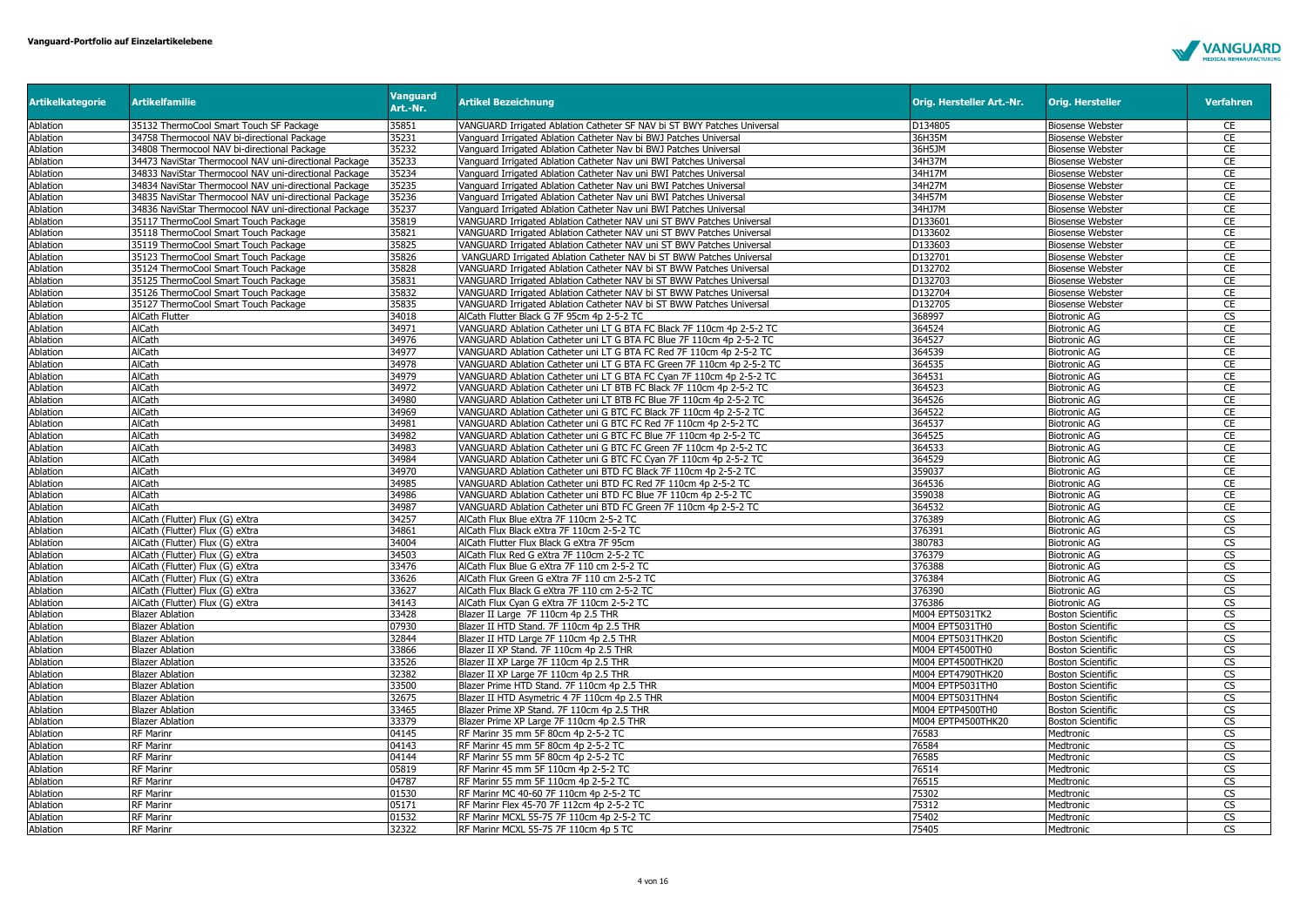

| <b>Artikelkategorie</b> | <b>Artikelfamilie</b> | <b>Vanguard</b><br>Art.-Nr. | <b>Artikel Bezeichnung</b>                                                               | Orig. Hersteller Art.-Nr. | <b>Orig. Hersteller</b> | <b>Verfahren</b>              |
|-------------------------|-----------------------|-----------------------------|------------------------------------------------------------------------------------------|---------------------------|-------------------------|-------------------------------|
| Ablation                | <b>RF Marinr MC</b>   | 03227                       | RF Marinr MC 40-60 7F 110cm 4p 2-2-250 TC                                                | 75802                     | Medtronic               | <b>CS</b>                     |
| Ablation                | <b>Arctic Front</b>   | 35310                       | Arctic Front Advance 28 28 10.5F 95cm TC                                                 | 2AF283                    | Medtronic               | <b>CS</b>                     |
| Ablation                | <b>Arctic Front</b>   | 35502                       | Arctic Front Advance 23 10.5F 95cm TC                                                    | 2AF233                    | Medtronic               | <b>CS</b>                     |
| Ablation                | <b>Arctic Front</b>   | 35329                       | Arctic Front Advance Pro 28                                                              | AFAPRO28                  | Medtronic               | CS                            |
| Ablation                | <b>Arctic Front</b>   | 35501                       | Arctic Front Advance Pro 23 10.5F 95cm TC                                                | AFAPRO23                  | Medtronic               | $\overline{\text{cs}}$        |
| Ablation                | Cerablate             | 34210                       | Cerablate easy Classic 45 110cm 2-2-2 THR                                                | 283084                    | Osypka                  | CS                            |
| Ablation                | Cerablate             | 33814                       | Cerablate easy Classic 60 110cm 2-2-2 THR                                                | 283085                    | Osypka                  | <b>CS</b>                     |
| Ablation                | Cerablate             | 35048                       | Cerablate easy Classic 30 80cm 2-2-2 THR                                                 | 283086                    | Osypka                  | CS                            |
| Ablation                | Cerablate             | 35375                       | Cerablate easy Classic 45 80cm 2-2-2 THR                                                 | 283087                    | Osypka                  | CS                            |
| Ablation                | Cerablate             | 34197                       | Cerablate easy Classic 60 80cm 2-2-2 THR                                                 | 283088                    | Osypka                  | CS                            |
| Ablation                | Cerablate             | 35073                       | Cerablate easy Sigma 30 110cm 1-4-1 THR                                                  | 283089                    | Osypka                  | <b>CS</b>                     |
| Ablation                | Cerablate             | 34012                       | Cerablate easy Sigma 45 110cm 1-4-1 THR                                                  | 283090                    | Osypka                  | $\frac{\text{CS}}{\text{CS}}$ |
| Ablation                | Cerablate             | 33955                       | Cerablate easy Sigma 60 110cm 1-4-1 THR                                                  | 283091                    | Osypka                  |                               |
| Ablation                | Cerablate             | 33986                       | Cerablate easy Sigma 30 80cm 1-4-1 THR                                                   | 283092                    | Osypka                  | <b>CS</b>                     |
| Ablation                | Cerablate             | 35036                       | Cerablate easy Classic 60 110cm 2-5-2 TC                                                 | 283082                    | Osypka                  | CS                            |
| Ablation                | Cerablate             | 34816                       | Cerablate easy Classic 30 110cm 2-2-2 TC                                                 | 283095                    | Osypka                  | CS                            |
| Ablation                | Cerablate             | 34864                       | Cerablate easy Classic 45 110cm 2-2-2 TC                                                 | 283096                    | Osypka                  | $\overline{\text{cs}}$        |
| Ablation                | Cerablate             | 34211                       | Cerablate easy Classic 60 110cm 2-2-2 TC                                                 | 283097                    | Osypka                  | CS                            |
| Ablation                | Cerablate             | 34306                       | Cerablate easy Classic 30 110cm 2-2-2 THR                                                | 283083                    | Osypka                  | <b>CS</b>                     |
| Ablation                | Cerablate             | 33912                       | Cerablate easy Sigma 45 80cm 1-4-1 THR                                                   | 283093                    | Osypka                  | CS                            |
| Ablation                | Cerablate             | 34254                       | Cerablate easy Sigma 60 80cm 1-4-1 THR                                                   | 283094                    | Osypka                  | CS                            |
| Ablation                | Cerablate             | 34925                       | Cerablate flutter Classic 30 110cm 0.5-4-1 TC                                            | 283110                    | Osypka                  | CS                            |
| Ablation                | Cerablate             | 34247                       | Cerablate flutter Classic 45 110cm 0.5-4-1 TC                                            | 283111                    | Osypka                  | <b>CS</b>                     |
| Ablation                | Cerablate             | 34253                       | Cerablate flutter Classic 60 110cm 0.5-4-1 TC                                            | 283112                    | Osypka                  | <b>CS</b>                     |
| Diagnostik              | Inquiry fixed curve   | 35570                       | Inquiry fixed curve SC-Type 6F 110cm 10p 2-8-2                                           | IBI-80003                 | Abbott/St. Jude Medical | CS                            |
| Diagnostik              | Response              | 08076                       | Response CRD 6F 120cm 10p 2-5-2                                                          | 401305                    | Abbott/St. Jude Medical | CS                            |
| Diagnostik              | Response              | 08164                       | Response JSN 6F 120cm 10p 2-5-2                                                          | 401306                    | Abbott/St. Jude Medical | <b>CS</b>                     |
| Diagnostik              | Response              | 05751                       | Response CSL 6F 65cm 10p 2-8-2                                                           | 401353                    | Abbott/St. Jude Medical | CS                            |
| Diagnostik              | Response              | 06190                       | Response CSL 6F 120cm 10p 2-8-2                                                          | 401381                    | Abbott/St. Jude Medical | <b>CS</b>                     |
| Diagnostik              | Supreme               | 03748                       | Supreme CSL 5F 120 10-polig Elektrodenabstand: 5                                         | 401865                    | Abbott/St. Jude Medical | CS                            |
| Diagnostik              | Supreme               | 06476                       | Supreme BI CRD 5F 120 Elektroden. 2 Elektrodenabst.10mm                                  | 401957                    | Abbott/St. Jude Medical | CS                            |
| Diagnostik              | Inquiry fixed curve   | 32453                       | Inquiry fixed curve C-Type 5F 110cm 4p 5                                                 | IBI-80456                 | Abbott/St. Jude Medical | CS                            |
| Diagnostik              | Inquiry fixed curve   | 33776                       | Inquiry fixed curve J-Type 5F 110cm 4p 2-5-2                                             | IBI-80452                 | Abbott/St. Jude Medical | <b>CS</b>                     |
| Diagnostik              | Inguiry fixed curve   | 33780                       | Inquiry fixed curve J-Type 6F 110cm 4p 5                                                 | IBI-80406                 | Abbott/St. Jude Medical | <b>CS</b>                     |
| Diagnostik              | Inquiry fixed curve   | 32379                       | Inquiry fixed curve J-Type 5F 110cm 4p 5                                                 | IBI-80453                 | Abbott/St. Jude Medical | CS                            |
| Diagnostik              | Inquiry fixed curve   | 32157                       | Inquiry fixed curve C-Type 6F 110cm 4p 5                                                 | IBI-80409                 | Abbott/St. Jude Medical | $\overline{\text{CS}}$        |
| Diagnostik              | Response              | 30406                       | Response CRD 5F 120cm 4p 5                                                               | 401222                    | Abbott/St. Jude Medical | <b>CS</b>                     |
| Diagnostik              | Response              | 03673                       | Response JSN 5F 120cm 4p 5                                                               | 401223                    | Abbott/St. Jude Medical | CS                            |
| Diagnostik              | Response              | 35345                       | Response JSN 5F 120cm 4p 10                                                              | 401207                    | Abbott/St. Jude Medical | CS                            |
| Diagnostik              | Response              | 32206                       | Response JSN 6F 120cm 4p 10                                                              | 401211                    | Abbott/St. Jude Medical | CS                            |
| Diagnostik              | Response              | 32391                       | Response CRD 6F 120cm 4p 5                                                               | 401226                    | Abbott/St. Jude Medical | CS                            |
| Diagnostik              | Response              | 03233                       | Response JSN 6F 120cm 4p 5                                                               | 401227                    | Abbott/St. Jude Medical | <b>CS</b>                     |
| Diagnostik              | Response              | 32490                       | Response JSN 6F 120cm 4p 2-5-2                                                           | 401261                    | Abbott/St. Jude Medical | <b>CS</b>                     |
| Diagnostik              | Supreme               | 04150                       | Supreme JSN 4F 120 Elektrodenabstand: 5 Elektroden 4                                     | 401890                    | Abbott/St. Jude Medical | <b>CS</b>                     |
| Diagnostik              | Supreme               | 04425                       | Supreme CRD 4F 120 Elektrodenabstand: 5 Elektroden 4                                     | 401891                    | Abbott/St. Jude Medical | CS                            |
| Diagnostik              | Supreme               | 34224                       | Supreme JSN 4F 120 Elektrodenabstand: 2mm Elektroden 4                                   | 401993                    | Abbott/St. Jude Medical | CS                            |
| Diagnostik              | Supreme               | 35374                       | Supreme 4 5 CRD-2 4F 120                                                                 | 402012                    | Abbott/St. Jude Medical | $\overline{\text{CS}}$        |
| Diagnostik              | Supreme               | 34362                       | Supreme CRD 4F 120 Elektrodenabstand: 2-5-2mm Elektroden 4                               | 401996                    | Abbott/St. Jude Medical | CS                            |
| Diagnostik              | Supreme               | 03747                       | Supreme CRD 5F 120 Elektrodenabstand: 5                                                  | 401441                    | Abbott/St. Jude Medical | <b>CS</b>                     |
| Diagnostik              | Supreme               | 03613                       | Supreme JSN 5F 120 Elektrodenabstand: 5                                                  | 401443                    | Abbott/St. Jude Medical | CS                            |
| Diagnostik              | Supreme               | 03678                       | Supreme DAO 5F 120 Elektrodenabstand: 5                                                  | 401444                    | Abbott/St. Jude Medical | CS                            |
| Diagnostik              | Supreme               | 03610                       | Supreme CRD 5F 120 4-polig Elektrodenabstand: 2-5-2                                      | 401448                    | Abbott/St. Jude Medical | $\overline{\text{CS}}$        |
| Diagnostik              | Supreme               | 03611                       | Supreme JSN 5F 120 Elektrodenabstand: 2-5-2                                              | 401450                    | Abbott/St. Jude Medical | CS                            |
| Diagnostik              | Supreme               | 05084                       | Supreme CRD-2 5F 120( Courn.Crv. mit 3 freien Elektr.) Elektrodenabstand: 5 Elektroden 4 | 401860                    | Abbott/St. Jude Medical | CS                            |
| Diagnostik              | Supreme               | 35346                       | Supreme CRD-1 5F 120cm 4-polig Sp:2mm                                                    | 401871                    | Abbott/St. Jude Medical | <b>CS</b>                     |
| Diagnostik              | Supreme               | 34647                       | Supreme QUAD CRD-2 5F 120 4-polig Space: 10-10-10 mm                                     | 401859                    | Abbott/St. Jude Medical | <b>CS</b>                     |
| Diagnostik              | Supreme               | 06150                       | Supreme JSN 6F 120 Elektrodenabstand: 5-5-5mm                                            | 401430                    | Abbott/St. Jude Medical | $\overline{\text{CS}}$        |
| Diagnostik              | Supreme               | 09466                       | Supreme CRD 6F 120 4-polig Elektrodenabstand: 5mm /4                                     | 401442                    | Abbott/St. Jude Medical | CS                            |
| Diagnostik              | Supreme               | 07486                       | Supreme CRD 6F 120 Elektrodenabstand: 2- 5-2 /4 ohne Label                               | 401449                    | Abbott/St. Jude Medical | <b>CS</b>                     |
| Diagnostik              | Supreme               | 08199                       | Supreme JSN 6F 120 Elektrodenabstand: 2-5-2                                              | 401451                    | Abbott/St. Jude Medical | <b>CS</b>                     |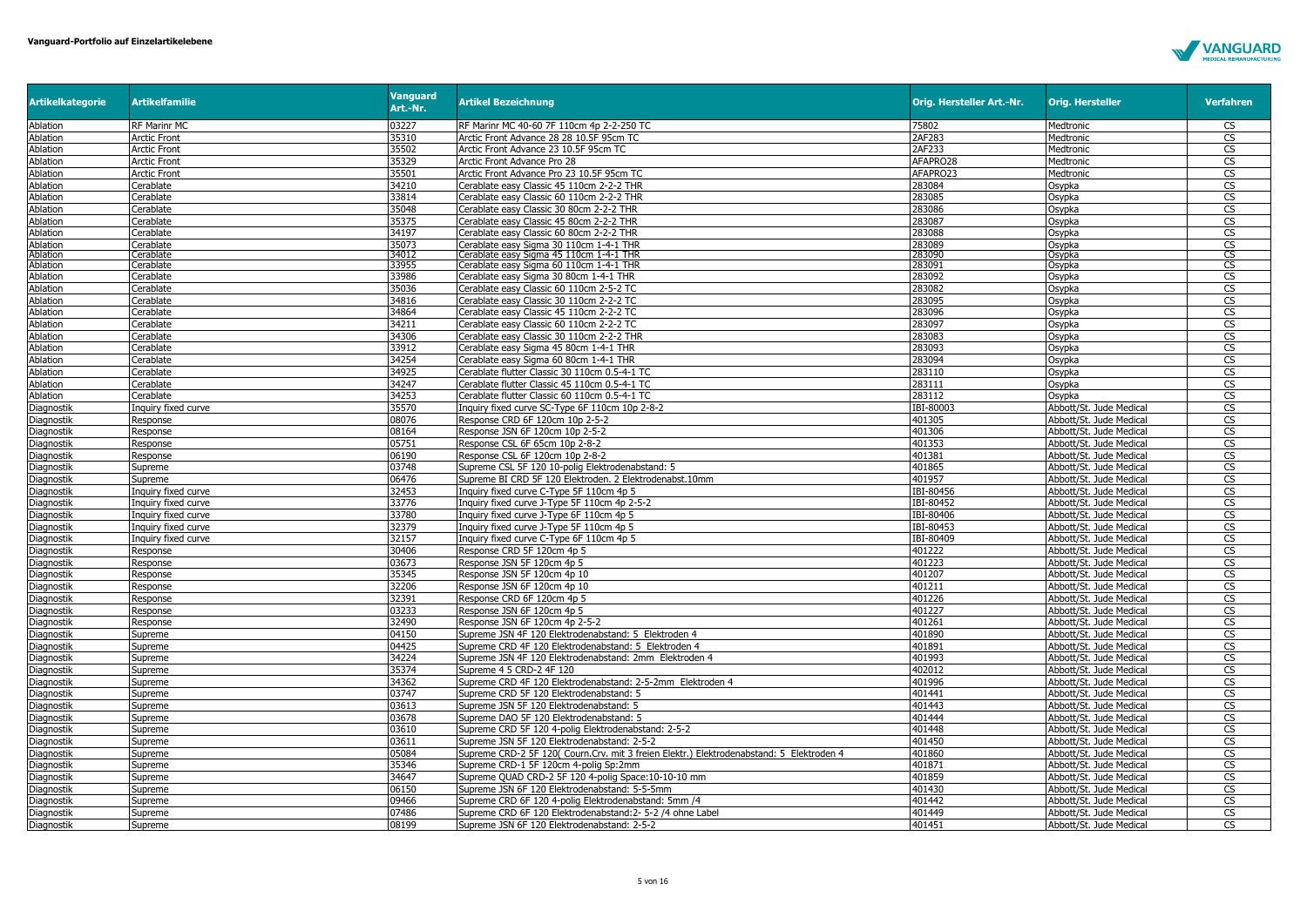

| <b>Artikelkategorie</b>  | <b>Artikelfamilie</b>                                        | <b>Vanguard</b><br>Art.-Nr. | <b>Artikel Bezeichnung</b>                                                                                                                                    | Orig. Hersteller Art.-Nr. | <b>Orig. Hersteller</b>                            | <b>Verfahren</b>       |
|--------------------------|--------------------------------------------------------------|-----------------------------|---------------------------------------------------------------------------------------------------------------------------------------------------------------|---------------------------|----------------------------------------------------|------------------------|
| Diagnostik               | Supreme                                                      | 32390                       | Supreme QUAD CRD-1? 6 F 120 4-polig Elektrodenabstand: 4 /5-5-5                                                                                               | 401474                    | Abbott/St. Jude Medical                            | CS                     |
| Diagnostik               | Supreme                                                      | 07715                       | Supreme CRD-2 6F 120 4-polig Elektrodenabstand: 5mm /4                                                                                                        | 402004                    | Abbott/St. Jude Medical                            | CS                     |
| Diagnostik               | Response                                                     | 32363                       | Response JSN 6F 120cm 6p 2-5-2                                                                                                                                | 401271                    | Abbott/St. Jude Medical                            | $\overline{\text{cs}}$ |
| Diagnostik               | Response                                                     | 04004                       | Response JSN 6F 120cm 6p 5                                                                                                                                    | 401282                    | Abbott/St. Jude Medical                            | CS                     |
| Diagnostik               | Response                                                     | 01536                       | Response JSN 6F 120cm 6p 10                                                                                                                                   | 401420                    | Abbott/St. Jude Medical                            | CS                     |
| Diagnostik               | Response                                                     | 35340                       | Response JSN 6F 120cm 6p 2                                                                                                                                    | 401276                    | Abbott/St. Jude Medical                            | $\overline{\text{cs}}$ |
| Diagnostik               | Supreme                                                      | 34501                       | Supreme CRD-2 5F 120 6-polig Elektrodenabstand: 6 /2-5-2-5-2                                                                                                  | 402008                    | Abbott/St. Jude Medical                            | CS                     |
| Diagnostik               | Supreme                                                      | 30394                       | Supreme JSN 5F 120 Elektrodenabstand: 5 -5-5- 175-175                                                                                                         | 401878                    | Abbott/St. Jude Medical                            | $\overline{\text{cs}}$ |
| Diagnostik               | Supreme                                                      | 34491                       | Supreme CRD-1 6F 120 6-polig 6-pol. Sp:5-5-5-175-175mm CRD-1                                                                                                  | 401876                    | Abbott/St. Jude Medical                            | CS                     |
| Diagnostik               | Supreme                                                      | 31652                       | Supreme HEX JSN 6F 120 Elektroden.6 Elektrodenabst.5-5-5-175mm                                                                                                | 401877                    | Abbott/St. Jude Medical                            | CS                     |
| Diagnostik               | Supreme                                                      | 34267<br>33067              | Supreme CRD-2? 6F 2.0mm 120 Elektrodenabstand: 6 /2-5-2                                                                                                       | 402010<br>402011          | Abbott/St. Jude Medical                            | CS                     |
| Diagnostik               | Supreme<br>IBI Inquiry Steerable 6F 110                      | 34430                       | Supreme CRD-2 6F 120 Elektrodenabstand: 6 /5-5-5                                                                                                              | IBI81102                  | Abbott/St. Jude Medical                            | CS<br>CE               |
| Diagnostik               |                                                              | 34429                       | VANGUARD Steerable Diagnostic Catheter SJA M-Type 6F 110cm 10p 2-5-2 TE1 RE1                                                                                  | IBI81104                  | Abbott/St. Jude Medical                            | CE                     |
| Diagnostik               | IBI Inquiry Steerable 6F 110<br>IBI Inquiry Steerable 6F 110 | 34431                       | VANGUARD Steerable Diagnostic Catheter SJA L-Type 6F 110cm 10p 2-5-2 TE1 RE1<br>VANGUARD Steerable Diagnostic Catheter SJA XL-Type 6F 110cm 10p 2-5-2 TE1 RE1 | IBI81105                  | Abbott/St. Jude Medical<br>Abbott/St. Jude Medical | CE                     |
| Diagnostik<br>Diagnostik | IBI Inquiry Steerable 6F 110                                 | 34370                       | VANGUARD Steerable Diagnostic Catheter SJA L-Type 6F 110cm 10p 5 TE1 RE1                                                                                      | IBI81107                  | Abbott/St. Jude Medical                            | CE                     |
| Diagnostik               | IBI Inquiry Steerable 6F 110                                 | 34432                       | VANGUARD Steerable Diagnostic Catheter SJA L-Type 6F 110cm 10p 2 TE1 RE1                                                                                      | IBI81108                  | Abbott/St. Jude Medical                            | CE                     |
|                          | IBI Inquiry Steerable 5F 110                                 | 34428                       | VANGUARD Steerable Diagnostic Catheter SJA M-Type 5F 110cm 10p 2-5-2 TE1 RE1                                                                                  | IBI81172                  |                                                    | CE                     |
| Diagnostik<br>Diagnostik | IBI Inquiry Steerable 5F 110                                 | 34372                       | VANGUARD Steerable Diagnostic Catheter SJA L-Type 5F 110cm 10p 2-5-2 TE1 RE1                                                                                  | IBI81174                  | Abbott/St. Jude Medical<br>Abbott/St. Jude Medical | CE                     |
| Diagnostik               | IBI Inquiry Steerable 6F 110                                 | 34371                       | VANGUARD Steerable Diagnostic Catheter SJA M-Type 4F 110cm 10p 2 TE1 RE1                                                                                      | <b>IBI81530</b>           | Abbott/St. Jude Medical                            | CE                     |
| Diagnostik               | IBI Inquiry Steerable 4F 110                                 | 34427                       | VANGUARD Steerable Diagnostic Catheter SJA M-Type 4F 110cm 10p 2-5-2 TE1 RE1                                                                                  | IBI81531                  | Abbott/St. Jude Medical                            | CE                     |
| Diagnostik               | IBI Inquiry Steerable 4F 110                                 | 34426                       | VANGUARD Steerable Diagnostic Catheter SJA L-Type 4F 110cm 10p 2-5-2 TE1 RE1                                                                                  | IBI81532                  | Abbott/St. Jude Medical                            | CE                     |
| Diagnostik               | Inquiry SoftTip                                              | 35092                       | VANGUARD Steerable Diagnostic Catheter SJF M/L-Type 5F 110cm 10p 2-8-2 TE1 RE1                                                                                | IBI81730                  | Abbott/St. Jude Medical                            | CE                     |
| Diagnostik               | <b>Inquiry SoftTip</b>                                       | 35091                       | VANGUARD Steerable Diagnostic Catheter SJF L-Type 5F 110cm 10p 2-5-2 TE1 RE1                                                                                  | IBI81734                  | Abbott/St. Jude Medical                            | CE                     |
| Diagnostik               | <b>Inquiry SoftTip</b>                                       | 35093                       | VANGUARD Steerable Diagnostic Catheter SJF L-Type 5F 110cm 10p 5 TE1 RE1                                                                                      | IBI81735                  | Abbott/St. Jude Medical                            | CE                     |
| Diagnostik               | Inquiry SoftTip                                              | 35094                       | VANGUARD Steerable Diagnostic Catheter SJF L-Type 6F 110cm 10p 2-5-2 TE1 RE1                                                                                  | IBI81945                  | Abbott/St. Jude Medical                            | CE                     |
| Diagnostik               | Inquiry SoftTip                                              | 35095                       | VANGUARD Steerable Diagnostic Catheter SJF M/L-Type 6F 110cm 10p 5 TE1 RE1                                                                                    | IBI81947                  | Abbott/St. Jude Medical                            | CE                     |
| Diagnostik               | Inguiry CV                                                   | 32607                       | IBI Inquiry Cardioversion Large 7F 110cm 14p 3(80)3                                                                                                           | IBI-81998                 | Abbott/St. Jude Medical                            | CS                     |
| Diagnostik               | IBI Inquiry Steerable 7F 110                                 | 34433                       | VANGUARD Steerable Diagnostic Catheter SJA XXL-Type 7F 110cm 20p 2-10-2 TE1 RE1                                                                               | IBI81202                  | Abbott/St. Jude Medical                            | CE                     |
| Diagnostik               | IBI Inquiry Steerable 7F 110                                 | 34435                       | VANGUARD Steerable Diagnostic Catheter SJA SL-Type 7F 110cm 20p 5 TE1 RE1                                                                                     | IBI81207                  | Abbott/St. Jude Medical                            | CE                     |
| Diagnostik               | IBI Inquiry Steerable 7F 110                                 | 34434                       | VANGUARD Steerable Diagnostic Catheter SJA SL-Type 7F 110cm 20p 2-5-2 TE1 RE1                                                                                 | IBI81209                  | Abbott/St. Jude Medical                            | CE                     |
| Diagnostik               | IBI Inquiry Steerable 6F 110                                 | 34421                       | VANGUARD Steerable Diagnostic Catheter SJA M-Type 6F 110cm 4p 2-5-2 TE2 RE2                                                                                   | IBI81402                  | Abbott/St. Jude Medical                            | CE                     |
| Diagnostik               | IBI Inquiry Steerable 6F 110                                 | 34454                       | VANGUARD Steerable Diagnostic Catheter SJA M-Type 6F 110cm 4p 5 TE2 RE2                                                                                       | IBI81403                  | Abbott/St. Jude Medical                            | CE                     |
| Diagnostik               | IBI Inquiry Steerable 6F 110                                 | 34420                       | VANGUARD Steerable Diagnostic Catheter SJA L-Type 6F 110cm 4p 2-5-2 TE2 RE2                                                                                   | IBI81404                  | Abbott/St. Jude Medical                            | CE                     |
| Diagnostik               | IBI Inquiry Steerable 6F 110                                 | 34423                       | VANGUARD Steerable Diagnostic Catheter SJA L-Type 6F 110cm 4p 5 TE2 RE2                                                                                       | IBI81405                  | Abbott/St. Jude Medical                            | CE                     |
| Diagnostik               | IBI Inquiry Steerable 6F 110                                 | 34422                       | VANGUARD Steerable Diagnostic Catheter SJA XL-Type 6F 110cm 4p 2-5-2 TE2 RE2                                                                                  | IBI81418                  | Abbott/St. Jude Medical                            | CE                     |
| Diagnostik               | IBI Inguiry Steerable 5F 110                                 | 34419                       | VANGUARD Steerable Diagnostic Catheter SJA M-Type 5F 110cm 4p 2-5-2 TE1 RE1                                                                                   | IBI81472                  | Abbott/St. Jude Medical                            | CE                     |
| Diagnostik               | IBI Inquiry Steerable 4F 110                                 | 34418                       | VANGUARD Steerable Diagnostic Catheter SJA L-Type 5F 110cm 4p 2-5-2 TE1 RE1                                                                                   | IBI81474                  | Abbott/St. Jude Medical                            | CE                     |
| Diagnostik               | IBI Inquiry Steerable 4F 110                                 | 34417                       | VANGUARD Steerable Diagnostic Catheter SJA M-Type 4F 110cm 4p 2-5-2 TE1 RE1                                                                                   | IBI81540                  | Abbott/St. Jude Medical                            | CE                     |
| Diagnostik               | IBI Inquiry Steerable 6F 110                                 | 34425                       | VANGUARD Steerable Diagnostic Catheter SJA M-Type 6F 110cm 8p 2 TE1 RE1                                                                                       | IBI81801                  | Abbott/St. Jude Medical                            | CE                     |
| Diagnostik               | IBI Inquiry Steerable 6F 110                                 | 34456                       | VANGUARD Steerable Diagnostic Catheter SJA M-Type 6F 110cm 8p 2-5-2 TE1 RE1                                                                                   | IBI81802                  | Abbott/St. Jude Medical                            | CE                     |
| Diagnostik               | IBI Inquiry Steerable 6F 110                                 | 34424                       | VANGUARD Steerable Diagnostic Catheter SJA L-Type 6F 110cm 8p 2 TE1 RE1                                                                                       | IBI81807                  | Abbott/St. Jude Medical                            | CE                     |
| Diagnostik               | IBI Inquiry Steerable 6F 110                                 | 34455                       | VANGUARD Steerable Diagnostic Catheter SJA L-Type 6F 110cm 8p 2-5-2 TE1 RE1                                                                                   | IBI81809                  | Abbott/St. Jude Medical                            | CE                     |
| Diagnostik               | Reflexion spiral                                             | 32625                       | Reflexion Spiral 180°/15-25 7F 99cm 10p 6.3                                                                                                                   | D402865                   | Abbott/St. Jude Medical                            | $\overline{\text{cs}}$ |
| Diagnostik               | Inquiry AFocus II EB 7F 110                                  | 34443                       | VANGUARD Fixed Loop Diagnostic Catheter EB SJD SM/AF20 7F/4F 110cm 10p 5 TE2 RE1                                                                              | D087022                   | Abbott/St. Jude Medical                            | CE                     |
| Diagnostik               | Inquiry AFocus II EB 7F 110                                  | 34444                       | VANGUARD Fixed Loop Diagnostic Catheter EB SJD SM/AF15 7F/4F 110cm 10p 3 TE2 RE1                                                                              | D087023                   | Abbott/St. Jude Medical                            | CE                     |
| Diagnostik               | Inquiry AFocus II 7F 110                                     | 34442                       | VANGUARD Fixed Loop Diagnostic Catheter SJB SM/AF15 7F/4F 110cm 10p 3.5 TE1 RE1                                                                               | <b>IBI81594</b>           | Abbott/St. Jude Medical                            | CE                     |
| Diagnostik               | Inquiry AFocus II 7F 110                                     | 34392                       | VANGUARD Fixed Loop Diagnostic Catheter SJB SM/AF20 7F/4F 110cm 10p 5 TE1 RE1                                                                                 | IBI81595                  | Abbott/St. Jude Medical                            | CE                     |
| Diagnostik               | Inquiry Optima                                               | 34395                       | VANGUARD Variable Loop Diagnostic Catheter SJC SM/OPT25 7F/4F 110cm 10p 7 TE2 RE1                                                                             | IBI81687                  | Abbott/St. Jude Medical                            | CE                     |
| Diagnostik               | Inquiry Optima EB                                            | 34446                       | VANGUARD Variable Loop Diagnostic Catheter EB SJE SM/OPT25 7F/4F 110cm 10p 7 TE2 RE1                                                                          | IBI81767                  | Abbott/St. Jude Medical                            | CE                     |
| Diagnostik               | Inquiry AFocus II EB 7F 110                                  | 34445                       | VANGUARD Fixed Loop Diagnostic Catheter EB SJD SM/AF20 7F/4F 110cm 20p 1-2.5-1 TE2 RE1                                                                        | D087024                   | Abbott/St. Jude Medical                            | CE                     |
| Diagnostik               | Inquiry AFocus II 7F 110                                     | 34441                       | VANGUARD Fixed Loop Diagnostic Catheter SJB SM/AF20DL 7F/4F 110cm 20p 4 TE2 RE1                                                                               | IBI87008                  | Abbott/St. Jude Medical                            | CE                     |
| Diagnostik               | Inquiry Optima EB                                            | 34448                       | VANGUARD Variable Loop Diagnostic Catheter EB SJE SM/OPT25 7F/5F 110cm 20p 1-4.5-1 TE2 RE1                                                                    | IBI81659                  | Abbott/St. Jude Medical                            | CE                     |
| Diagnostik               | Inquiry Optima                                               | 34447                       | VANGUARD Variable Loop Diagnostic Catheter SJC SM/OPT25 7F/5F 110cm 20p 1-4.5-1 TE2 RE1                                                                       | IBI81683                  | Abbott/St. Jude Medical                            | CE                     |
| Diagnostik               | Inquiry Optima                                               | 34449                       | VANGUARD Variable Loop Diagnostic Catheter SJC SM/OPT25 7F/5F 110cm 24p 1-4.5-1 TE2 RE1                                                                       | IBI81717                  | Abbott/St. Jude Medical                            | <b>CE</b>              |
| Diagnostik               | Map-iT fixed curve                                           | 34509                       | Map-iT fixed curve MPA 5F 120cm 4p 5                                                                                                                          | 901436                    | <b>Access Point Technologies</b>                   | CS                     |
| Diagnostik               | Map-iT fixed curve                                           | 34512                       | Map-iT fixed curve MPA 6F 120cm 4p 2-5-2                                                                                                                      | 901456                    | <b>Access Point Technologies</b>                   | CS                     |
| Diagnostik               | Map-iT steerable                                             | 34651                       | Map-iT steerable MPD-H 6F 100cm 20p 2-8-2                                                                                                                     | 901673                    | <b>Access Point Technologies</b>                   | CS                     |
| Diagnostik               | Webster fixed curve                                          | 03963                       | Webster F-Cournand Type 6F 115 10-polig Abstand 2-5-2 mm                                                                                                      | 37G58R                    | <b>Biosense Webster</b>                            | $\overline{\text{cs}}$ |
| Diagnostik               | Webster fixed curve                                          | 30603                       | Webster G-Coronary Sinus 6F 115(Damato-Kurvatur) Elektroden: 10 / 2-5-2/oranger Ring                                                                          | 37G68R                    | <b>Biosense Webster</b>                            | CS                     |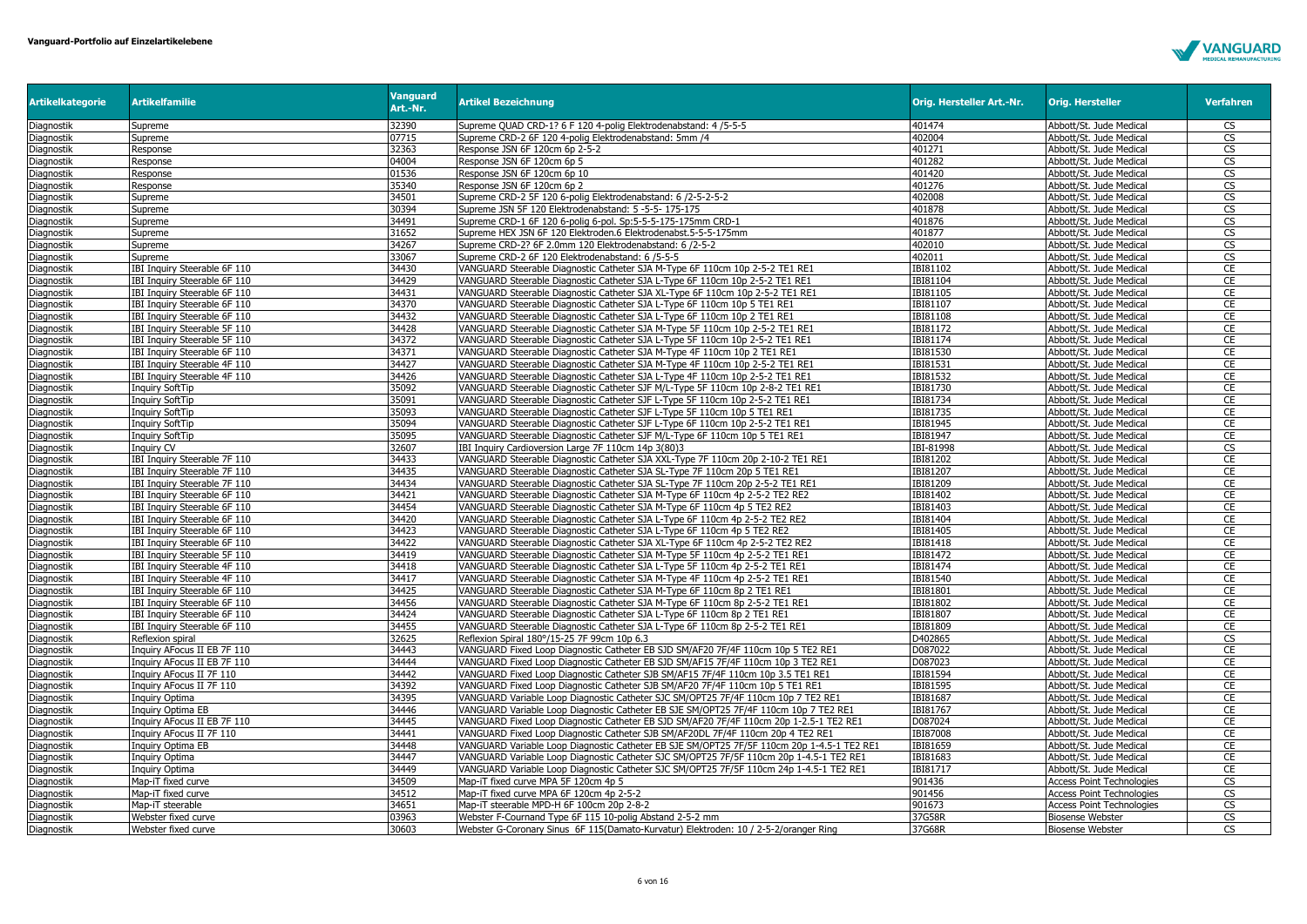

| <b>Artikelkategorie</b> | <b>Artikelfamilie</b>  | <b>Vanguard</b><br>Art.-Nr. | <b>Artikel Bezeichnung</b>                                                                     | Orig. Hersteller Art.-Nr. | <b>Orig. Hersteller</b> | <b>Verfahren</b>       |
|-------------------------|------------------------|-----------------------------|------------------------------------------------------------------------------------------------|---------------------------|-------------------------|------------------------|
| Diagnostik              | Avail                  | 03685                       | Avail A(Josephson) 5F 115cm 4p 2-5-2                                                           | 37C0CR                    | <b>Biosense Webster</b> | <b>CS</b>              |
| Diagnostik              | Avail                  | 03686                       | Avail D(Damato) 5F 115cm 4p 10                                                                 | 37C3FR                    | <b>Biosense Webster</b> | <b>CS</b>              |
| Diagnostik              | Avail                  | 06295                       | Avail F(Cournand) 5F 115cm 4p 5                                                                | 37C5CR                    | <b>Biosense Webster</b> | CS                     |
| Diagnostik              | Avail                  | 03941                       | Avail A(Josephson) 6F 115cm 4p 5                                                               | 37D0RR                    | <b>Biosense Webster</b> | $\overline{\text{CS}}$ |
| Diagnostik              | Avail                  | 06321                       | Avail F(Cournand) 6F 115cm 4p 2-5-2                                                            | 37D5CR                    | <b>Biosense Webster</b> | CS                     |
| Diagnostik              | Avail                  | 06401                       | Avail A(Josephson) 6F 115cm 4p 2-5-2                                                           | 37D0CR                    | <b>Biosense Webster</b> | CS                     |
| Diagnostik              | Avail                  | 08682                       | Avail F(Cournand) 6F 115cm 4p 5                                                                | <b>37D5RR</b>             | <b>Biosense Webster</b> | CS                     |
| Diagnostik              | Webster fixed curve    | 34015                       | Webster A- Josephson 5F 110 Elektroden: 4 / gelber Silikonring                                 | 37C08R                    | <b>Biosense Webster</b> | CS                     |
| Diagnostik              | Webster fixed curve    | 34287                       | Webster A- Josephson 5F 110 Elektroden: 4 / gelber Silikonring                                 | 37C03R                    | <b>Biosense Webster</b> | $\overline{\text{cs}}$ |
| Diagnostik              | Webster fixed curve    | 34799                       | Webster 5F 110 F-Cournand 4-pol. Sp: 5mm F-Cournand 110 cm                                     | 37C53R                    | <b>Biosense Webster</b> | CS                     |
| Diagnostik              | Webster fixed curve    | 31956                       | Webster F-Cournand 6F 115 Elektroden: 4 Abstand 5mm schwarz                                    | 37D53R                    | <b>Biosense Webster</b> | CS                     |
| Diagnostik              | Webster fixed curve    | 09253                       | Webster A-Josephson Type 6F 115 Elektroden: 4 Abstand 5 mm                                     | 37D03R                    | <b>Biosense Webster</b> | $\overline{\text{CS}}$ |
| Diagnostik              | Webster fixed curve    | 09650                       | Webster A-Josephson 6 F 115 4-polig Elektroden: 4 Abstand 10 mm                                | 37D05R                    | <b>Biosense Webster</b> | <b>CS</b>              |
| Diagnostik              | Webster fixed curve    | 33801                       | Webster F-Cournand Type 6F 115 Elektroden: 4 Abstand 2-5-2 mm                                  | 37D58R                    | <b>Biosense Webster</b> | $\overline{\text{cs}}$ |
| Diagnostik              | Webster fixed curve    | 34314                       | Webster HIS-Type 5F 115 with Auto ID(C.-Jos.3 freie Elektr.) Elektroden: 4/ blauer Ring 12 PIN | D1085413                  | <b>Biosense Webster</b> | CS                     |
| Diagnostik              | Webster fixed curve    | 32991                       | Webster AUTO ID 5F 110 A-Josephson Type Elekt: 4/ 5/Buchse grau/blau Spitz.1mm                 | 37C03RCT                  | <b>Biosense Webster</b> | $\overline{\text{CS}}$ |
| Diagnostik              | Webster fixed curve    | 33012                       | Webster AUTO ID 5F 110 -Cournand Type Elekt: 4/ 5/Buchse grau/blau Spitz.1mm                   | 37C53RCT                  | <b>Biosense Webster</b> | $\overline{\text{cs}}$ |
| Diagnostik              | Webster fixed curve    | 33115                       | Webster AUTO ID 6F 115 A-Josephson Type Elekt: 4/ 5/Buchse grau/blau Spitz.1mm                 | F6OA005CT                 | <b>Biosense Webster</b> | $\overline{\text{cs}}$ |
| Diagnostik              | Webster fixed curve    | 03961                       | Webster A-Josephson Type 6F 115 4-polig Spacing 2mm                                            | 37D00R                    | <b>Biosense Webster</b> | CS                     |
| Diagnostik              | Webster fixed curve    | 33733                       | Webster AUTO ID 6F 115 F-Cournand Type Elekt: 4/ 5/Buchse grau/blau Spitz.1mm                  | <b>F6QF005CT</b>          | <b>Biosense Webster</b> | CS                     |
| Diagnostik              | Webster fixed curve    | 34020                       | Webster A-Josephson Type 6F 115 Elektroden: 6 Elektroden: Abstand 2.5 mm                       | 37U00R                    | <b>Biosense Webster</b> | CS                     |
| Diagnostik              | <b>Webster CS</b>      | 35050                       | Vanquard Steerable Diagnostic Catheter ID BWAB F-Type 6F 115cm 10p 2-8-2                       | D135304                   | <b>Biosense Webster</b> | CE                     |
| Diagnostik              | <b>Webster CS</b>      | 35087                       | Vanguard Steerable Diagnostic Catheter ID BWAB D-Type 6F 115cm 10p 2-8-2                       | D135303                   | <b>Biosense Webster</b> | CE                     |
| Diagnostik              | <b>Webster CS</b>      | 35051                       | Vanquard Steerable Diagnostic Catheter bi BWAC DF-Type 7F 115cm 10p 2-8-2                      | 36D35R                    | <b>Biosense Webster</b> | CE                     |
| Diagnostik              | <b>Webster CS</b>      | 35052                       | Vanguard Steerable Diagnostic Catheter bi ID BWAD DF-Type 7F 115cm 10p 2-8-2                   | 36G35QCT                  | <b>Biosense Webster</b> | CE                     |
| <b>Diagnostik</b>       | <b>Webster CS</b>      | 35088                       | Vanguard Steerable Diagnostic Catheter bi ID BWAD FJ-Type 7F 115cm 10p 2-8-2                   | 36G5JMCT                  | <b>Biosense Webster</b> | CE                     |
| Diagnostik              | Webster                | 33571                       | VANGUARD Steerable Diagnostic Catheter BWC D-Type 6F 92cm 10p 2-8-2                            | 35X33O                    | <b>Biosense Webster</b> | CE                     |
| Diagnostik              | Webster                | 33572                       | VANGUARD Steerable Diagnostic Catheter BWC D-Type 6F 92cm 10p 2-5-2                            | 35X38Q                    | <b>Biosense Webster</b> | CE                     |
| Diagnostik              | Webster                | 33573                       | VANGUARD Steerable Diagnostic Catheter BWC F-Type 6F 92cm 10p 2-5-2                            | 35X58Q                    | <b>Biosense Webster</b> | CE                     |
| Diagnostik              | Webster                | 33575                       | VANGUARD Steerable Diagnostic Catheter BWC D-Type 7F 115cm 10p 2-8-2                           | 36G33Q                    | <b>Biosense Webster</b> | CE                     |
| Diagnostik              | Halo XP                | 03672                       | Halo XP Tricuspid 7F 110cm 20p 2-8-2                                                           | 36J13R                    | <b>Biosense Webster</b> | CS                     |
| Diagnostik              | Halo XP                | 04230                       | Halo XP Tricuspid 7F 110cm 20p 2-13-2                                                          | 36J16R                    | <b>Biosense Webster</b> | $\overline{\text{CS}}$ |
| Diagnostik              | Halo XP                | 33305                       | Halo XP AutoID Tricuspid 7F 110cm 20p 2-8-2                                                    | 36J13RCT                  | <b>Biosense Webster</b> | $\overline{\text{cs}}$ |
| <b>Diagnostik</b>       | Halo XP                | 04034                       | Halo XP Tricuspid 7F 110cm 20p 2-18-2-8-2                                                      | 36J14R                    | <b>Biosense Webster</b> | CS                     |
| Diagnostik              | Ismus Cath             | 34411                       | IsmusCath AutoID Ismus Cath 7F 110cm 20p 2-12-2                                                | 36Y32RCT                  | <b>Biosense Webster</b> | CS                     |
| Diagnostik              | Webster Duo-Decapolar  | 34074                       | Webster Duo-Decapolar Large Curve-270 2-9-3613-9-3 (alt: 2-8-2602-8-2)                         | D728260RT                 | <b>Biosense Webster</b> | CS                     |
| Diagnostik              | IsmusCath Ismus        | 33942                       | VANGUARD Steerable Diagnostic Catheter BWE Isthmus 7F 110cm 20p 2-12-2                         | 36Y32R                    | <b>Biosense Webster</b> | CE                     |
| Diagnostik              | CristaCath             | 33941                       | VANGUARD Steerable Diagnostic Catheter BWF D-Type 7F 115cm 20p 1-3-1                           | 36Y39R                    | <b>Biosense Webster</b> | CE                     |
| Diagnostik              | Webster                | 33577                       | VANGUARD Steerable Diagnostic Catheter BWC D-Type 6F 92cm 4p 5                                 | 36B33R                    | <b>Biosense Webster</b> | CE                     |
| Diagnostik              | Webster                | 33576                       | VANGUARD Steerable Diagnostic Catheter BWC D-Type 6F 92cm 4p 2-5-2                             | 36B38R                    | <b>Biosense Webster</b> | CE                     |
| Diagnostik              | Webster                | 33578                       | VANGUARD Steerable Diagnostic Catheter BWC D-Type 7F 115cm 4p 2-5-2                            | 36C38R                    | <b>Biosense Webster</b> | CE                     |
| Diagnostik              | Webster                | 33579                       | VANGUARD Steerable Diagnostic Catheter BWC D-Type 6F 92cm 6p 2.5-4-2.5-2.5-2.5                 | 36E30Q                    | <b>Biosense Webster</b> | CE                     |
| Diagnostik              | Webster                | 33574                       | VANGUARD Steerable Diagnostic Catheter BWC D-Type 7F 115cm 8p 2                                | 36F30O                    | <b>Biosense Webster</b> | CE                     |
| Diagnostik              | Webster                | 33569                       | VANGUARD Steerable Diagnostic Catheter BWC D-Type 6F 92cm 8p 2-10-2-2-2-5-2                    | 36S30Q                    | <b>Biosense Webster</b> | <b>CE</b>              |
| Diagnostik              | Webster                | 33570                       | VANGUARD Steerable Diagnostic Catheter BWC D-Type 6F 92cm 8p 2                                 | 36S31Q                    | <b>Biosense Webster</b> | CE                     |
| Diagnostik              | Parahisian             | 33787                       | VANGUARD Steerable Diagnostic Catheter BWD D-Type 7F 90cm 8p 2.5-10-2.5-2.5-2.5-2.5-2.5        | 36L00Q                    | <b>Biosense Webster</b> | CE                     |
| Diagnostik              | Lasso AutoID           | 32990                       | Lasso AutoID D-Type/20 7F 115cm 10p 6                                                          | 35036RCT                  | <b>Biosense Webster</b> | CS                     |
| Diagnostik              | Lasso AutoID           | 32965                       | Lasso AutoID D-Type/15 7F 115cm 10p 4.5                                                        | 35026RCT                  | <b>Biosense Webster</b> | CS                     |
| Diagnostik              | Lasso fix              | 33688                       | VANGUARD Fixed Loop Diagnostic Catheter BWL D-Type/12 7F/3F 115cm 10p 4                        | 35016R                    | <b>Biosense Webster</b> | CE                     |
| Diagnostik              | Lasso fix              | 33684                       | VANGUARD Fixed Loop Diagnostic Catheter BWL D-Type/15 7F/3F 115cm 10p 4.5                      | 35026R                    | <b>Biosense Webster</b> | CE                     |
| Diagnostik              | Lasso fix              | 33685                       | VANGUARD Fixed Loop Diagnostic Catheter BWL D-Type/20 7F/3F 115cm 10p 6                        | 35036R                    | <b>Biosense Webster</b> | CE                     |
| Diagnostik              | asso fix               | 33686                       | VANGUARD Fixed Loop Diagnostic Catheter BWL D-Type/25 7F/3F 115cm 10p 8                        | 35046R                    | <b>Biosense Webster</b> | CE                     |
| Diagnostik              | Lasso fix              | 33690                       | VANGUARD Fixed Loop Diagnostic Catheter BWL D-Type/15 7F/3F 115cm 20p 4.5                      | 35T26R                    | <b>Biosense Webster</b> | CE                     |
| Diagnostik              | Lasso fix              | 33689                       | VANGUARD Fixed Loop Diagnostic Catheter BWL D-Type/20 7F/3F 115cm 20p 6                        | 35T36R                    | <b>Biosense Webster</b> | CE                     |
| Diagnostik              | Lasso fix              | 33687                       | VANGUARD Fixed Loop Diagnostic Catheter BWL D-Type/25 7F/3F 115cm 20p 8                        | 35T46R                    | <b>Biosense Webster</b> | CE                     |
| Diagnostik              | Lasso 2515 Nav eco     | 34413                       | VANGUARD Variable Loop Diagnostic Catheter NAV eco BWO D-Type/15-25 7F/4F 115cm 22p 2-6-2      | D134301                   | <b>Biosense Webster</b> | CE                     |
| Diagnostik              | Lasso 2515 Nav eco     | 34436                       | VANGUARD Variable Loop Diagnostic Catheter NAV eco BWO D-Type/15-25 7F/4F 115cm 12p 8          | D134302                   | <b>Biosense Webster</b> | CE                     |
| Diagnostik              | Lasso NAV eco Catheter | 34437                       | VANGUARD Fixed Loop Diagnostic Catheter NAV eco BWN D-Type/15 7F/4F 115cm 10p 4.5              | D134901                   | <b>Biosense Webster</b> | CE                     |
| Diagnostik              | Lasso NAV eco Catheter | 34438                       | VANGUARD Fixed Loop Diagnostic Catheter NAV eco BWN D-Type/15 7F/4F 115cm 20p 4.5              | D134902                   | <b>Biosense Webster</b> | CE                     |
| Diagnostik              | Lasso NAV eco Catheter | 34439                       | VANGUARD Fixed Loop Diagnostic Catheter NAV eco BWN D-Type/20 7F/4F 115cm 10p 6                | D134903                   | <b>Biosense Webster</b> | CE                     |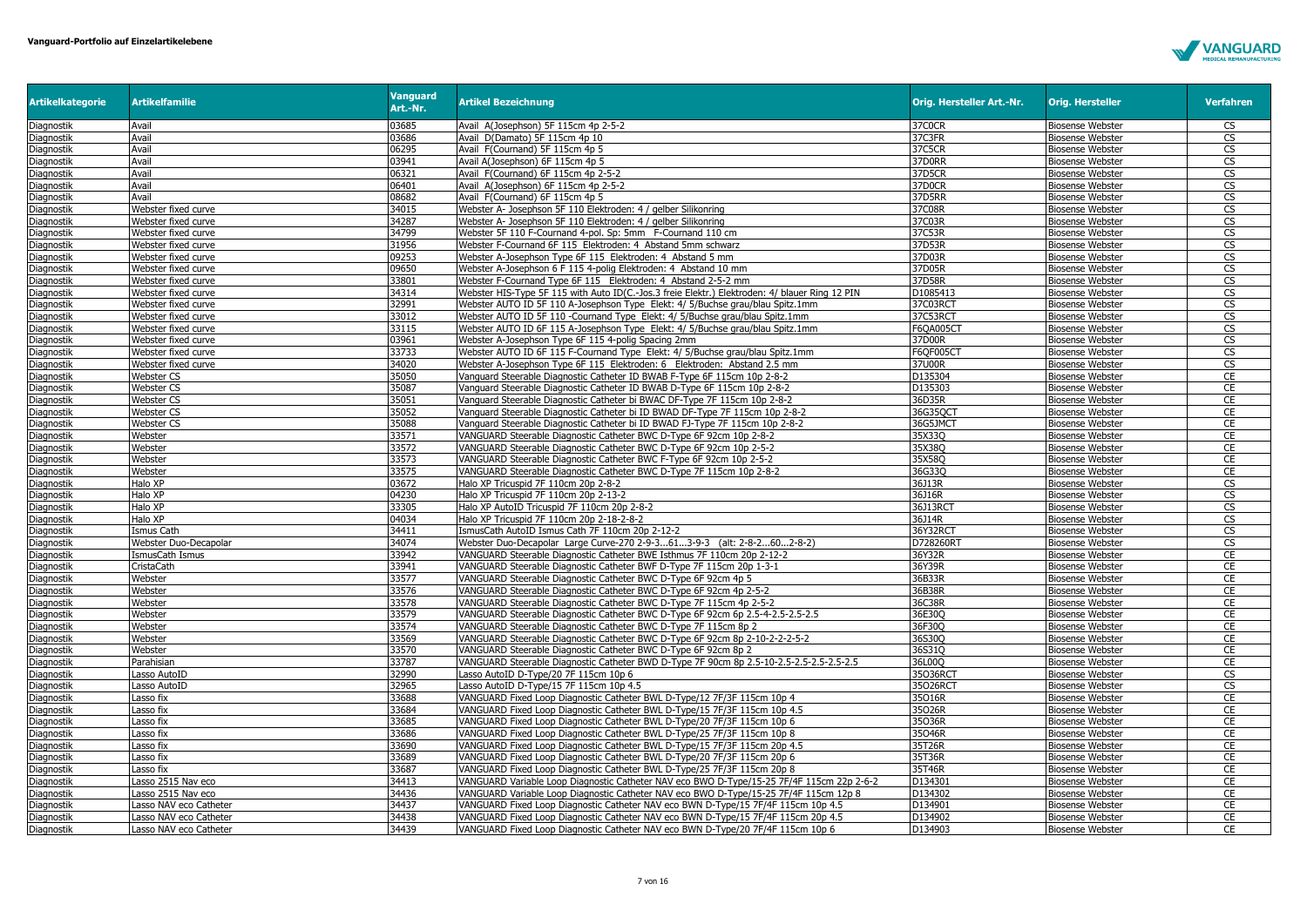

| <b>Artikelkategorie</b>  | <b>Artikelfamilie</b>            | <b>Vanguard</b><br>Art.-Nr. | <b>Artikel Bezeichnung</b>                                                                                           | Orig. Hersteller Art.-Nr. | <b>Orig. Hersteller</b>                    | <b>Verfahren</b>             |
|--------------------------|----------------------------------|-----------------------------|----------------------------------------------------------------------------------------------------------------------|---------------------------|--------------------------------------------|------------------------------|
| Diagnostik               | Lasso NAV eco Catheter           | 34440                       | VANGUARD Fixed Loop Diagnostic Catheter NAV eco BWN D-Type/20 7F/4F 115cm 20p 6                                      | D134904                   | <b>Biosense Webster</b>                    | CE                           |
| Diagnostik               | Lasso NAV eco Catheter           | 34846                       | VANGUARD Fixed Loop Diagnostic Catheter NAV eco BWN D-Type/25 7F/4F 115cm 10p 6                                      | D134905                   | <b>Biosense Webster</b>                    | <b>CE</b>                    |
| Diagnostik               | 34437 Lasso NAV eco Package      | 35149                       | Vanguard Fixed Loop Diagnostic Catheter NAV eco BWN Patches Universal                                                | D134901                   | <b>Biosense Webster</b>                    | CE                           |
| Diagnostik               | 34438 Lasso NAV eco Package      | 35150                       | Vanguard Fixed Loop Diagnostic Catheter NAV eco BWN Patches Universal                                                | D134902                   | <b>Biosense Webster</b>                    | CE                           |
| Diagnostik               | 34439 Lasso NAV eco Package      | 35151                       | Vanguard Fixed Loop Diagnostic Catheter NAV eco BWN Patches Universal                                                | D134903                   | <b>Biosense Webster</b>                    | CE                           |
| Diagnostik               | 34440 Lasso NAV eco Package      | 35152                       | Vanguard Fixed Loop Diagnostic Catheter NAV eco BWN Patches Universal                                                | D134904                   | <b>Biosense Webster</b>                    | CE                           |
| Diagnostik               | 34846 Lasso NAV eco Package      | 35153                       | Vanguard Fixed Loop Diagnostic Catheter NAV eco BWN Patches Universal                                                | D134905                   | <b>Biosense Webster</b>                    | CE                           |
| Diagnostik               | 34413 Lasso 2515 NAV eco Package | 35169                       | Vanguard Variable Loop Diagnostic Catheter Nay eco BWO Patches Universal                                             | D134301                   | <b>Biosense Webster</b>                    | CE                           |
| Diagnostik               | 34436 Lasso 2515 NAV eco Package | 35170                       | Vanguard Variable Loop Diagnostic Catheter Nav eco BWO Patches Universal                                             | D134302                   | <b>Biosense Webster</b>                    | CE                           |
| Diagnostik               | MultiCath                        | 30468                       | MultiCath Josephson 6F 110cm 10p 2                                                                                   | 351186                    | <b>Biotronic AG</b>                        | CS                           |
| Diagnostik               | MultiCath                        | 09460                       | MultiCath Josephson 6F 110cm 10p 2-5-2                                                                               | 351192                    | <b>Biotronic AG</b>                        | CS                           |
| Diagnostik               | MultiCath                        | 33197                       | MultiCath Josephson sp 5F 100cm 10p 2-5-2                                                                            | 359388                    | <b>Biotronic AG</b>                        | $\overline{\text{cs}}$       |
| Diagnostik               | MultiCath                        | 09073                       | MultiCath Josephson 6F 110cm 10p 5                                                                                   | 351193                    | <b>Biotronic AG</b>                        | CS                           |
| Diagnostik               | MultiCath                        | 33889                       | MultiCath Damato 6F 110cm 2p 5                                                                                       | 351190                    | <b>Biotronic AG</b>                        | $\overline{\text{cs}}$       |
| Diagnostik               | MultiCath Soft Tip               | 09043                       | MultiCath Soft Tip Josephson 6F 110cm 4p 5                                                                           | 351182                    | <b>Biotronic AG</b>                        | CS                           |
| Diagnostik               | MultiCath Soft Tip               | 30587                       | MultiCath Soft Tip Cournand 6F 110cm 4p 5                                                                            | 351183                    | <b>Biotronic AG</b>                        | $\overline{\text{CS}}$       |
| Diagnostik               | MultiCath Soft Tip               | 31997                       | MultiCath Soft Tip Damato 6F 110cm 4p 5-5-5                                                                          | 351181                    | <b>Biotronic AG</b>                        | $\overline{\text{cs}}$       |
| Diagnostik               | MultiCath                        | 32127                       | MultiCath Josephson sp 4F 100cm 4p 2-5-2                                                                             | 356727                    | <b>Biotronic AG</b>                        | $\overline{\text{CS}}$       |
| Diagnostik               | MultiCath                        | 07812                       | MultiCath Josephson sp 5F 80cm 4p 2-5-2                                                                              | 351171                    | <b>Biotronic AG</b>                        | CS                           |
| Diagnostik               | MultiCath                        | 31036                       | MultiCath Josephson sp 5F 100cm 4p 2-5-2                                                                             | 356433                    | <b>Biotronic AG</b>                        | $\overline{\text{cs}}$       |
| Diagnostik               | MultiCath                        | 31982                       | MultiCath Josephson sp 5F 100cm 4p 5                                                                                 | 356434                    | <b>Biotronic AG</b>                        | CS                           |
| Diagnostik               | MultiCath                        | 07931                       | MultiCath Josephson 6F 110cm 4p 5                                                                                    | 351185                    | <b>Biotronic AG</b>                        | $\overline{\text{CS}}$       |
| Diagnostik               | MultiCath                        | 30464                       | MultiCath Cournand 6F 110cm 4p 5                                                                                     | 351188                    | <b>Biotronic AG</b>                        | CS                           |
| Diagnostik               | MultiCath                        | 08169                       | MultiCath Josephson sp 5F 80cm 4p 2                                                                                  | 351170<br>351173          | <b>Biotronic AG</b>                        | CS                           |
| Diagnostik               | <b>MultiCath</b>                 | 32776                       | MultiCath Josephson sp 5F 80cm 6p 2-5-2                                                                              |                           | <b>Biotronic AG</b>                        | CS<br>$\overline{\text{CS}}$ |
| Diagnostik               | ViaCath                          | 30699<br>31108              | ViaCath NG 10/S/2-6-2                                                                                                | 351200<br>358797          | <b>Biotronic AG</b>                        |                              |
| Diagnostik               | ViaCath                          |                             | ViaCath NG 10/L/2-6-2 10-polig Elektrodenabst. 2-6-2 /10                                                             |                           | <b>Biotronic AG</b>                        | CS                           |
| Diagnostik               | ViaCath<br>ViaCath               | 33325<br>33362              | ViaCath NG 10/XL/2-10-2mm Elektrodenabst.2-10-2 mm/110cm<br>ViaCath NG 10/L/2-8-2 10-polig Elektrodenabst. 2-8-2 /10 | 370144<br>370309          | <b>Biotronic AG</b><br><b>Biotronic AG</b> | CS<br>CS                     |
| Diagnostik               | ViaCath                          | 08397                       | ViaCath 20/XL/2-8-2mm Elektrodenabst.2-8-2 mm                                                                        | 351201                    | <b>Biotronic AG</b>                        | $\overline{\text{CS}}$       |
| Diagnostik<br>Diagnostik | ViaCath                          | 31804                       | ViaCath NG 4/S/5 110 cm Elektroden: 4/5mm                                                                            | 351197                    | <b>Biotronic AG</b>                        | CS                           |
| Diagnostik               | ViaCath                          | 31951                       | ViaCath NG 8/S/5 110 8-polig Elektroden: 8/5mm                                                                       | 351198                    | <b>Biotronic AG</b>                        | $\overline{\text{cs}}$       |
| Diagnostik               | Viking                           | 35387                       | Viking 10 5 Cournand 5F 115 Elektr. 10 / 5-5-5                                                                       | M0044000730               | <b>Boston Scientific</b>                   | $\overline{\text{CS}}$       |
| Diagnostik               | Vikina                           | 35392                       | Viking 10 2 Josephson 5F 115 Elektroden 10 Elektrodenabstand 2mm                                                     | M0044000700               | <b>Boston Scientific</b>                   | $\overline{\text{cs}}$       |
| Diagnostik               | Viking                           | 35395                       | Viking 10 2-5-2 CS 6F 65                                                                                             | M0044000990               | <b>Boston Scientific</b>                   | CS                           |
| Diagnostik               | Vikina                           | 03679                       | Viking Cournand 5F 115 Elektr, 10 /2-5-2                                                                             | M0044000750               | <b>Boston Scientific</b>                   | $\overline{\text{cs}}$       |
| Diagnostik               | Viking                           | 04475                       | Viking Cournand 6F 115 10 Elektroden mit 2mm Abstand 10 Elektroden mit 2mm Abstand                                   | M0044000310               | <b>Boston Scientific</b>                   | CS                           |
| Diagnostik               | Vikina                           | 06257                       | Viking Cournand 6F 115 10-polig Elekt. 9/ Abstand:2-5-2-5-2                                                          | M0044000350               | <b>Boston Scientific</b>                   | $\overline{\text{cs}}$       |
| Diagnostik               | Viking                           | 06430                       | Viking Cournand 6F 115 10-polig 9 Elektr./ Abst: 5mm                                                                 | M0044000330               | <b>Boston Scientific</b>                   | <b>CS</b>                    |
| Diagnostik               | Vikina                           | 07914                       | Viking CS Curve 5F 115 Elektroden: 10 /2-8-2-8.                                                                      | M0044001030               | <b>Boston Scientific</b>                   | $\overline{\text{cs}}$       |
| Diagnostik               | Viking                           | 08641                       | Viking Josephson 5F 115 Elektr. 10 /2-5-2                                                                            | M0044000740               | <b>Boston Scientific</b>                   | $\overline{\text{CS}}$       |
| Diagnostik               | Vikina                           | 32271                       | Viking Soft Tip CRD 6 F 110 10-polig 10 Elektroden mit 2mm Abstand                                                   | M0044005310               | <b>Boston Scientific</b>                   | $\overline{\text{cs}}$       |
| Diagnostik               | Vikina                           | 02660                       | Viking Cournand 6F 115 2 Elektroden, 1cm                                                                             | M0044000380               | <b>Boston Scientific</b>                   | $\overline{\text{CS}}$       |
| Diagnostik               | Vikina                           | 02803                       | Viking Josephson 5F 115 2 Elektroden, 1cm                                                                            | M0044000390               | <b>Boston Scientific</b>                   | <b>CS</b>                    |
| Diagnostik               | Viking                           | 05277                       | Viking Josephson 6F 115 2 Elektroden, 1cm                                                                            | M0044000370               | <b>Boston Scientific</b>                   | CS                           |
| Diagnostik               | Viking                           | 06996                       | Viking Cournand 5F 115 2-polig Elektr.2 /1cm                                                                         | M0044000400               | <b>Boston Scientific</b>                   | $\overline{\text{CS}}$       |
| Diagnostik               | Vikina                           | 01248                       | Viking Josephson 6F 115 4 Elektroden mit 5mm Abstand                                                                 | M0044000040               | <b>Boston Scientific</b>                   | $\overline{\text{cs}}$       |
| Diagnostik               | Viking                           | 02801                       | Viking Josephson 5F 115 4 Elektroden mit 5mm Abstand                                                                 | M0044000440               | <b>Boston Scientific</b>                   | CS                           |
| Diagnostik               | Viking                           | 03827                       | Viking Damato 5F 115 4 Elektroden mit 5mm Abstand                                                                    | M0044000460               | <b>Boston Scientific</b>                   | CS                           |
| Diagnostik               | Viking                           | 03828                       | Viking Cournand 5F 115 4 Elektroden mit 5mm Abstand                                                                  | M0044000450               | <b>Boston Scientific</b>                   | $\overline{\text{CS}}$       |
| Diagnostik               | Vikina                           | 04110                       | Viking Josephson 6F 115 4 Elektroden mit 1cm Abstand                                                                 | M0044000100               | <b>Boston Scientific</b>                   | $\overline{\text{cs}}$       |
| Diagnostik               | Viking                           | 05207                       | Viking Hisser 5F 115 4 Elektroden                                                                                    | M0044001230               | <b>Boston Scientific</b>                   | $\overline{\text{cs}}$       |
| Diagnostik               | Viking                           | 05804                       | Viking Soft Tip Josephson 6F 110 4 Elektroden mit 2mm Abstand                                                        | M0044005010               | <b>Boston Scientific</b>                   | CS                           |
| Diagnostik               | Vikina                           | 06480                       | Viking Hisser 5F 115 4 Elektroden / Elektrodenabst.5mm                                                               | M0044001240               | <b>Boston Scientific</b>                   | $\overline{\text{cs}}$       |
| Diagnostik               | Vikina                           | 07115                       | Viking Hisser 6F 115 4-polig 2-5-2mm                                                                                 | M0044001200               | <b>Boston Scientific</b>                   | <b>CS</b>                    |
| Diagnostik               | Viking                           | 08066                       | Viking Hisser 6F 115 4-polig 4 Elektroden/5mm                                                                        | M0044001210               | <b>Boston Scientific</b>                   | CS                           |
| Diagnostik               | Viking                           | 08102                       | Viking Cournand 6F 115 4 Elektroden mit 2-5-2 Abstand                                                                | M0044000080               | <b>Boston Scientific</b>                   | CS                           |
| Diagnostik               | Viking                           | 09256                       | Viking Cournand 6 F 115 4-polig Elektr.: 4 / 5 mm                                                                    | M0044000050               | <b>Boston Scientific</b>                   | CS                           |
| Diagnostik               | Vikina                           | 09919                       | Viking Josephson 5 F 115 4-polig 4 Elektroden mit 2-5-2 mm Abstand                                                   | M0044000470               | <b>Boston Scientific</b>                   | CS                           |
| Diagnostik               | Viking                           | 30862                       | Viking Soft Tip CRD 6F 110 4-polig 4 Elektroden mit 5mm Abstand                                                      | M0044005050               | <b>Boston Scientific</b>                   | <b>CS</b>                    |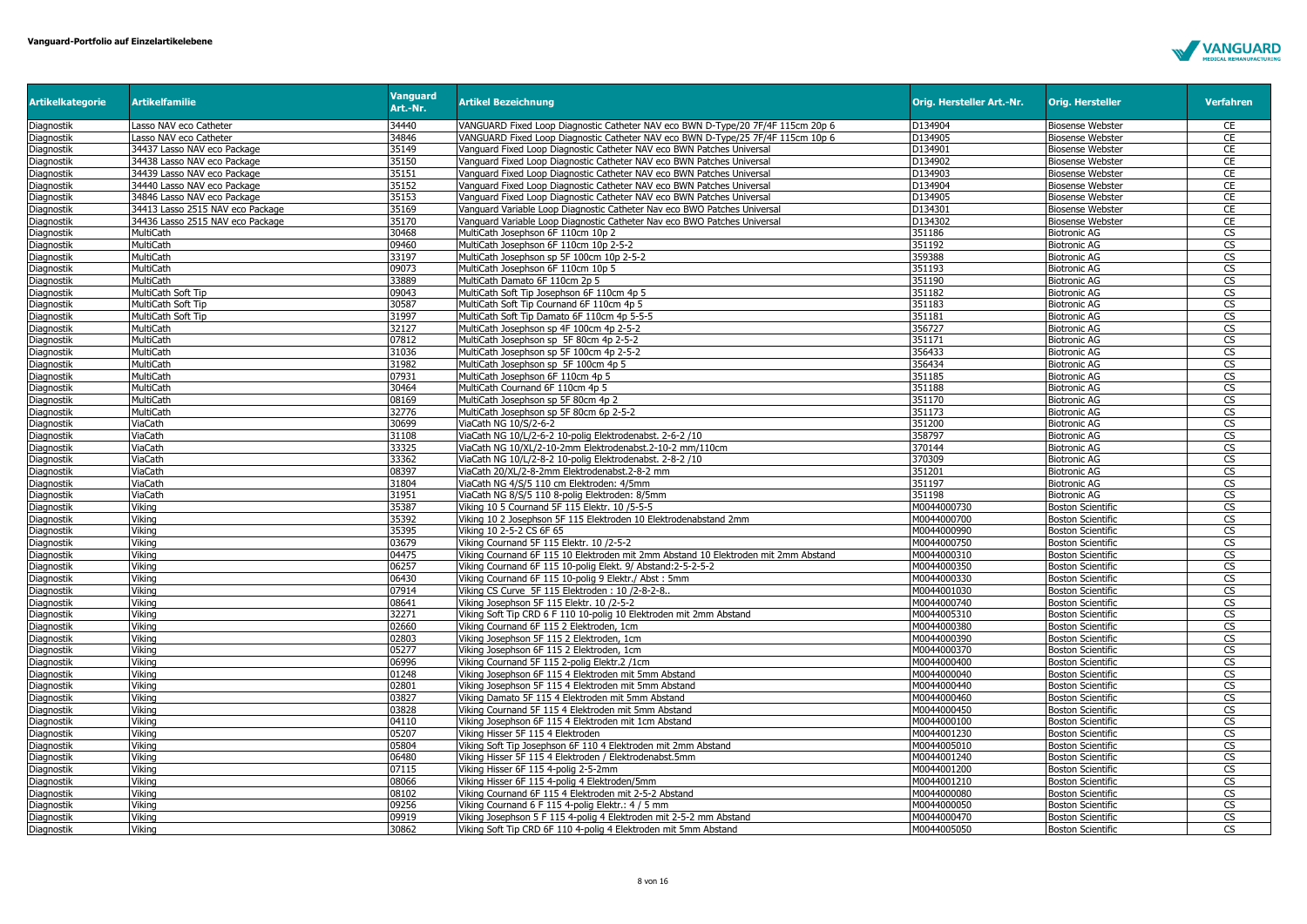

| <b>Artikelkategorie</b>     | <b>Artikelfamilie</b>                     | <b>Vanguard</b><br>Art.-Nr. | <b>Artikel Bezeichnung</b>                                            | Orig. Hersteller Art.-Nr. | <b>Orig. Hersteller</b>  | <b>Verfahren</b>       |
|-----------------------------|-------------------------------------------|-----------------------------|-----------------------------------------------------------------------|---------------------------|--------------------------|------------------------|
| Diagnostik                  | Vikina                                    | 30976                       | Viking Soft Tip Jos 6F 110 4-polig 4 Elektroden mit 2-5-2 Abstand     | M0044005070               | <b>Boston Scientific</b> | $\overline{\text{cs}}$ |
| Diagnostik                  | Viking                                    | 31217                       | Viking Josephson 6F 115 4 Elektroden/2-5-2                            | M0044000070               | <b>Boston Scientific</b> | CS                     |
| Diagnostik                  | Vikina                                    | 34646                       | VIKING Josephson 5F 115 4-poliq 4-pol. Spac: 2mm Josephon             | M0044000410               | <b>Boston Scientific</b> | CS                     |
| Diagnostik                  | Vikina                                    | 01876                       | Viking Cournand 6F 115 Elektr. 6 / Abstand 2-5-2                      | M0044000200               | <b>Boston Scientific</b> | CS                     |
| Diagnostik                  | Vikina                                    | 04111                       | Viking Josephson 6F 115 6 Elektroden mit 2 u. 5 mm Abstand            | M0044000190               | <b>Boston Scientific</b> | $\overline{\text{CS}}$ |
| Diagnostik                  | Viking                                    | 08705                       | Viking Cournand 5F 115 Elektr. 6 /5mm                                 | M0044000570               | <b>Boston Scientific</b> | CS                     |
| Diagnostik                  | Vikina                                    | 33042                       | Viking Josephson 6F 115 6 Elektroden mit 5 mm Abstand                 | M0044000160               | <b>Boston Scientific</b> | $\overline{\text{CS}}$ |
| Diagnostik                  | Viking                                    | 07730                       | Viking Cournand 6F 115 Elektroden :8 /2                               | M0044000240               | <b>Boston Scientific</b> | CS                     |
| Diagnostik                  | Vikina                                    | 09277                       | Viking Crd 6 F 115 8-polig Elektroden: 8 / 5 mm                       | M0044000260               | <b>Boston Scientific</b> | CS                     |
| Diagnostik                  | Viking                                    | 31784                       | Viking Jos. 6 F 115 8-polig 8 Elektroden mit 2 mm Abstand             | M0044000230               | <b>Boston Scientific</b> | $\overline{\text{cs}}$ |
| Diagnostik                  | Viking                                    | 33806                       | Viking Josephson 6F 115 8 Elektroden mit 2-5mm Abstand                | M0044000270               | <b>Boston Scientific</b> | CS                     |
| Diagnostik                  | Dynamic Tip                               | 31990                       | Dynamic Tip Large 4.0 6F 110cm 10p 2-5-2                              | M0046DYNTP0010            | <b>Boston Scientific</b> | CS                     |
| Diagnostik                  | Dynamic XT DECA                           | 33263                       | VANGUARD Steerable Diagnostic Catheter BSA Lrg 4.0 6F 110cm 10p 2-5-2 | M0042011010               | <b>Boston Scientific</b> | CE                     |
| Diagnostik                  | Dynamic XT DECA                           | 33382                       | VANGUARD Steerable Diagnostic Catheter BSA Lrg 4.0 6F 110cm 10p 2-6-2 | M0042011020               | <b>Boston Scientific</b> | CE                     |
| Diagnostik                  | EP-XT                                     | 34992                       | VANGUARD Steerable Diagnostic Catheter BSB Lrg 4.0 6F 110cm 10p 2-5-2 | M0042010070               | <b>Boston Scientific</b> | CE                     |
| Diagnostik                  | Radia                                     | 33347                       | Radia Extra Large 7F 95cm 20p 2-10-2                                  | M004320013G0              | <b>Boston Scientific</b> | CS                     |
| Diagnostik                  | Radia                                     | 33331                       | Radia Medium 7F 95cm 20p 2-7-2                                        | M004320016G0              | <b>Boston Scientific</b> | $\overline{\text{CS}}$ |
| Diagnostik                  | Orbiter ST                                | 07018                       | Orbiter ST Small 7F 95cm 20p 2-10-2                                   | M0043200020               | <b>Boston Scientific</b> | CS                     |
| Diagnostik                  | Orbiter ST                                | 05765                       | Orbiter ST Small 7F 95cm 20p 2-7-2                                    | M0043200060               | <b>Boston Scientific</b> | $\overline{\text{CS}}$ |
| Diagnostik                  | Dynamic XT                                | 33383                       | VANGUARD Steerable Diagnostic Catheter BSA Lrg 4.0 6F 110cm 4p 2-5-2  | M0042011030               | <b>Boston Scientific</b> | <b>CE</b>              |
| Diagnostik                  | Dynamic XT                                | 33384                       | VANGUARD Steerable Diagnostic Catheter BSA Lrg 4.0 6F 110cm 4p 5      | M0042011040               | <b>Boston Scientific</b> | CE                     |
| Diagnostik                  | Dynamic XT                                | 33389                       | VANGUARD Steerable Diagnostic Catheter BSA Lrg 4.0 6F 110cm 4p 10     | M0042011100               | <b>Boston Scientific</b> | CE                     |
| Diagnostik                  | Dynamic XT                                | 33390                       | VANGUARD Steerable Diagnostic Catheter BSA Lrg 4.0 6F 110cm 4p 2      | M0042011120               | <b>Boston Scientific</b> | CE                     |
| Diagnostik                  | Dynamic XT                                | 33391                       | VANGUARD Steerable Diagnostic Catheter BSA Lrg 4.0 6F 110cm 6p 5      | M0042011130               | <b>Boston Scientific</b> | CE                     |
| Diagnostik                  | Dynamic XT                                | 33385                       | VANGUARD Steerable Diagnostic Catheter BSA Lrg 4.0 6F 110cm 8p 2-5-2  | M0042011050               | <b>Boston Scientific</b> | CE                     |
| Diagnostik                  | Dynamic XT                                | 33386                       | VANGUARD Steerable Diagnostic Catheter BSA Lrg 4.0 6F 110cm 8p 2      | M0042011060               | <b>Boston Scientific</b> | CE                     |
| Diagnostik                  | Dynamic XT                                | 33387                       | VANGUARD Steerable Diagnostic Catheter BSA Lrg 4.0 6F 110cm 8p 5      | M0042011070               | <b>Boston Scientific</b> | CE                     |
| <b>Diagnostik</b>           | Dynamic XT                                | 33388                       | VANGUARD Steerable Diagnostic Catheter BSA Lrg 4.0 6F 110cm 8p 2-10-2 | M0042011080               | <b>Boston Scientific</b> | CE                     |
| Diagnostik                  | EP-XT                                     | 34988                       | VANGUARD Steerable Diagnostic Catheter BSB Lrg 4.0 6F 110cm 8p 2-5-2  | M0042007940               | <b>Boston Scientific</b> | CE                     |
| Diagnostik                  | EP-XT                                     | 34989                       | VANGUARD Steerable Diagnostic Catheter BSB Lrg 4.0 6F 110cm 8p 2      | M0042007950               | <b>Boston Scientific</b> | CE                     |
| Diagnostik                  | EP-XT                                     | 34990                       | VANGUARD Steerable Diagnostic Catheter BSB Lrg 4.0 6F 110cm 8p 5      | M0042007960               | <b>Boston Scientific</b> | CE                     |
| Diagnostik                  | EP-XT                                     | 34991                       | VANGUARD Steerable Diagnostic Catheter BSB Lrg 4.0 6F 110cm 8p 2-10-2 | M0042007970               | <b>Boston Scientific</b> | CE                     |
| Diagnostik                  | Orbiter PV                                | 09144                       | Orbiter PV 14.5-25 7.5F/5F 105cm 14p 5-5-5                            | M0043201000               | <b>Boston Scientific</b> | CS                     |
| Diagnostik                  | S-Cath_S-Cath M                           | 34130                       | S-Cath 10F 65cm THR 12                                                | CS-2006                   | Circa Sientific          | CS                     |
| Diagnostik                  | S-Cath S-Cath M                           | 35090                       | S-Cath M                                                              | CS-46EP                   | Circa Sientific          | CS                     |
| Diagnostik                  | Torgr                                     | 06294                       | Torgr CS 5F 65 Elektroden: 10 Abstand:2.5.2                           | 041565CS                  | Medtronic                | $\overline{\text{CS}}$ |
| Diagnostik                  | Torgr                                     | 04205                       | Torgr CS 5F 90 Elektroden: 10 Abstand:2.5.2                           | 041590CS                  | Medtronic                | $\overline{\text{cs}}$ |
| Diagnostik                  | Torgr                                     | 02415                       | Torgr                                                                 | 041002JM                  | Medtronic                | CS                     |
| Diagnostik                  | Torgr                                     | 07485                       | Torgr 6F 110cm Elekt. : 4 / 2-5-2 Cournand                            | 041002UM                  | Medtronic                | CS                     |
| Diagnostik                  | Torgr                                     | 04656                       | Torgr Damato 5F 80cm 4-polig                                          | 04120DS                   | Medtronic                | CS                     |
| Diagnostik                  | Torgr                                     | 05462                       | Torgr Josephson 5F 110 4-polig Elektroden: 4 Abstand:2.5.2            | 04122JM                   | Medtronic                | $\overline{\text{cs}}$ |
| Diagnostik                  | Torar                                     | 08459                       | Torar 5F 110 Elektroden: 4 Abstand: 5mm                               | 04125JM                   | Medtronic                | $\overline{\text{CS}}$ |
| Diagnostik                  | Soloist                                   | 32387                       | Soloist CL-Type 6F 110cm 4p 10                                        | 441016U                   | Medtronic                | CS                     |
| Diagnostik                  | Soloist                                   | 06132                       | Soloist J-Type 6F 110cm 4p 2-5-2                                      | 44216J                    | Medtronic                | $\overline{\text{cs}}$ |
| Diagnostik                  | Soloist                                   | 03820                       | Soloist J-Type 6F 110cm 4p 5                                          | 44516J                    | Medtronic                | CS                     |
| Diagnostik                  | Soloist                                   | 04602                       | Soloist J-F-Type 6F 110cm 4p 5                                        | 44516JF                   | Medtronic                | $\overline{\text{cs}}$ |
| Diagnostik                  | Sirius                                    | 34259                       | Sirius Classic 45 6F 110cm 10p 5                                      | 28427                     | Osypka                   | CS                     |
| Diagnostik                  | Sirius                                    | 34814                       | Sirius Flutter IS 100 7F 90cm 20p 2-12-2                              | 28436                     | Osypka                   | CS                     |
| Diagnostik                  | Sirius                                    | 34351                       | Sirius Flutter IS 80 7F 90cm 20p 2-8-2                                | 28435                     | Osypka                   | $\overline{\text{CS}}$ |
| Diagnostik                  | Reflexion spiral                          | 34313                       | Reflexion Spiral Variable Radius 7F                                   | D402893                   | St. Jude Medical         | <b>CS</b>              |
| Diagnostik                  | Advisor FL SE                             | 34847                       | Advisor FL SE D-Type/15 8F/4F 115cm 12p 3(4)                          | D-AVSE-D10-F15            | Abbott/St. Jude Medical  | CS                     |
| Diagnostik                  | <b>Advisor FL SE</b>                      | 34480<br>34466              | Advisor FL SE D-Type/20 8F/4F 115cm 12p 5(4)                          | D-AVSE-D10-F20            | Abbott/St. Jude Medical  | CS                     |
| Diagnostik                  | Advisor FL SE                             |                             | Advisor FL SE F-D-Type/15 8F/4F 115cm 12p 3(4)                        | D-AVSE-DF10-F15           | Abbott/St. Jude Medical  | CS                     |
| Diagnostik                  | Advisor FL SE                             | 34936                       | Advisor FL SE F-D-Type/20 8F/4F 115cm 12p 5(4)                        | D-AVSE-DF10-F20           | Abbott/St. Jude Medical  | $\overline{\text{cs}}$ |
| Diagnostik                  |                                           | 2000009493                  | Electrophysiology diagnostic electrodes 15 mm loop                    | EE3DLS15004P              | Hagmed                   | Neuprodukt             |
| Diagnostik                  |                                           | 2000009494                  | Electrophysiology diagnostic electrodes 20 mm loop                    | EE3DLS20005P              | Hagmed                   | Neuprodukt             |
| Diagnostik                  |                                           | 2000009515                  | Electrophysiology diagnostic electrodes 25 mm loop                    | EE3DLS25007P              | Hagmed                   | Neuprodukt             |
| Zubehör                     | CARTO 3 System External Reference Patches | 35802                       | VANGUARD Reference Patches Universal                                  | CREFP6                    | <b>Biosense Webster</b>  | Neuprodukt             |
| Zubehör                     | Stockert Schlauchset TS 025               | 2000010066                  | Schlauchset für SmartAblate Pumpe KODEX-EPD RFG-Pumpe                 | 16100                     | Stockert GmbH            | Neuprodukt             |
| Nadeln und Schleusen SWARTZ |                                           | 34359                       | SWARTZ lamp 90° 8F 63cm                                               | Bestandteil aus 407356    | Abbott/St. Jude Medical  | CS                     |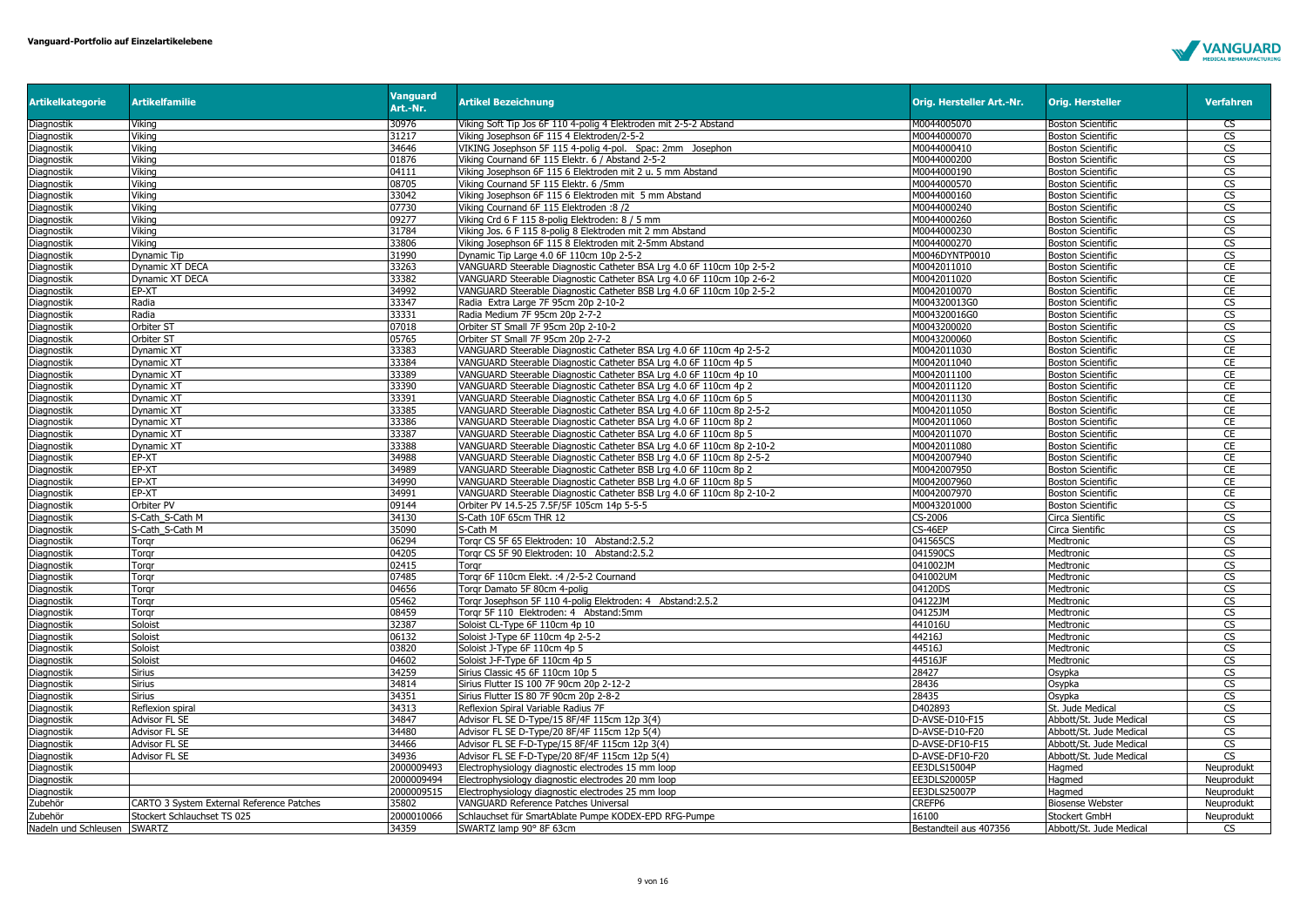

| <b>Artikelkategorie</b> | <b>Artikelfamilie</b>     | <b>Vanguard</b><br>Art.-Nr. | <b>Artikel Bezeichnung</b>                          | Orig. Hersteller Art.-Nr. | <b>Orig. Hersteller</b>          | <b>Verfahren</b>       |
|-------------------------|---------------------------|-----------------------------|-----------------------------------------------------|---------------------------|----------------------------------|------------------------|
| Nadeln und Schleusen    | <b>SWARTZ</b>             | 34269                       | SWARTZ SLO 50° 8F 63cm                              | Bestandteil aus 407449    | Abbott/St. Jude Medical          | <b>CS</b>              |
| Nadeln und Schleusen    | <b>SWARTZ</b>             | 33859                       | SWARTZ SLO 50° 8.5F 63cm                            | Bestandteil aus 407451    | Abbott/St. Jude Medical          | <b>CS</b>              |
| Nadeln und Schleusen    | Agilis                    | 33365                       | Agilis NxT Medium Curl Dual-Reach 8.5F 71cm         | Bestandteil aus 408310    | Abbott/St. Jude Medical          | $\overline{\text{CS}}$ |
| Nadeln und Schleusen    | Agilis                    | 30788                       | Agilis NxT Small Curl Dual-Reach 8.5F 71cm          | Bestandteil aus 408309    | Abbott/St. Jude Medical          | $\overline{\text{CS}}$ |
| Nadeln und Schleusen    | Agilis                    | 33272                       | Agilis NxT Large Curl Dual-Reach 8.5F 71cm          | Bestandteil aus G408324   | Abbott/St. Jude Medica           | $\overline{\text{CS}}$ |
| Nadeln und Schleusen    | Agilis                    | 33366                       | Agilis NxT Small Curl Dual-Reach 8.5F 61cm          | Bestandteil aus G408318   | Abbott/St. Jude Medical          | CS                     |
| Nadeln und Schleusen    | Agilis                    | 34225                       | Agilis NxT Large Curl Dual-Reach 8.5F 82cm          | Bestandteil aus G408332   | Abbott/St. Jude Medical          | $\mathsf{CS}\,$        |
| Nadeln und Schleusen    | Agilis                    | 35021                       | Agilis NxT Small Curl Dual-Reach 8.5F 71cm          | Bestandteil aus G408320   | Abbott/St. Jude Medical          | <b>CS</b>              |
| Nadeln und Schleusen    | Agilis                    | 33868                       | Agilis NxT Medium Curl Dual-Reach 8.5F 61cm         | Bestandteil aus G408319   | Abbott/St. Jude Medical          | CS                     |
| Nadeln und Schleusen    | <b>Transseptale Nadel</b> | 04176                       | Transseptale Nadel BRK 71cm                         | 407200                    | Abbott/St. Jude Medica           | CS                     |
| Nadeln und Schleusen    | <b>Transseptale Nadel</b> | 05294                       | Transseptale Nadel BRK-1 71cm                       | 407201                    | Abbott/St. Jude Medical          | CS                     |
| Nadeln und Schleusen    | Transseptale Nadel        | 05295                       | Transseptale Nadel BRK 89cm                         | 407205                    | Abbott/St. Jude Medical          | $\overline{\text{CS}}$ |
| Nadeln und Schleusen    | Transseptale Nadel        | 34378                       | Transseptale Nadel BRK-1 89cm                       | G407215                   | Abbott/St. Jude Medical          | CS                     |
| Nadeln und Schleusen    | Transseptale Nadel        | 30392                       | Transseptale Nadel BRK 98cm                         | 407206                    | Abbott/St. Jude Medica           | $\overline{\text{CS}}$ |
| Nadeln und Schleusen    | <b>Transseptale Nadel</b> | 30855                       | Transseptale Nadel BRK-1 98cm                       | 407207                    | Abbott/St. Jude Medical          | CS                     |
| Nadeln und Schleusen    | Transseptale Nadel        | 33011                       | Transseptale Nadel BRK 71cm XS                      | G407208                   | Abbott/St. Jude Medica           | CS                     |
| Nadeln und Schleusen    | Transseptale Nadel        | 32573                       | Transseptale Nadel BRK-1 71cm XS                    | G407209                   | Abbott/St. Jude Medica           | <b>CS</b>              |
| Nadeln und Schleusen    | <b>Transseptale Nadel</b> | 34195                       | Transseptale Nadel BRK 89cm XS                      | G407210                   | Abbott/St. Jude Medical          | CS                     |
| Nadeln und Schleusen    | Transseptale Nadel        | 33507                       | Transseptale Nadel BRK 98cm XS                      | G407211                   | Abbott/St. Jude Medical          | <b>CS</b>              |
| Nadeln und Schleusen    | Transseptale Nadel        | 32748                       | Transseptale Nadel BRK-1 98cm XS                    | G407212                   | Abbott/St. Jude Medical          | $\overline{\text{CS}}$ |
| Nadeln und Schleusen    | Transseptale Nadel        | 35505                       | Transseptale Nadel BRK-1 89cm XS                    | G407216                   | Abbott/St. Jude Medical          | CS                     |
| Nadeln und Schleusen    | Transseptale Nadel        | 35410                       | Bestandteil aus BRK-1 71cm                          | Bestandteil aus 407201    | Abbott/St. Jude Medical          | <b>CS</b>              |
| Nadeln und Schleusen    | Transseptale Nadel        | 35412                       | Bestandteil aus BRK-1 98cm                          | Bestandteil aus 407207    | Abbott/St. Jude Medical          | $\overline{\text{cs}}$ |
| Nadeln und Schleusen    | Transseptale Nadel        | 33879                       | Bestandteil aus BRK 71cm XS                         | Bestandteil aus G407208   | Abbott/St. Jude Medical          | <b>CS</b>              |
| Nadeln und Schleusen    | Transseptale Nadel        | 35411                       | Bestandteil aus BRK-1 71cm XS                       | Bestandteil aus G407209   | Abbott/St. Jude Medical          | CS                     |
| Nadeln und Schleusen    | <b>Transseptale Nadel</b> | 35788                       | Bestandteil aus BRK 71cm                            | Bestandteil aus 407200    | Abbott/St. Jude Medica           | $\overline{\text{cs}}$ |
| Nadeln und Schleusen    | Transseptale Nadel        | 35789                       | Transseptale Nadel ohne Mandrin BRK 18G 89cm 50°    | Bestandteil aus 407205    | Abbott/St. Jude Medical          | CS                     |
| Nadeln und Schleusen    | Transseptale Nadel        | 35790                       | Bestandteil aus BRK 98cm                            | Bestandteil aus 407206    | Abbott/St. Jude Medical          | $\overline{\text{cs}}$ |
| Nadeln und Schleusen    | <b>Transseptale Nadel</b> | 35791                       | Transseptale Nadel ohne Mandrin BRK 18G 89cm XS 30° | Bestandteil aus G407210   | Abbott/St. Jude Medical          | CS                     |
| Nadeln und Schleusen    | Transseptale Nadel        | 35792                       | Bestandteil aus BRK 98cm XS                         | Bestandteil aus G407211   | Abbott/St. Jude Medical          | CS                     |
| Nadeln und Schleusen    | <b>Transseptale Nadel</b> | 35793                       | Bestandteil aus BRK-1 98cm XS                       | Bestandteil aus G407212   | Abbott/St. Jude Medical          | CS                     |
| Nadeln und Schleusen    | <b>Transseptale Nadel</b> | 35794                       | Transseptale Nadel ohne Mandrin BRK-1 18G 89cm 50°  | Bestandteil aus G407215   | Abbott/St. Jude Medical          | $\overline{\text{CS}}$ |
| Nadeln und Schleusen    | Transseptale Nadel        | 35795                       | Bestandteil aus BRK-1 89cm XS                       | Bestandteil aus G407216   | Abbott/St. Jude Medical          | CS                     |
| Nadeln und Schleusen    |                           | 33661                       | Endoscope 18-1447                                   | 18-1447                   | CardioFocus                      | Mehrweg                |
| Ultraschall             | Ultrasound ICE Catheter   | 33951                       | ViewFlex Xtra: ICE Catheter 90cm: 9F                | D087031                   | Abbott/St. Jude Medical          | CS                     |
| Ultraschall             | AcuNav                    | 06415                       | AcuNav 10F 90cm                                     | 8255790                   | <b>Siemens Medical Solutions</b> | $\overline{\text{cs}}$ |
| Ultraschall             | AcuNav                    | 33229                       | AcuNav 8F 90cm                                      | 10135936                  | <b>Siemens Medical Solutions</b> | CS                     |
| Ultraschall             | AcuNav                    | 32746                       | AcuNav 10F 90cm                                     | 10043342                  | <b>Siemens Medical Solutions</b> | <b>CS</b>              |
| Ultraschall             | AcuNav                    | 33252                       | AcuNav 8F 90cm                                      | 10135910                  | <b>Siemens Medical Solutions</b> | CS                     |
| Kabel                   |                           | 36003                       | EnSite X EP System, Catheter Connector Cable        | A-ENS-MAGEXT-CBL          | <b>Abbott Medical</b>            | Mehrweg                |
| Kabel                   |                           | 08708                       | Response 150 cm Black schwarzer Stecker (10 Kabel)  | 401552                    | Abbott/St. Jude Medica           | Mehrweg                |
| Kabel                   |                           | 06276                       | Response 150 cm Red schwarzer Stecker               | 401557                    | Abbott/St. Jude Medical          | Mehrweg                |
| Kabel                   |                           | 31389                       | Response 150 cm Black black und red                 | 401661                    | Abbott/St. Jude Medical          | Mehrwea                |
| Kabel                   |                           | 05490                       | Patientenkabel 2.4 m                                | 401758                    | Abbott/St. Jude Medical          | Mehrweg                |
| Kabel                   |                           | 06165                       | Supreme 150 4-polig Black 4-Pins                    | 401880                    | Abbott/St. Jude Medical          | Mehrweg                |
| Kabel                   |                           | 06882                       | Supreme 150 4-polig Grey 4-Pins                     | 401882                    | Abbott/St. Jude Medical          | Mehrweg                |
| Kabel                   |                           | 03665                       | Supreme 210 cm Black Black                          | 401886                    | Abbott/St. Jude Medical          | Mehrweg                |
| Kabel                   |                           | 32388                       | Response 150 cm Black schwarzer Stecker             | 401970                    | Abbott/St. Jude Medical          | Mehrweg                |
| Kabel                   |                           | 33871                       | Response 150 cm Black schwarzer Stecker mit 6 Pin   | 401971                    | Abbott/St. Jude Medical          | Mehrweg                |
| Kabel                   |                           | 04178                       | Response 150 cm Black schwarzer Stecker             | 401972                    | Abbott/St. Jude Medical          | Mehrweg                |
| Kabel                   |                           | 30644                       | Response 150 cm Blue schwarzer Stecker              | 401973                    | Abbott/St. Jude Medical          | Mehrweg                |
| Kabel                   |                           | 35548                       | Response 150 cm Grey 4 geschütze PIN                | 401974                    | Abbott/St. Jude Medical          | Mehrweg                |
|                         |                           | 07756                       | Response 150 cm Red - Rot                           | 401975                    |                                  | Mehrweg                |
| Kabel<br>Kabel          |                           | 04117                       |                                                     | 401976                    | Abbott/St. Jude Medical          | Mehrweg                |
|                         |                           | 07908                       | Response 210 cm Black schwarzer Stecker             | 401977                    | Abbott/St. Jude Medical          |                        |
| Kabel                   |                           | 07159                       | Response 150 cm Rot schwarzer Stecker               | 401980                    | Abbott/St. Jude Medical          | Mehrweg                |
| Kabel                   |                           |                             | Supreme 150 4-polig Black 4-Pins                    |                           | Abbott/St. Jude Medical          | Mehrweg                |
| Kabel                   |                           | 03667                       | Supreme 150 cm Blue Blue                            | 401981                    | Abbott/St. Jude Medical          | Mehrweg                |
| Kabel                   |                           | 07158                       | Supreme 150 4-polig grau Grey 4-Pins                | 401982                    | Abbott/St. Jude Medical          | Mehrweg                |
| Kabel                   |                           | 03669                       | Supreme 150 cm Red Red - Rot                        | 401983                    | Abbott/St. Jude Medical          | Mehrweg                |
| Kabel                   |                           | 31651                       | Supreme 150 cm Black 6-Pins                         | 401984                    | Abbott/St. Jude Medical          | Mehrweg                |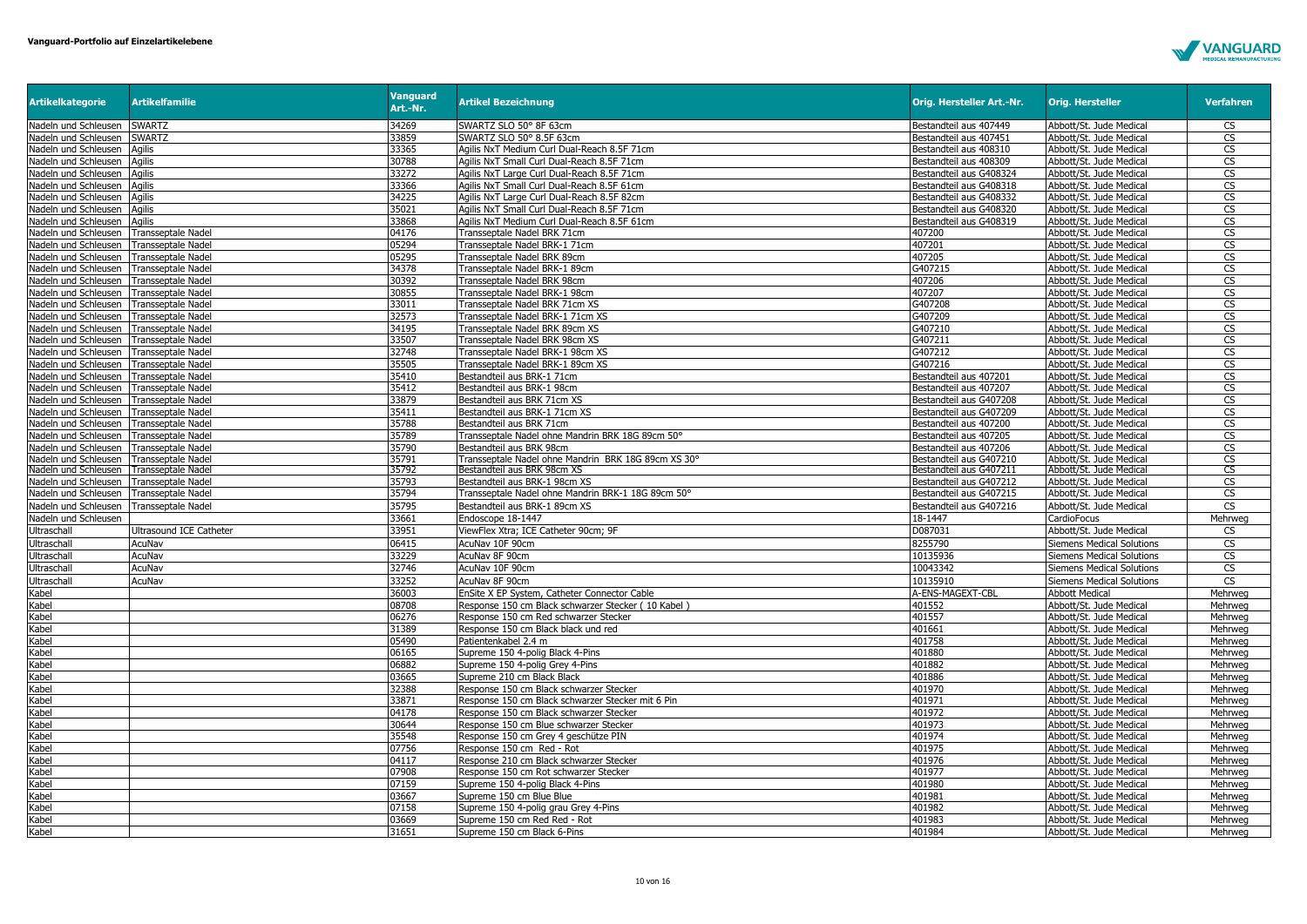

| <b>Artikelkategorie</b>                                                                                                                                        | <b>Artikelfamilie</b> | <b>Vanguard</b><br>Art.-Nr. | <b>Artikel Bezeichnung</b>                                                       | Orig. Hersteller Art.-Nr. | <b>Orig. Hersteller</b>                            | <b>Verfahren</b>   |
|----------------------------------------------------------------------------------------------------------------------------------------------------------------|-----------------------|-----------------------------|----------------------------------------------------------------------------------|---------------------------|----------------------------------------------------|--------------------|
| Kabel                                                                                                                                                          |                       | 03666                       | Supreme 150 cm Black 10-Pins                                                     | 401985                    | Abbott/St. Jude Medical                            | Mehrweg            |
| Kabel                                                                                                                                                          |                       | 03731                       | Supreme 210 cm Black Black                                                       | 401986                    | Abbott/St. Jude Medical                            | Mehrweg            |
| Kabel                                                                                                                                                          |                       | 32938                       | Safire 150cm Catheter Extension Cable                                            | 402560                    | Abbott/St. Jude Medical                            | Mehrweg            |
| <abel< td=""><td></td><td>33025</td><td>Safire 300cm grau/gelb - schwarzer Stecker</td><td>402561</td><td>Abbott/St. Jude Medical</td><td>Mehrwea</td></abel<> |                       | 33025                       | Safire 300cm grau/gelb - schwarzer Stecker                                       | 402561                    | Abbott/St. Jude Medical                            | Mehrwea            |
| Kabel                                                                                                                                                          |                       | 31347                       | Safire M 150 cm silber - schwarzer Stecker                                       | 402562                    | Abbott/St. Jude Medical                            | Mehrweg<br>Mehrweg |
| Kabel<br>Kabel                                                                                                                                                 |                       | 33310<br>30715              | Safire 300cm silber - schwarzer Stecker<br>Safire 150cm Catheter Extension Cable | 402563<br>402566          | Abbott/St. Jude Medical<br>Abbott/St. Jude Medical | Mehrweg            |
| Kabel                                                                                                                                                          |                       | 30848                       | Safire 300cm grau/rot - schwarzer Stecker                                        | 402567                    | Abbott/St. Jude Medical                            | Mehrweg            |
| Kabel                                                                                                                                                          |                       | 31864                       | Electrophysiology Extension CableBipolar Bipolar - Farbe Blau-210 cm             | 402854                    | Abbott/St. Jude Medical                            | Mehrweg            |
| Kabel                                                                                                                                                          |                       | 08577                       | Model 4051A Surgical Cable                                                       | 4051A                     | Abbott/St. Jude Medical                            | Mehrweg            |
| Kabel                                                                                                                                                          |                       | 33739                       | Electrophysiology Cable 1611 SJM Ablation Catheter                               | A402892                   | Abbott/St. Jude Medical                            | Mehrweg            |
| Kabel                                                                                                                                                          |                       | 35611                       | Therapy ComfortGrip grau/gelb - schwarzer Stecker                                | ATCG402561                | Abbott/St. Jude Medical                            | Mehrwea            |
| Kabel                                                                                                                                                          |                       | 34750                       | Adapterkabel EnligHTN 14-/14-pol. Redel/Redel 85641                              | ENLCC01                   | Abbott/St. Jude Medical                            | Mehrweg            |
| Kabel<br>Kabel                                                                                                                                                 |                       | 35370<br>05067              | Adapterkabel EnligHTN 1641A<br>IBI Inquiry Catheter Verlängerungskabel           | ENLCC02<br>IBI1904        | Abbott/St. Jude Medical<br>Abbott/St. Jude Medical | Mehrweg<br>Mehrweg |
| Kabel                                                                                                                                                          |                       | 34616                       | IBI 2101-C 250cm                                                                 | IBI85201                  | Abbott/St. Jude Medical                            | Mehrweg            |
| Kabel                                                                                                                                                          |                       | 33006                       | IBI "Kabel" 1641 grün-gelb bds. 14-pol. Stifte                                   | IBI85641                  | Abbott/St. Jude Medical                            | Mehrweg            |
| Kabel                                                                                                                                                          |                       | 33007                       | IBI "Kabel" 1641-A grün-gelb                                                     | IBI85644                  | Abbott/St. Jude Medical                            | Mehrweg            |
| Kabel                                                                                                                                                          |                       | 34191                       | Electrophysiology Cable 1684-TH                                                  | IBI85684                  | Abbott/St. Jude Medical                            | Mehrweg            |
| Kabel                                                                                                                                                          |                       | 32613                       | IBI "Kabel" 1713-WA                                                              | IBI85709                  | Abbott/St. Jude Medical                            | Mehrweg            |
| Kabel                                                                                                                                                          |                       | 30088                       | IBI "Kabel" grün / 1711-M                                                        | IBI85711                  | Abbott/St. Jude Medical                            | Mehrweg            |
| Kabel                                                                                                                                                          |                       | 33009                       | IBI "Kabel" 1719-W grau-gelb                                                     | IBI85719                  | Abbott/St. Jude Medical                            | Mehrweg            |
| Kabel                                                                                                                                                          |                       | 34618                       | Adapterkabel 1739-W 10pol./14pol. 250 cm                                         | IBI85739                  | Abbott/St. Jude Medical                            | Mehrweg            |
| Kabel                                                                                                                                                          |                       | 33635                       | IBI "Kabel" 1760-M grün-gelb; 10er Buchse, 14-Stifte                             | IBI85760                  | Abbott/St. Jude Medical                            | Mehrweg            |
| Kabel                                                                                                                                                          |                       | 33010                       | IBI "Kabel" 1762-W grau-gelb                                                     | IBI85762                  | Abbott/St. Jude Medical                            | Mehrweg            |
| Kabel                                                                                                                                                          |                       | 33046                       | IBI "Kabel" 1764-W grau-gelb                                                     | <b>IBI85764</b>           | Abbott/St. Jude Medical                            | Mehrwea            |
| Kabel                                                                                                                                                          |                       | 33008                       | IBI "Kabel" 1769-BS grau-gelb                                                    | IBI85769                  | Abbott/St. Jude Medical                            | Mehrweg            |
| Kabel                                                                                                                                                          |                       | 33811                       | IBI 1804-S orange                                                                | IBI85809                  | Abbott/St. Jude Medical                            | Mehrweg            |
| Kabel                                                                                                                                                          |                       | 30667                       | IBI 1910-S 1.5m grau 10-polig                                                    | IBI85930                  | Abbott/St. Jude Medical                            | Mehrweg            |
| Kabel                                                                                                                                                          |                       | 30555                       | IBI 1910-S 2.5m orange                                                           | IBI85942                  | Abbott/St. Jude Medical                            | Mehrweg            |
| Kabel                                                                                                                                                          |                       | 30254                       | IBI 1904-SA orange                                                               | IBI85953                  | Abbott/St. Jude Medical                            | Mehrweg            |
| Kabel                                                                                                                                                          |                       | 32665                       | IBI 1910-SA orange                                                               | <b>IBI85954</b>           | Abbott/St. Jude Medical                            | Mehrweg            |
| Kabel                                                                                                                                                          |                       | 31178                       | IBI 1914-SA 1.5m/5ft orange/Anschlüsse lila-weiß                                 | IBI85955                  | Abbott/St. Jude Medical                            | Mehrweg            |
| Kabel                                                                                                                                                          |                       | 33794                       | IBI Kabel 1689 grün-gelb                                                         | IBI85643                  | Abbott/St. Jude Medical                            | Mehrweg            |
| Kabel                                                                                                                                                          |                       | 33304                       | IBI "Kabel" 1711-MA Verbindungskabel, elektrisch                                 | <b>IBI85708</b>           | Abbott/St. Jude Medical                            | Mehrweg            |
| Kabel                                                                                                                                                          |                       | 32899                       | IBI "Kabel" 1713-W grün-rot                                                      | [BI85713                  | Abbott/St. Jude Medical                            | Mehrweg            |
| Kabel                                                                                                                                                          |                       | 32761                       | IBI 1924-S IBI Inquiry 24-polig grau/orange                                      | IBI85931                  | Abbott/St. Jude Medical                            | Mehrweg            |
| Kabel                                                                                                                                                          |                       | 31773                       | Livewire TC Katheter-Verlängerungskabel                                          | 402519                    | Abbott/St. Jude Medical                            | Mehrweg            |
| Kabel                                                                                                                                                          |                       | 33034                       | Livewire TC gelbes Katheter-Verlängerungskabel                                   | 402544                    | Abbott/St. Jude Medical                            | Mehrweg            |
| Kabel                                                                                                                                                          |                       | 34268                       | Livewire TC blaues Katheter-Verlängerungskabel                                   | 402505                    | Abbott/St. Jude Medical                            | Mehrweg            |
| Kabel                                                                                                                                                          |                       | 34754                       | Livewire TC 150cm 14-polig gelbes Katheter-Verlängerungskabel                    | 402543                    | Abbott/St. Jude Medical                            | Mehrweg            |
| Kabel                                                                                                                                                          |                       | 34516                       | Sensor Enabled Ablation Connection Cable                                         | AFASECBL4                 | Abbott/St. Jude Medical                            | Mehrweg            |
| Kabel                                                                                                                                                          |                       | 34787                       | Sensor Enabled Diagnostic Catheter Cable                                         | D-AVSE-CBL12              | Abbott/St. Jude Medical                            | Mehrweg            |
| Kabel                                                                                                                                                          |                       | 35075                       | Sensor Enabled Diagnostic Catheter Cable HD/VL                                   | D-AVSE-CBL22              | Abbott/St. Jude Medical                            | Mehrweg            |
| Kabel                                                                                                                                                          |                       | 32775                       | Catheter Interface Cable                                                         | 990004                    | Ablation Frontiers Inc.                            | Mehrweg            |
| Kabel                                                                                                                                                          |                       | 34103                       | Map-iT Mapping Catheter Extension Cable                                          | 901956                    | <b>Access Point Technologies</b>                   | Mehrweg            |
| Kabel                                                                                                                                                          |                       | 34507                       | Adapterkabel MAP-IT 10-pol. Redel Protected                                      | 901957                    | <b>Access Point Technologies</b>                   | Mehrwea            |
| Kabel                                                                                                                                                          |                       | 32515                       | Xtrem Extension Cable (ALCIS 2040-B2-CE3RU-10-150) XA 298                        | <b>XACD0150</b>           | <b>Alcis</b>                                       | Mehrweg            |
| Kabel                                                                                                                                                          |                       | 33792                       | Xtrem Extension Cable (ALCIS 2040-B1-CE-10-150/ XA 352)                          | <b>XACDSU</b>             | Alcis                                              | Mehrweg            |
| Kabel                                                                                                                                                          |                       | 30501                       | Xtrem Extension Cable (ALCIS 2040-B2-CE3RU-04-150/XA296)                         | XACQ0150                  | <b>Alcis</b>                                       | Mehrweg            |
| Kabel                                                                                                                                                          |                       | 30575                       | Xtrem Extension Cable 150                                                        | XACO0150-JXXA991          | <b>Alcis</b>                                       | Mehrweg            |
| Kabel                                                                                                                                                          |                       | 33111                       | Ardian Extension Cable 3m                                                        | <b>RDN004</b>             | Ardian Inc.                                        | Mehrweg            |
| Kabel                                                                                                                                                          |                       | 06605                       | Arrow ECG Extension Cabel 104 ohne Anschlüsse                                    | EK04730B                  | Arrow International, Inc.                          | Mehrweg            |
| Kabel                                                                                                                                                          |                       | 04120                       | BMC Catheter Connector Cables Länge: 10 feet                                     | <b>RFP101</b>             | Baylis Medical Company Inc.                        | Mehrweg            |
| Kabel                                                                                                                                                          |                       | 34401                       | Baylis RFP-100A Connector Cables RFX-BAY-TS                                      | <b>RFXBAYTS</b>           | Baylis Medical Company Inc.                        | Mehrwea            |
| Kabel                                                                                                                                                          |                       | 04887                       | Cable for Celsius 3m                                                             | 39E43R                    | <b>Biosense Webster</b>                            | Mehrweg            |
| Kabel                                                                                                                                                          |                       | 03804                       | Interface Cable 152 cm Hypertronics Male (red)                                   | 39E58M                    | <b>Biosense Webster</b>                            | Mehrweg            |
| Kabel                                                                                                                                                          |                       | 04008                       | Interface Cable 152 cm Hypertronics Male (blue)                                  | 39E59M                    | <b>Biosense Webster</b>                            | Mehrweg            |
| Kabel                                                                                                                                                          |                       | 05849                       | TC/THR Cable 3m grün - für 8mm Ablation                                          | 39E68R                    | <b>Biosense Webster</b>                            | Mehrweg            |
| Kabel                                                                                                                                                          |                       | 03668                       | Interface Cable                                                                  | 39F07R                    | Biosense Webster                                   | Mehrwea            |
| Kabel                                                                                                                                                          |                       | 30119                       | Interface Cable 152 cm Hypertronics Male (grün)                                  | 39F12M                    | <b>Biosense Webster</b>                            | Mehrweg            |
| Kabel                                                                                                                                                          |                       | 04663                       | Conn Celsius DS HAT300 3m                                                        | 39F23R                    | <b>Biosense Webster</b>                            | Mehrweg            |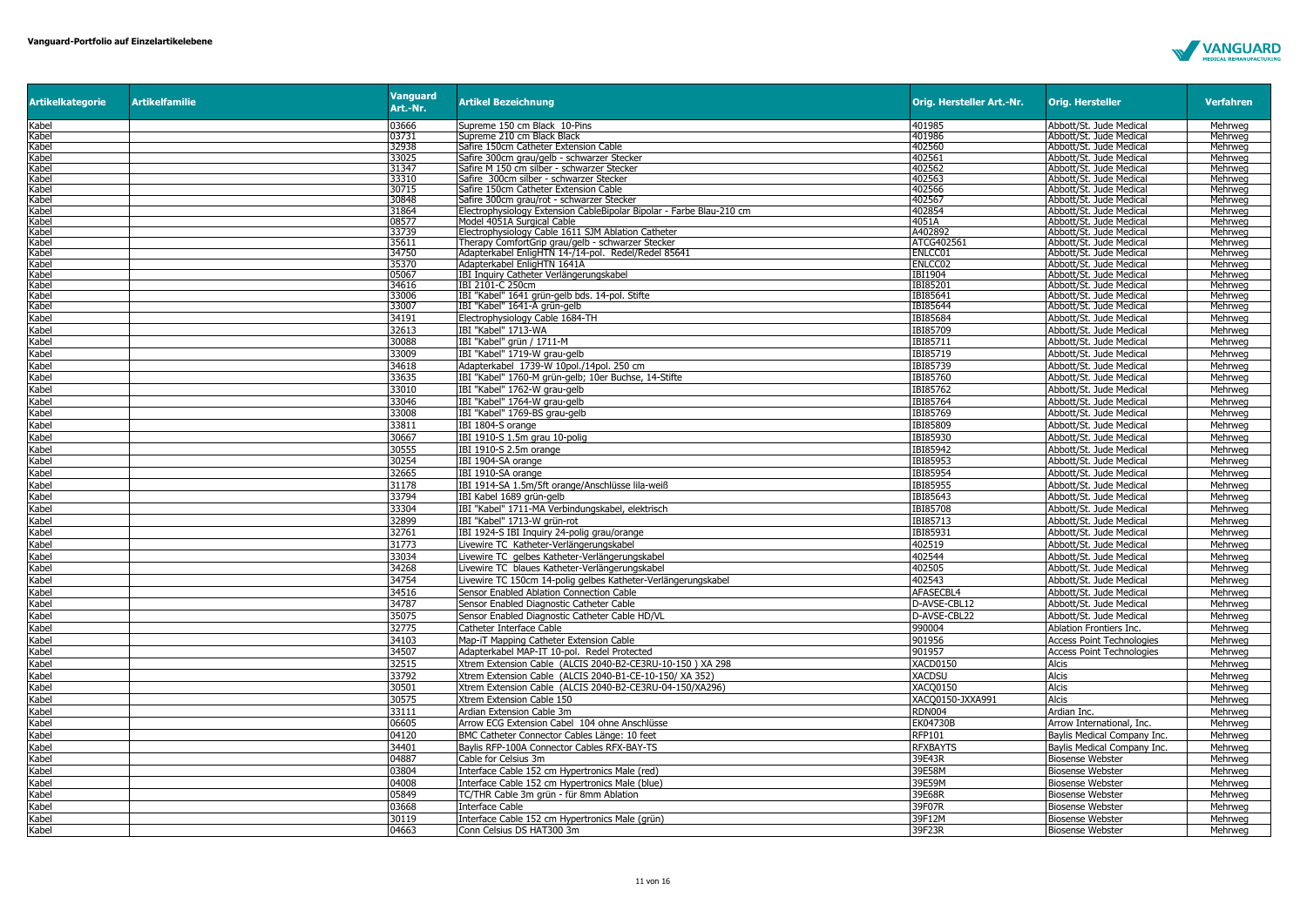

| <b>Artikelkategorie</b> | <b>Artikelfamilie</b> | <b>Vanguard</b><br>Art.-Nr. | <b>Artikel Bezeichnung</b>                                                     | Orig. Hersteller Art.-Nr. | <b>Orig. Hersteller</b> | <b>Verfahren</b> |
|-------------------------|-----------------------|-----------------------------|--------------------------------------------------------------------------------|---------------------------|-------------------------|------------------|
| Kabel                   |                       | 06841                       | <b>Quick Cable</b>                                                             | 39F40R                    | <b>Biosense Webster</b> | Mehrweg          |
| Kabel                   |                       | 07166                       | <b>OwikCable</b>                                                               | 39F-40R                   | <b>Biosense Webster</b> | Mehrweg          |
| Kabel                   |                       | 04119                       | OwikCable                                                                      | 39F41R                    | <b>Biosense Webster</b> | Mehrweg          |
| Kabel                   |                       | 31786                       | <b>OwikCable</b>                                                               | 39F43R                    | <b>Biosense Webster</b> | Mehrweg          |
| Kabel                   |                       | 05942                       | <b>OwikCable</b>                                                               | 39F44R                    | <b>Biosense Webster</b> | Mehrweg          |
| Kabel                   |                       | 31999                       | <b>QwikCable 8 Stecker</b>                                                     | 39F-44R                   | <b>Biosense Webster</b> | Mehrweg          |
| Kabel                   |                       | 03661                       | OwikCable Autoclavable Cable                                                   | 39F54R                    | <b>Biosense Webster</b> | Mehrweg          |
| Kabel                   |                       | 34487                       | Adapterkabel 4-pol. RC/TPC protected                                           | 39F55R                    | <b>Biosense Webster</b> | Mehrweg          |
| Kabel                   |                       | 32452                       | Interface Cable 305 cm rot - einseitig                                         | C10MR10MSTKS              | <b>Biosense Webster</b> | Mehrweg          |
| Kabel                   |                       | 03660                       | Non-Autoclavable Cable                                                         | C <sub>3</sub> FF         | <b>Biosense Webster</b> | Mehrweg          |
| Kabel                   |                       | 06843                       | Interface Cable 122 cm                                                         | C4FST6                    | <b>Biosense Webster</b> | Mehrweg          |
| Kabel                   |                       | 34667                       | Interface 305cm 34/10 34 Pin-Blue/10 Pin-Black                                 | D128624                   | <b>Biosense Webster</b> | Mehrwea          |
| Kabel                   |                       | 34049                       | Interface Cable 305 cm                                                         | D128709                   | <b>Biosense Webster</b> | Mehrweg          |
| Kabel                   |                       | 34506                       | SMARTABLATE System Interface 305cm 10/26 10Pin red/26Pin red                   | D130302                   | <b>Biosense Webster</b> | Mehrweg          |
| Kabel                   |                       | 34668                       | SmartAblate?System Interface 305 10/26 10Pin red / 26Pin red                   | D130303                   | <b>Biosense Webster</b> | Mehrweg          |
| Kabel                   |                       | 34669                       | Interface Cable 34 Pin Rot-Orange, 305cm (10ft)                                | D133701                   | <b>Biosense Webster</b> | Mehrweg          |
| Kabel                   |                       | 34063                       | Adapterkabel Carto 3 System Interface dunkel-blau Schwarz 10; hellblau-grau 34 | CB3410CT                  | <b>Biosense Webster</b> | Mehrweg          |
| Kabel                   |                       | 33184                       | Carto 3 System Interface Cable dunkelblau-schwarz 12; hellblau-grau 34         | <b>CB3412CT</b>           | <b>Biosense Webster</b> | Mehrweg          |
| Kabel                   |                       | 33982                       | Carto 3 System Interface 305cm 34/34 dunkel-blau grau 34; hellblau-grau 34     | <b>CB3434CT</b>           | <b>Biosense Webster</b> | Mehrweg          |
| Kabel                   |                       | 35067                       | CARTO 3 SYSTEM 305cm 20/25 grün 20; schwarz 25 Pin                             | <b>CG2025CT</b>           | <b>Biosense Webster</b> | Mehrweg          |
| Kabel                   |                       | 33981                       | Adapterkabel Carto 3 System Interface 34 Pin -Red ; 25 Pin -Red                | <b>CR3425CT</b>           | <b>Biosense Webster</b> | Mehrweg          |
| Kabel                   |                       | 33632                       | Adapterkabel Carto 3 System Interface rot- grau 34; rot-grau 34                | <b>CR3434CT</b>           | <b>Biosense Webster</b> | Mehrweg          |
| Kabel                   |                       | 34666                       | CARTO 3 SYSTEM INTERFACE 305 12/10 12 Pin yellow / 10 Pin black                | <b>CY1210CT</b>           | <b>Biosense Webster</b> | Mehrweg          |
| Kabel                   |                       | 33185                       | Adapterkabel Carto 3 System Interface 12 Pin -Yellow ; 12 Pin -Blue            | <b>CY1212CT</b>           | <b>Biosense Webster</b> | Mehrweg          |
| Kabel                   |                       | 34901                       | Carto 3 System Interface 305cm 20/26 20 Pin-Gray/26 Pin-Red                    | D129704                   | <b>Biosense Webster</b> | Mehrweg          |
| Kabel                   |                       | 33894                       | CARTO 3 SYSTEM eco 274cm 34/34 dunkel-blau grau 34; hellblau-grau 34           | D134401                   | <b>Biosense Webster</b> | Mehrwea          |
| Kabel                   |                       | 02935                       | MPK-4 Pat.kabel für MultiCath 4 und MAPCath                                    | 115012                    | <b>Biotronic AG</b>     | Mehrweg          |
| Kabel                   |                       | 05080                       | MPK-10 1.5 m                                                                   | 120770                    | <b>Biotronic AG</b>     | Mehrweg          |
| Kabel                   |                       | 02934                       | MPK-2 Pat.kabel für MultiCath 2                                                | 121338                    | <b>Biotronic AG</b>     | Mehrweg          |
| Kabel                   |                       | 30915                       | <b>PK-55</b>                                                                   | 123075                    | <b>Biotronic AG</b>     | Mehrweg          |
| Kabel                   |                       | 07993                       | PK-67-L-Patientenkabel Länge:2.6m                                              | 123672                    | <b>Biotronic AG</b>     | Mehrweg          |
| Kabel                   |                       | 02936                       | PK-85/2.0m Pat.kabel für AbControl MDS                                         | 128473                    | <b>Biotronic AG</b>     | Mehrweg          |
| Kabel                   |                       | 05172                       | PK-88/2.0m Pat.kabel für AbControl MDS                                         | 128485                    | <b>Biotronic AG</b>     | Mehrwea          |
| Kabel                   |                       | 07500                       | PK-90/2m                                                                       | 128493                    | <b>Biotronic AG</b>     | Mehrweg          |
| Kabel                   |                       | 05083                       | PK-83 1,5 m                                                                    | 128562                    | <b>Biotronic AG</b>     | Mehrweg          |
| Kabel                   |                       | 34902                       | PK-83 250cm 2 Adapter berührgeschützt mit 2 mm Stiften                         | 128563                    | <b>Biotronic AG</b>     | Mehrweg          |
| Kabel                   |                       | 30231                       | PK-81 1.5 m                                                                    | 128566                    | <b>Biotronic AG</b>     | Mehrweg          |
| Kabel                   |                       | 06166                       | AlCath PK-111/2.0m                                                             | 330080                    | Biotronic AG            | Mehrweg          |
| Kabel                   |                       | 09183                       | PK-112/2.0m                                                                    | 330081                    | <b>Biotronic AG</b>     | Mehrweg          |
| Kabel                   |                       | 05079                       | PK-119 2,5 m                                                                   | 335183                    | <b>Biotronic AG</b>     | Mehrweg          |
| Kabel                   |                       | 08494                       | PK-122/2.5m Patientenkabel für AbControl MDS                                   | 335186                    | <b>Biotronic AG</b>     | Mehrweg          |
| Kabel                   |                       | 09663                       | PK-123/2.5m Patientenkabel für AbControl MDS                                   | 335187                    | <b>Biotronic AG</b>     | Mehrwea          |
| Kabel                   |                       | 05231                       | MPK-10 2,0 m Stecker 10 polig                                                  | 335804                    | <b>Biotronic AG</b>     | Mehrweg          |
| Kabel                   |                       | 05077                       | MPK-4 2.0 m                                                                    | 335805                    | <b>Biotronic AG</b>     | Mehrweg          |
| Kabel                   |                       | 08104                       | PK-126/2.5m AbControl MDS                                                      | 335872                    | <b>Biotronic AG</b>     | Mehrweg          |
| Kabel                   |                       | 34826                       | PK-155/2.0 Set 200cm 2-pol. / 2 Krokodilklemmen                                | 337358                    | <b>Biotronic AG</b>     | Mehrweg          |
| Kabel                   |                       | 35019                       | PK-83-B 1.5 m                                                                  | 347606                    | <b>Biotronic AG</b>     | Mehrwea          |
| Kabel                   |                       | 32978                       | MPK-10-R 2,0 m Stecker 10 polig/Kabel weiß oder grau                           | 353173                    | <b>Biotronic AG</b>     | Mehrweg          |
| Kabel                   |                       | 33221                       | MPK-4-R 2.0 m Redel Stecker - schwarz                                          | 353177                    | <b>Biotronic AG</b>     | Mehrweg          |
| Kabel                   |                       | 32901                       | PK-141/2.8m Patientenkabel mit 4 Krokodilklemmen                               | 353181                    | <b>Biotronic AG</b>     | Mehrweg          |
| Kabel                   |                       | 33518                       | PK-142 / 2.5m                                                                  | 362442                    | <b>Biotronic AG</b>     | Mehrweg          |
| Kabel                   |                       | 33965                       | Model 3150 Patientenkabel mit 4 Krokodilklemmen                                | 365782                    | <b>Biotronic AG</b>     | Mehrweg          |
| Kabel                   |                       | 03945                       | Herzdraht Verlängerungskabel 2 m                                               | 408195                    | <b>Biotronic AG</b>     | Mehrweg          |
| Kabel                   |                       | 06482                       | VascoStim PRO R Cable100cm Stecker schwarz                                     | 508142                    | <b>Biotronic AG</b>     | Mehrweg          |
| Kabel                   |                       | 07838                       | VascoStim TC - DT                                                              | 528284                    | <b>Biotronic AG</b>     | Mehrweg          |
| Kabel                   |                       | 07994                       | Patient Pacing Cable 6646 Guidant                                              | 6646                      | <b>Biotronic AG</b>     | Mehrweg          |
| Kabel                   |                       | 09005                       | Patient Test Cable 6652                                                        | 6652                      | <b>Biotronic AG</b>     | Mehrweg          |
| Kabel                   |                       | 06527                       | <b>AbControl MDS</b>                                                           | <b>PK119</b>              | <b>Biotronic AG</b>     | Mehrweg          |
| Kabel                   |                       | 09811                       | PK-155 Länge ca. 190cm                                                         | <b>PK155</b>              | Biotronic AG            | Mehrweg          |
| Kabel                   |                       | 08509                       | PK-185/2.5m AbControl MDS                                                      | <b>PK185</b>              | <b>Biotronic AG</b>     | Mehrweg          |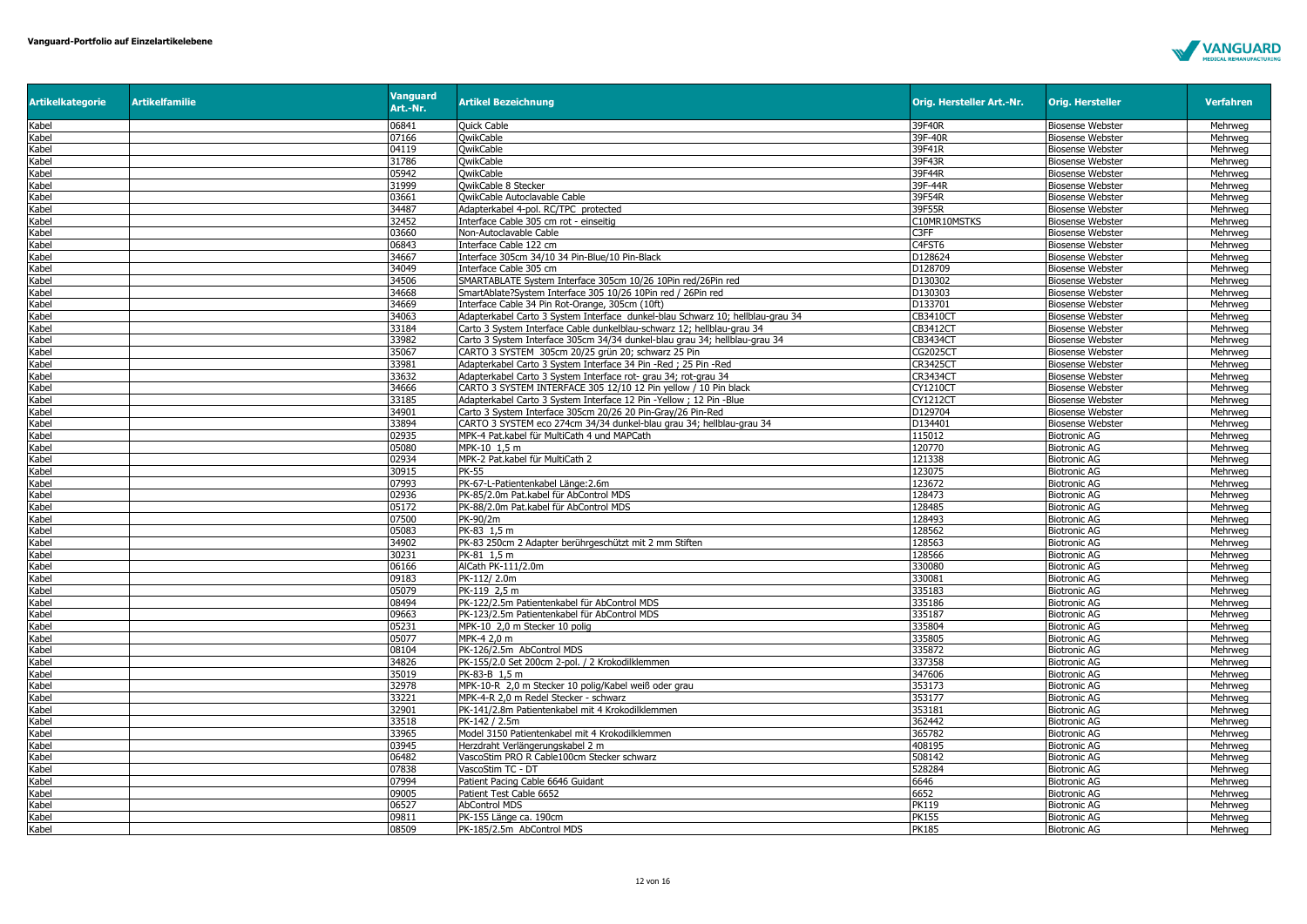

| <b>Artikelkategorie</b> | <b>Artikelfamilie</b> | <b>Vanguard</b><br>Art.-Nr. | <b>Artikel Bezeichnung</b>                                                                 | Orig. Hersteller Art.-Nr. | <b>Orig. Hersteller</b>                              | <b>Verfahren</b>   |
|-------------------------|-----------------------|-----------------------------|--------------------------------------------------------------------------------------------|---------------------------|------------------------------------------------------|--------------------|
| Kabel                   |                       | 08105                       | PK-185/1.9m AbControl MDS                                                                  | PK185                     | <b>Biotronic AG</b>                                  | Mehrweg            |
| Kabel                   |                       | 07880                       | Biotronik PK-24                                                                            | <b>PK24</b>               | <b>Biotronic AG</b>                                  | Mehrweg            |
| Kabel                   |                       | 07878                       | Biotronik PK-25                                                                            | PK25                      | <b>Biotronic AG</b>                                  | Mehrweg            |
| Kabel                   |                       | 08115                       | Verlängerungskabel PK-55 PK-55                                                             | <b>PK55</b>               | <b>Biotronic AG</b>                                  | Mehrweg            |
| Kabel                   |                       | 08266                       | PK-85/2m Biotronik /AlCath                                                                 | <b>PK85</b>               | <b>Biotronic AG</b>                                  | Mehrweg            |
| Kabel                   |                       | 07499                       | PK-87/2m                                                                                   | <b>PK87</b>               | <b>Biotronic AG</b>                                  | Mehrweg            |
| Kabel                   |                       | 35195                       | TX-HAT500-BIO 250cm AlCath Biotronik an HAT500                                             | 82012                     | <b>Biotronic AG</b>                                  | Mehrweg            |
| Kabel                   |                       | 03664                       | Elektrode Cable Stifte 10                                                                  | M004006590                | <b>Boston Scientific</b>                             | Mehrweg            |
| Kabel                   |                       | 04121                       | Elektrode Cable Stifte 10 Protected Pin                                                    | M004006590P0              | <b>Boston Scientific</b>                             | Mehrweg            |
| Kabel                   |                       | 01997                       | Elektrode Cable Stifte 4                                                                   | M004008568                | <b>Boston Scientific</b>                             | Mehrweg            |
| Kabel                   |                       | 04112                       | Elektrode Cable Stifte 4 Protected Pin                                                     | M004008568P0              | <b>Boston Scientific</b>                             | Mehrweg            |
| Kabel                   |                       | 06997                       | Easy Mate Cable 4Pin                                                                       | M004200088                | <b>Boston Scientific</b>                             | Mehrweg            |
| Kabel                   |                       | 07083                       | Easy Mate 4 Cable Protected 4 Pin                                                          | M004200088P0              | <b>Boston Scientific</b>                             | Mehrweg            |
| Kabel                   |                       | 08867                       | Easy-Mate 6 Cable Protected 6 Pin                                                          | M004200089P0              | <b>Boston Scientific</b>                             | Mehrweg            |
| Kabel                   |                       | 03655                       | Elektrode Cable Stifte 11mm                                                                | M004200774                | <b>Boston Scientific</b>                             | Mehrweg            |
| Kabel                   |                       | 05076                       | Elektrode Cable Stifte 8 Protected Pin                                                     | M004200774P0              | <b>Boston Scientific</b>                             | Mehrweg            |
| Kabel                   |                       | 33381                       | Cable Blazer Dx Catheter 152cm                                                             | M00420S0                  | <b>Boston Scientific</b>                             | Mehrweg            |
| Kabel                   |                       | 03659                       | TempLink 6Pin 122                                                                          | M004210051                | <b>Boston Scientific</b>                             | Mehrweg            |
| Kabel                   |                       | 33171                       | TempLink 6 Pin 122                                                                         | M004210051A               | <b>Boston Scientific</b>                             | Mehrweg            |
| Kabel                   |                       | 09762                       | TempLink 6 Pin 122                                                                         | M004210051P               | <b>Boston Scientific</b>                             | Mehrweg            |
| Kabel                   |                       | 30415                       | TempLink 6Pin 213                                                                          | M004210052A0              | <b>Boston Scientific</b>                             | Mehrweg            |
| Kabel                   |                       | 09476                       | TempLink 6 Pin 213 cm grau                                                                 | M004210052P               | <b>Boston Scientific</b>                             | Mehrweg            |
| Kabel                   |                       | 05750                       | TempLink 10 Ft. 305 cm                                                                     | M004210055                | <b>Boston Scientific</b>                             | Mehrweg            |
|                         |                       | 05279                       | TempLink 305cm                                                                             | M004210055A0              |                                                      |                    |
| Kabel<br>Kabel          |                       | 07910                       | TempLink M 7 Ft. Länge :213                                                                | M004210078MA0             | <b>Boston Scientific</b><br><b>Boston Scientific</b> | Mehrweg<br>Mehrweg |
|                         |                       |                             |                                                                                            | M004210079A0              |                                                      |                    |
| Kabel<br>Kabel          |                       | 34286<br>09419              | TempLink Länge: 305cm<br>ligh Density Mapping 213 cm graues Kabel (grau) 213 cm Mash-Kabel | M004330050G               | <b>Boston Scientific</b>                             | Mehrweg<br>Mehrweg |
|                         |                       | 09420                       |                                                                                            |                           | <b>Boston Scientific</b>                             |                    |
| Kabel                   |                       |                             | High Density Mapping 213 cm graues Kabel (gelb) 213 cm Mash-Kabel                          | M004330050Y               | <b>Boston Scientific</b>                             | Mehrweg            |
| Kabel                   |                       | 31288                       | HD Mesh Ablator Extension Cable rot                                                        | M004330051A               | <b>Boston Scientific</b>                             | Mehrweg            |
| Kabel                   |                       | 06502                       | Orbiter ST Extension Cable graues Kabel (blau) Pin 24/4ft (125cm)                          | M004390003P0              | <b>Boston Scientific</b>                             | Mehrweg            |
| Kabel                   |                       | 06071                       | Orbiter ST Extension Cable graues Kabel Pin 24/7ft (210cm)                                 | M004390004P0              | <b>Boston Scientific</b>                             | Mehrweg            |
| Kabel                   |                       | 33484                       | Orbiter PV Extension Cable graues Kabel Pin 14/ 6ft (185cm)                                | M004390008P0              | <b>Boston Scientific</b>                             | Mehrweg            |
| Kabel                   |                       | 31259                       | Orbiter ST Extension Cable graues Kabel (blau) Pin 14/ 6ft (183cm)                         | M004390009PA0             | <b>Boston Scientific</b>                             | Mehrweg            |
| Kabel                   |                       | 03502                       | Connecting Cables for GDC                                                                  | M0044511024               | <b>Boston Scientific</b>                             | Mehrweg            |
| Kabel                   |                       | 31555                       | Oktapolares Kabel 5441S                                                                    | M0045441S                 | <b>Boston Scientific</b>                             | Mehrweg            |
| Kabel                   |                       | 09139                       | Quadripolar cable Rotary to Pins                                                           | M0045444S                 | <b>Boston Scientific</b>                             | Mehrweg            |
| Kabel                   |                       | 03753                       | Dekapolares Kabel                                                                          | M0045454                  | <b>Boston Scientific</b>                             | Mehrweg            |
| Kabel                   |                       | 30294                       | Dekapolares Kabel                                                                          | M0045454S0                | <b>Boston Scientific</b>                             | Mehrweg            |
| Kabel                   |                       | 03803                       | Thermistor-Katheteradapterkabel                                                            | M0045455                  | <b>Boston Scientific</b>                             | Mehrweg            |
| Kabel                   |                       | 08871                       | SureLink 210 cm 10-polig graues Kabel 10 Pin                                               | M004560001A0              | <b>Boston Scientific</b>                             | Mehrweg            |
| Kabel                   |                       | 05744                       | SureLink 210 cm 10-polig graues Kabel 10 Pin                                               | M004560001P0              | <b>Boston Scientific</b>                             | Mehrweg            |
| Kabel                   |                       | 33248                       | Surelink graues Kabel 4 Pin                                                                | M004560002A0              | <b>Boston Scientific</b>                             | Mehrweg            |
| Kabel                   |                       | 33431                       | Surelink blaues Kabel                                                                      | M004560002BP0             | <b>Boston Scientific</b>                             | Mehrweg            |
| Kabel                   |                       | 05036                       | Surelink 4Pins 122 graues Kabel 4 Pin                                                      | M004560002P0              | <b>Boston Scientific</b>                             | Mehrweg            |
| Kabel                   |                       | 01875                       | Surelink rotes Kabel                                                                       | M004560002R               | <b>Boston Scientific</b>                             | Mehrweg            |
| Kabel                   |                       | 34142                       | Surelink Cables 122 rotes Kabel                                                            | M004560002RA0             | <b>Boston Scientific</b>                             | Mehrweg            |
| Kabel                   |                       | 30613                       | Surelink Cables 120 rotes Kabel                                                            | M004560002RP0             | <b>Boston Scientific</b>                             | Mehrweg            |
| Kabel                   |                       | 34663                       | SURELINK grau 210 cm 4-polig Redel/Tip-Pin protected                                       | M004560003A0              | <b>Boston Scientific</b>                             | Mehrweg            |
| Kabel                   |                       | 35393                       | SureLink 4 210 cm Redel/Tip-Pin protected                                                  | M004560003P0              | <b>Boston Scientific</b>                             | Mehrweg            |
| Kabel                   |                       | 06256                       | SureLink 125 cm 10-polig graues Kabel 10 Pin                                               | M004560004A0              | <b>Boston Scientific</b>                             | Mehrweg            |
| Kabel                   |                       | 06070                       | Surelink 125cm graues Kabel 10 Pin                                                         | M004560004P0              | <b>Boston Scientific</b>                             | Mehrweg            |
| Kabel                   |                       | 36002                       | Surelink™ 125 cm 4 PIN                                                                     | M004560002YA0             | <b>Boston Scientific</b>                             | Mehrweg            |
| Kabel                   |                       | 30073                       | 820T APM Thermistor-Katheteradapterkabel                                                   | M004603S                  | <b>Boston Scientific</b>                             | Mehrweg            |
| Kabel                   |                       | 06921                       | Thermistor-Katheterkabel 10 ft 9-polig                                                     | M0046130                  | <b>Boston Scientific</b>                             | Mehrweg            |
| Kabel                   |                       | 34168                       | Kabel, IntellaTip Mifi XP 12 Pin Stecker mit 9 Pin und 4 Pin Stecker                       | M0046200                  | <b>Boston Scientific</b>                             | Mehrweg            |
| Kabel                   |                       | 34451                       | IntellaTip MiFi 0I 305cm 10/4-polig 10 Pin Stecker mit 10 Pin und 4 Pin Stecker            | M0046210                  | <b>Boston Scientific</b>                             | Mehrweg            |
| Kabel                   |                       | 09289                       | <b>Temp Link</b>                                                                           | M0046210061A              | <b>Boston Scientific</b>                             | Mehrweg            |
| Kabel                   |                       | 06922                       | Thermistor-Katheterkabel Länge: ca 90 cm                                                   | M0046510                  | <b>Boston Scientific</b>                             | Mehrweg            |
| Kabel                   |                       | 35038                       | PSA-Kabel 4 Krokodilklemmen (2schwarz, 2 rot)                                              | M0046763                  | <b>Boston Scientific</b>                             | Mehrweg            |
| Kabel                   |                       | 33718                       | Cable Blazer 305 cm Open-Irrigated Ablation Catheter                                       | M0046910                  | <b>Boston Scientific</b>                             | Mehrweg            |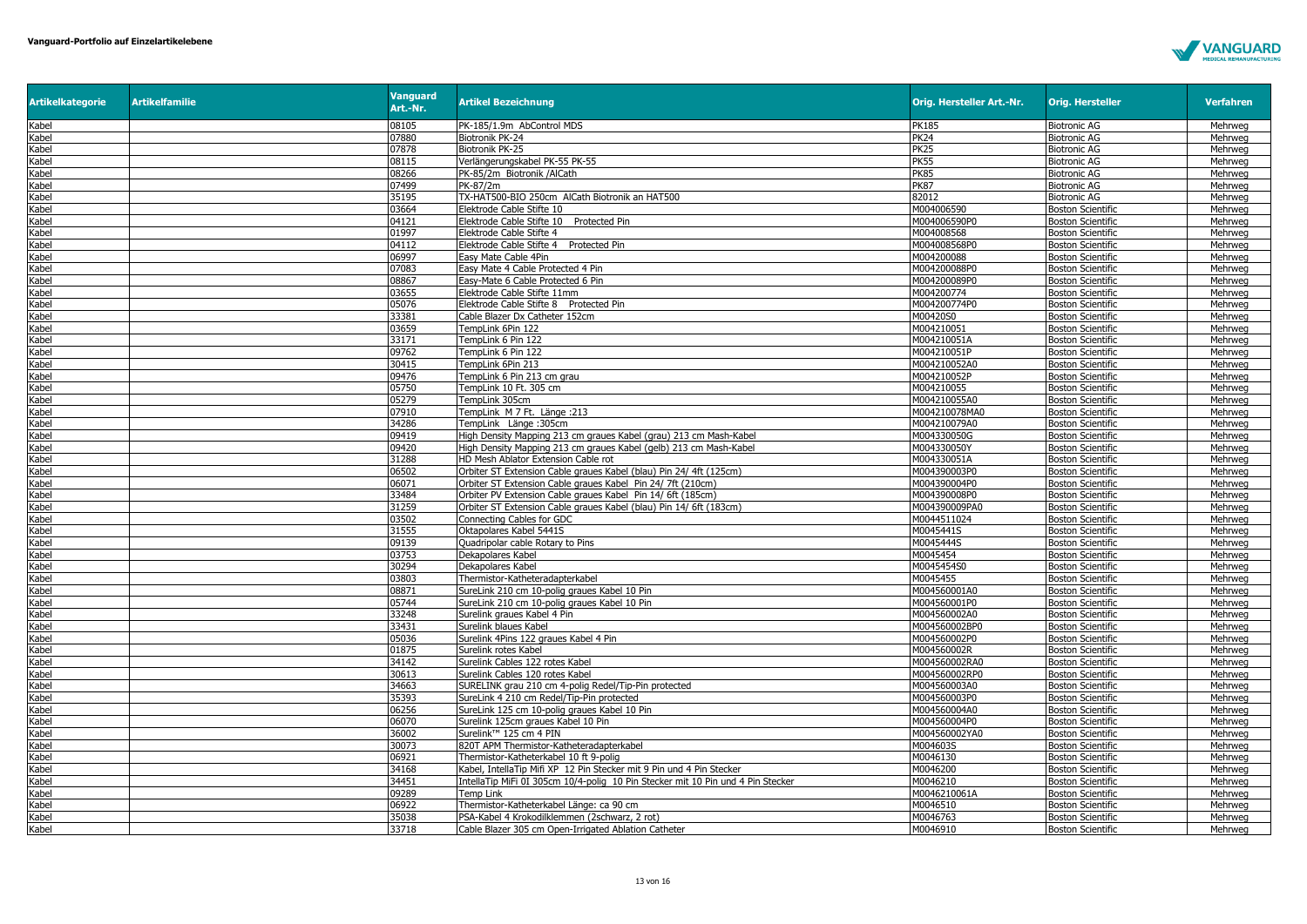

| <b>Artikelkategorie</b> | <b>Artikelfamilie</b>                    | <b>Vanguard</b><br>Art.-Nr. | <b>Artikel Bezeichnung</b>                                                | Orig. Hersteller Art.-Nr. | <b>Orig. Hersteller</b>  | <b>Verfahren</b>   |
|-------------------------|------------------------------------------|-----------------------------|---------------------------------------------------------------------------|---------------------------|--------------------------|--------------------|
| Kabel                   |                                          | 07470                       | Constellation Cable Stift-Verbindungskabel " A "                          | M004901AS                 | <b>Boston Scientific</b> | Mehrweg            |
| Kabel                   |                                          | 34665                       | EPU-Kabel CONNECT "B" Constellation 44-pol. 32-Pin (E=9,F=8,G=8,H=8/=33)  | M004901BS                 | <b>Boston Scientific</b> | Mehrweg            |
| Kabel                   |                                          | 34452                       | Cable, IntellaNav 200cm (6.6ft) Catheter to Rhythmia Mapping System       | M004RARC010               | <b>Boston Scientific</b> | Mehrweg            |
| Kabel                   |                                          | 35772                       | SureLink blau 125 cm 4 PIN blaues Kabel                                   | M004560002BA0             | <b>Boston Scientific</b> | Mehrwea            |
| Kabel                   |                                          | 35803                       | SMARTFREEZE 107 cm                                                        | M004CRBS5100              | <b>Boston Scientific</b> | Mehrweg            |
| Kabel                   |                                          | 35769                       | POLARMAP 183 cm                                                           | M004CRBS6200              | <b>Boston Scientific</b> | Mehrweg            |
| Kabel                   |                                          | 03752                       | 16-Pin Single Connector                                                   | 10161020                  | Cardima                  | Mehrweg            |
| Kabel                   |                                          | 30984                       | Alert System Interface Cable                                              | ALC110                    | Dot Medical Products Ltd | Mehrweg            |
| Kabel                   |                                          | 34490                       | HZV-Kabel Set 3-teilig Intermedi .- Kath.- Therm.- Kabel                  | 3368458                   | Dräger                   | Mehrweg            |
| Kabel                   |                                          | 35383                       | OC Catheter TO Intermediate Cable 25cm HZV - Katheterkabel                | 8419160                   | Dräger                   | Mehrweg            |
| Kabel                   |                                          | 30719                       | Electrophysiology Cable Modell Nummer: EPC-10MLS                          | EPC10MLSMP10LS            | EPMed Systems, Inc.      | Mehrweg            |
| Kabel                   |                                          | 34494                       | TOUCH PROOF 4-polig 150 FIAB F5406/4TPS                                   | FIABF54064TPS             | <b>FIAB</b>              | Mehrweg            |
| Kabel                   |                                          | 34792                       | Invasive Cardiac Output 360 11-polig 11-pol. Invasive Card.- Output Cable | 2025248001                | GE Medical Systems S.A.  | Mehrweg            |
| Kabel                   |                                          | 35080                       | Invasive Cardiac Output 270 11-polig 11-pol. Invasive Card.- Output Cable | 2025248002                | GE Medical Systems S.A.  | Mehrweg            |
| Kabel                   |                                          | 34670                       | Cardiac Output Probes 90 Injectate Probe CO-Set In-Line                   | 9446910                   | GE Medical Systems S.A.  | Mehrweg            |
| Kabel                   |                                          | 07274                       | Pacing Cables graues Kabel mit 8Klemmen                                   | ETC02300:                 | Guidant                  | Mehrweg            |
| Kabel                   |                                          | 07273                       | Pacing Cables graues Kabel mit 8Klemmen                                   | ETC024001                 | Guidant                  | Mehrweg            |
| Kabel                   |                                          | 30975                       | Optimizer System Lead Extension Cable                                     | 10021                     | <b>Impulse Dynamics</b>  | Mehrweg            |
| Kabel                   |                                          | 33984                       | EasyCool Cable E L 250cm 9-polar (grau ,orange)                           | 100015                    | MedFact                  | Mehrweg            |
| Kabel                   |                                          | 35001                       | BSC-Connect TM Adapter Cable 25cm to IBI-RF-Ablation-Generator            | 100414                    | MedFact                  | Mehrweg            |
| Kabel                   |                                          | 32851                       | Easy Connect RFP 300cm 4-polig                                            | RFP102                    | MedFact                  | Mehrweg            |
| Kabel                   |                                          | 04123                       | Medtronic RF Catheter ATAKR grün                                          | 05106S                    | Medtronic                | Mehrweg            |
| Kabel                   |                                          | 08149                       | Medtronic Model 05116 grün                                                | 5116                      | Medtronic                | Mehrweg            |
| Kabel                   |                                          | 04122                       | Medtronic Catheter ECG Pole: 4                                            | 05504SP                   | Medtronic                | Mehrweg            |
| Kabel                   |                                          | 07877                       | Medtronic Catheter ECG 4-polig Pole: 4                                    | 05508SP                   | Medtronic                | Mehrweg            |
| Kabel                   |                                          | 09906                       | Catheter ECG Katheteranschlusskabel 10 P                                  | 05514S                    | Medtronic                | Mehrweg            |
| Kabel                   |                                          | 05754                       | Katheteranschlusskabel 10 polig 130                                       | 05514SP                   | Medtronic                | Mehrweg            |
| Kabel                   |                                          | 07879                       | Katheteranschlusskabel 10 Pol                                             | 05518S                    | Medtronic                | Mehrwea            |
| Kabel                   |                                          | 07971                       | Katheteranschlusskabel 10 Pol                                             | 05518SP                   | Medtronic                | Mehrweg            |
| Kabel                   |                                          | 07882                       | Analyzer- Kabel 2292                                                      | 2292                      | Medtronic                | Mehrweg            |
| Kabel                   |                                          | 04124                       | Medtronic CardioRhytm Adaptor Cable Assy grün                             | 2840                      | Medtronic                | Mehrweg            |
| Kabel<br>Kabel          |                                          | 05882<br>05929              | Medtronic TC                                                              | 39E25R<br>4819            | Medtronic                | Mehrweg            |
|                         |                                          | 03754                       | Katheteranschlusskabel 183cm 4-polig                                      | 5410                      | Medtronic                | Mehrweg            |
| Kabel<br>Kabel          |                                          | 34154                       | Chirurgisches Kabel 5410<br>5433V Kabel                                   | 5433V                     | Medtronic<br>Medtronic   | Mehrweg<br>Mehrweg |
|                         |                                          |                             |                                                                           | 5456                      |                          |                    |
| Kabel<br>Kabel          |                                          | 03826<br>07900              | Anschlusskabel<br>Chirurgisches Kabel 5807                                | 5807                      | Medtronic<br>Medtronic   | Mehrweg<br>Mehrweg |
| Kabel                   |                                          | 09288                       | Chirurgisches Kabel 5832                                                  | 5832                      |                          | Mehrweg            |
| Kabel                   | Cryoablation Connection Cable            | 06362                       | Ablation Connection Cable 1.22m Schwarz 16-polig                          | 2035U                     | Medtronic<br>Medtronic   | CS                 |
| Kabel                   | <b>Cryoablation Connection Cable</b>     | 31188                       | Ablation Connection Cable 1.22m Schwarz 16-polig                          | 2035UC                    | Medtronic                | CS                 |
| Kabel                   | CRYOCATH 196 cm 8-polig                  | 35588                       | VANGUARD Diagnostic Catheter Cable MTB 196cm 8                            | 990066                    | Medtronic                | CE                 |
| Kabel                   | Catheter Connecting Cable 196cm 10-polig | 35587                       | VANGUARD Diagnostic Catheter Cable MTB 196cm 10                           | 2ACHC                     | Medtronic                | CE                 |
| Kabel                   | Adapterkabel für HF Katheter             | 35590                       | VANGUARD Ablation Catheter Cable MTC 183cm 7 TC                           | 4825                      | Medtronic                | CE                 |
| Kabel                   |                                          | 08415                       | Extension Cable TEC-10C                                                   | 8501108                   | Millar Instruments, INC. | Mehrweg            |
| Kabel                   |                                          | 33673                       | Extension Cable TEC-10D                                                   | 8501308                   | Millar Instruments, INC. | Mehrweg            |
| Kabel                   |                                          | 07933                       | <b>PEC-10C</b>                                                            | 8505089                   | Millar Instruments, INC  | Mehrwea            |
| Kabel                   |                                          | 34147                       | ATAR D-V2 L.250cm                                                         | ATARDV2                   | Oscor Inc.               | Mehrweg            |
| Kabel                   |                                          | 34671                       | PK-147 250cm für BIOTRONIK Qubic RF / AlCath Trignum                      | 398853                    | Osypka                   | Mehrweg            |
| Kabel                   |                                          | 34865                       | PK-150 Länge ca. 250cm                                                    | 402668                    | Osypka                   | Mehrweg            |
| Kabel                   |                                          | 08194                       | Adapter 350-10 Adapter 10-Pin für D350 Verbindungskabel                   | 53822                     | Osypka                   | Mehrweg            |
| Kabel                   |                                          | 34813                       | Diagnostikkabel 10-polig 230cm DX10/10-A Verbindungskabel FINDER/SIRIUS   | 53827                     | Osypka                   | Mehrweg            |
| Kabel                   |                                          | 04905                       | Anschlußkabel für Osypka Cereblate D369                                   | 81942                     | Osypka                   | Mehrweg            |
| Kabel                   |                                          | 04203                       | D <sub>2</sub> -SP                                                        | 81973                     | Osypka                   | Mehrweg            |
| Kabel                   |                                          | 35571                       | D <sub>2P</sub> -SP blau                                                  | 81986BI                   | Osypka                   | Mehrwea            |
| Kabel                   |                                          | 34124                       | D <sub>2P</sub> -SP                                                       | 81986WS                   | Osypka                   | Mehrweg            |
| Kabel                   |                                          | 09998                       | D 379 slimline Länge : 1,50 m                                             | 81995                     | Osypka                   | Mehrweg            |
| Kabel                   |                                          | 34412                       | D 389-CW 2 m                                                              | 82000                     | Osypka                   | Mehrweg            |
| Kabel                   |                                          | 34400                       | D 389-IBI slimline 2 m                                                    | 82001                     | Osypka                   | Mehrweg            |
| Kabel                   |                                          | 34943                       | CERABLATE TX-HAT500 250cm                                                 | 82002                     | Osypka                   | Mehrwea            |
| Kabel                   |                                          | 34866                       | CERABLATE TX-IBI 250cm                                                    | 82003                     | Osypka                   | Mehrweg            |
|                         |                                          |                             |                                                                           |                           |                          |                    |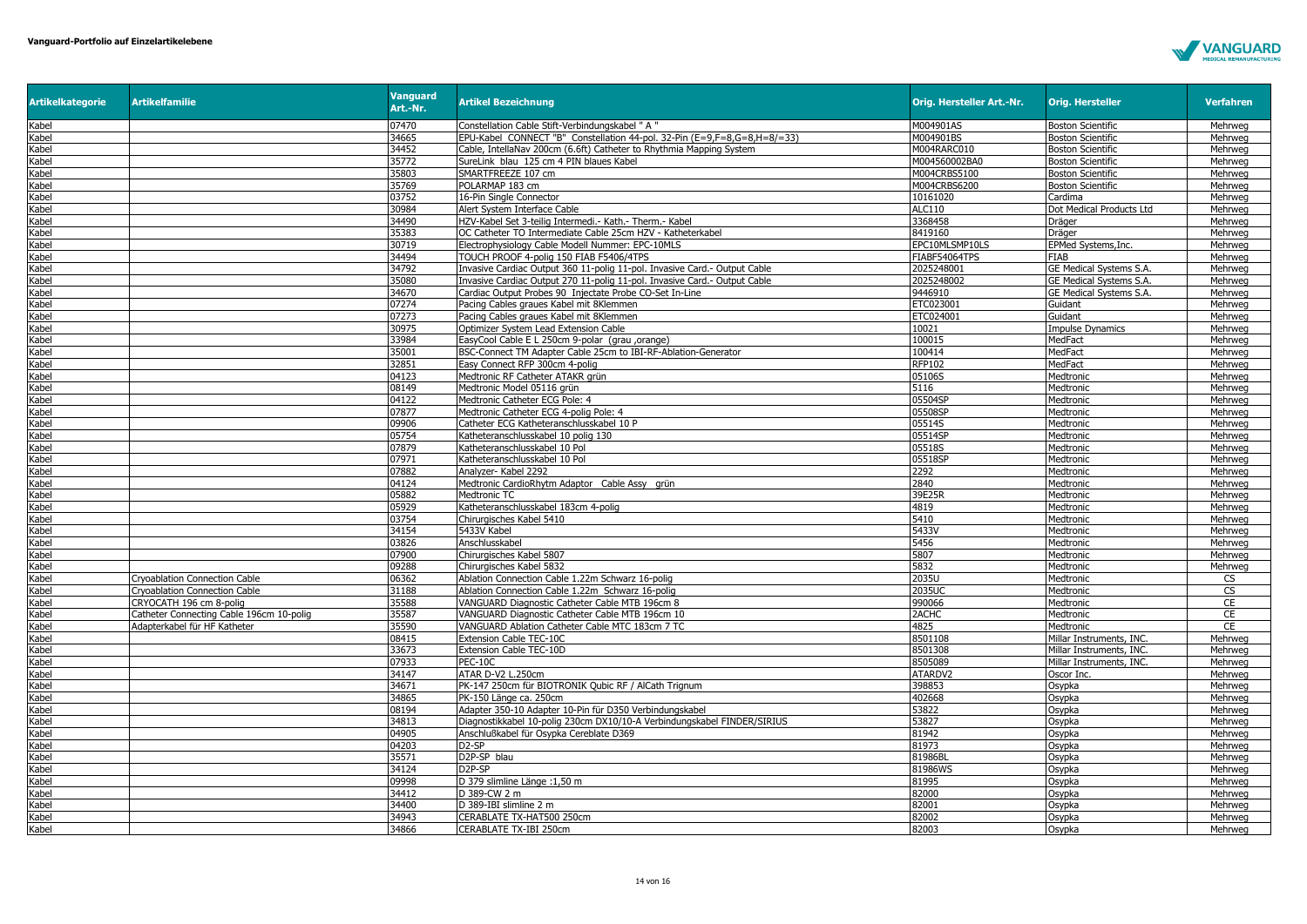

| <b>Artikelkategorie</b> | <b>Artikelfamilie</b>    | <b>Vanguard</b><br>Art.-Nr. | <b>Artikel Bezeichnung</b>                                                      | Orig. Hersteller Art.-Nr. | <b>Orig. Hersteller</b>                  | <b>Verfahren</b>   |
|-------------------------|--------------------------|-----------------------------|---------------------------------------------------------------------------------|---------------------------|------------------------------------------|--------------------|
| Kabel                   |                          | 34797                       | TX-SMARTABLATE 230 10-poliq 10-poliq 230 cm easyTC / soft / flutter / cool      | 82004                     | Osypka                                   | Mehrweg            |
| Kabel                   |                          | 34869                       | Verbindungskabel CERABLATE TX-QUBIC/EPSHUTTLE 10-pol.                           | 82005                     | Osypka                                   | Mehrweg            |
| Kabel                   |                          | 35146                       | TX-HAT500-BSW 250cm                                                             | 82008                     | Osypka                                   | Mehrweg            |
| Kabel                   |                          | 35389                       | TX- HAT500- MDT 10 250cm                                                        | 82011                     | Osypka                                   | Mehrweg            |
| Kabel                   |                          | 34610                       | D369-CW 350cm 9/10-polig 9/10-pol Cerablate plus Katheter-CW-Gerät              | 82523                     | Osypka                                   | Mehrweg            |
| Kabel                   |                          | 31367                       | Verbindungskabel Cereblate Flutter D379 Länge: 2.00m                            | 82524                     | Osypka                                   | Mehrweg            |
| Kabel                   |                          | 33696                       | D 369-IBI 2.5 m Verbindungskabel Cerablate EeasyKatheter                        | 82525                     | Osypka                                   | Mehrweg            |
| Kabel                   |                          | 07436                       | D2P-SP schwarzer-roter "Trompetenanschluß"                                      | D <sub>2</sub> PSP        | Osypka                                   | Mehrweg            |
| Kabel                   |                          | 07992                       | D 350 Länge: 1,50 m                                                             | D350                      | Osypka                                   | Mehrweg            |
| Kabel                   |                          | 35305                       | TX-HAT500-SJM m 250cm                                                           | 82007                     | Osypka                                   | Mehrweg            |
| Kabel                   | D 350 slimline 2.0 m     | 35589                       | VANGUARD Diagnostic Catheter Cable OSA 200cm 10                                 | 53820                     | Osypka                                   | CE                 |
| Kabel                   | D 369-CW slimline 1.50m  | 35592                       | VANGUARD Ablation Catheter Cable OSB 150cm 6 TR                                 | 82514                     | Osypka                                   | CE                 |
| Kabel                   | D 369-CW slimline 2.00 m | 35591                       | VANGUARD Ablation Catheter Cable OSB 200cm 6 TR                                 | 82521                     | Osypka                                   | <b>CE</b>          |
| Kabel                   | D 389 slimline           | 35593                       | VANGUARD Ablation Catheter Cable OSB 150cm 9 TC                                 | 81997                     | Osypka                                   | CE                 |
| Kabel                   |                          | 32640                       | ProMap Connection Cable                                                         | PRICC02                   | ProRythm, Inc.                           | Mehrweg            |
| Kabel                   |                          | 35022                       | PK-155-B/2.0m                                                                   | 404027                    | Remington Medical, Inc.                  | Mehrweg            |
| Kabel                   |                          | 34493                       | HZV-Kabel-Set Probe Assy SP4043 Kabel mit Injektatfühler SE                     | 684057                    | <b>Siemens Medical Solutions</b>         | Mehrweg            |
| Kabel                   |                          | 34109                       | LAB-K-BSTK-001-V2 EPT Thermistor Kabel (9pol.) aeschirmt.3m                     | 16384                     | <b>Stockert GmbH</b>                     | Mehrweg            |
| Kabel                   |                          | 34058                       | PK-109/2.5m                                                                     | 330079                    | Stockert GmbH                            | Mehrweg            |
| Kabel                   |                          | 05738                       | Conn Cable B/W TC-Cath.                                                         | 39E23R                    | Stockert GmbH                            | Mehrweg            |
| Kabel                   |                          | 05881                       | Medtronic-Cable                                                                 | 39E46R                    | Stockert GmbH                            | Mehrweg            |
| Kabel                   |                          | 30149                       | EPT Thermistor Kabel ( 9pol.) ungeschirmt                                       | 39E53S                    | <b>Stockert GmbH</b>                     | Mehrweg            |
| Kabel                   |                          | 03751                       | Conn Cable B/W THR an Osypka HAT300 3m                                          | 39E56S                    | Stockert GmbH                            | Mehrweg            |
| Kabel                   |                          | 30927<br>07987              | 2x TipPin 1.5m<br>AlCath PK-109/2.5m PK-109 Biotronik AlCath TC/TM Cath., 2.5 m | 39F24R<br>39S43B          | Stockert GmbH                            | Mehrweg<br>Mehrwea |
| Kabel                   |                          | 07972                       | Adapter 4-Pin                                                                   | 53821                     | Stockert GmbH                            | Mehrweg            |
| Kabel<br>Kabel          |                          | 35636                       | Therapy ComfortGrip™ 1,5m 14-poliq                                              | A-TCG-402560              | Sulzer Medica<br>Abbott/St. Jude Medical | Mehrweg            |
| Kabel                   |                          | 35628                       | TX eco EXT Cable 34 PIN - 34 PIN, 9 ft. (274 cm)                                | D135703                   | <b>Biosense Webster</b>                  | Mehrweg            |
| Kabel                   |                          | 2000009495                  | Extension Cable of electrophysiology electrodes                                 | PEE10AW                   | Hagmed                                   | Neuprodukt         |
| Chirurgie               | Harmonic ACE+            | 35058                       | VANGUARD Ultrasonic Shear ETS+ 23 cm 5.0 mm                                     | HAR23                     | Ethicon                                  | CE                 |
| Chirurgie               | Harmonic ACE+            | 34958                       | VANGUARD Ultrasonic Shear ETM+ 36 cm 5.0 mm                                     | <b>HAR36</b>              | Ethicon                                  | CE                 |
| Chirurgie               | Harmonic ACE+7           | 35033                       | VANGUARD Ultrasonic Shear ETS7 23 cm 5.0 mm                                     | HARH <sub>23</sub>        | Ethicon                                  | CE                 |
| Chirurgie               | Harmonic ACE+7           | 35034                       | VANGUARD Ultrasonic Shear ETM7 36 cm 5.0 mm                                     | HARH36                    | Ethicon                                  | CE                 |
| Chirurgie               |                          | 35586                       | Broncho-Fiberskop 5.0 mm x 54 cm 11001BN1                                       | 11001BN1                  | Karl Storz                               | Mehrweg            |
| Chirurgie               |                          | 30322                       | Nephro-Fiberskop 11001DE                                                        | 11001DE                   | Karl Storz                               | Mehrweg            |
| Chirurgie               |                          | 31024                       | Cysto-Urethro-Fiberskop 11272C                                                  | 11272C                    | Karl Storz                               | Mehrweg            |
| Chirurgie               |                          | 30295                       | Cysto-Urethro-Fiberskop 11272C1                                                 | 11272C1                   | Karl Storz                               | Mehrweg            |
| Chirurgie               |                          | 08276                       | Cysto-Urethro-Fiberskop zur PDD mit Spezialfilter, 11272CI1                     | 11272CI1                  | Karl Storz                               | Mehrweg            |
| Chirurgie               |                          | 35008                       | Cysto-Urethro-Fiberskop 11272CU1                                                | 11272CU1                  | Karl Storz                               | Mehrweg            |
| Chirurgie               |                          | 34973                       | Flexibles CMOS Video-Cysto-Urethroskop 11272V                                   | 11272V                    | Karl Storz                               | Mehrweg            |
| Chirurgie               |                          | 32153                       | Video-Cysto-Urethroskop PAL 11272VP                                             | 11272VP                   | Karl Storz                               | Mehrweg            |
| Chirurgie               |                          | 30201                       | Uretero-Fiberskop, steuerbar 11274AA                                            | 11274AA                   | Karl Storz                               | Mehrweg            |
| Chiruraie               |                          | 31787                       | Uretero-Fiberskop, steuerbar 11274AA1                                           | 11274AA1                  | Karl Storz                               | Mehrweg            |
| Chirurgie               |                          | 30198                       | Uretero-Fiberskop FLEX-X2, steuerbar 11278A1                                    | 11278A1                   | Karl Storz                               | Mehrweg            |
| Chirurgie               |                          | 33457                       | Uretero-Fiberskop FLEX-X2, steuerbar 11278AU1                                   | 11278AU1                  | Karl Storz                               | Mehrweg            |
| Chirurgie               |                          | 33741                       | Flexibles Video-Uretero-Renoskop 11278 V FLEX-Xc                                | 11278V                    | Karl Storz                               | Mehrweg            |
| Chirurgie               |                          | 34909                       | Flexibles Video-Uretero-Renoskop 11278 VS FLEX-Xc                               | 11278VS                   | Karl Storz                               | Mehrweg            |
| Chirurgie               |                          | 35629                       | Flexibles Video-Uretero-Renoskop 11278 VSU FLEX-X c                             | 11278VSU                  | Karl Storz                               | Mehrweg            |
| Chirurgie               |                          | 31224                       | Choledocho-Fiberskop, steuerbar 11292AD1                                        | 11292AD1                  | Karl Storz                               | Mehrweg            |
| Chirurgie               |                          | 33935                       | Choledocho-Fiberskop, steuerbar 11292ADU1                                       | 11292ADU1                 | Karl Storz                               | Mehrweg            |
| Chirurgie               |                          | 35084                       | Choledocho-Fiberskop, steuerbar 11292BD1                                        | 11292BD1                  | Karl Storz                               | Mehrweg            |
| Chirurgie               |                          | 33153                       | Choledocho-Fiberskop, steuerbar 11292DE1                                        | 11292DE1                  | Karl Storz                               | Mehrweg            |
| Chirurgie               |                          | 34801                       | Flexibles Video-Choledochoskop Modell 11292VS                                   | 11292VS                   | Karl Storz                               | Mehrweg            |
| Chirurgie               |                          | 35029                       | Intubations-Fiberskop 5,2 x 650 mm 11301BN1                                     | 11301BN1                  | Karl Storz                               | Mehrweg            |
| Chirurgie               |                          | 35327                       | Intubations-Fiberskop 3.7 x 65 Okular-Version                                   | 11302BD1                  | Karl Storz                               | Mehrweg            |
| Chirurgie               |                          | 35030                       | Intubations-Fiberskop 3,7 x 650 mm 11302BD2                                     | 11302BD2                  | Karl Storz                               | Mehrweg            |
| Chirurgie               |                          | 34964                       | Fiberglas-Lichtleitkabel 495 NCS 250 cm                                         | 495NCS                    | Karl Storz GmbH &Co.KG                   | Mehrweg            |
| Chirurgie               |                          | 34962                       | Fiberglas-Lichtleitkabel 495 NE 300 cm                                          | 495NE                     | Karl Storz GmbH &Co.KG                   | Mehrweg            |
| Chirurgie               |                          | 34963                       | Fiberglas-Lichtleitkabel 495 ND 300 cm                                          | 495ND                     | Karl Storz GmbH &Co.KG                   | Mehrweg            |
| Chirurgie               |                          | 34459                       | Fiberglas-Lichtkabel 495 NA 230 cm                                              | 495 NA                    | Karl Storz GmbH &Co.KG                   | Mehrweg            |